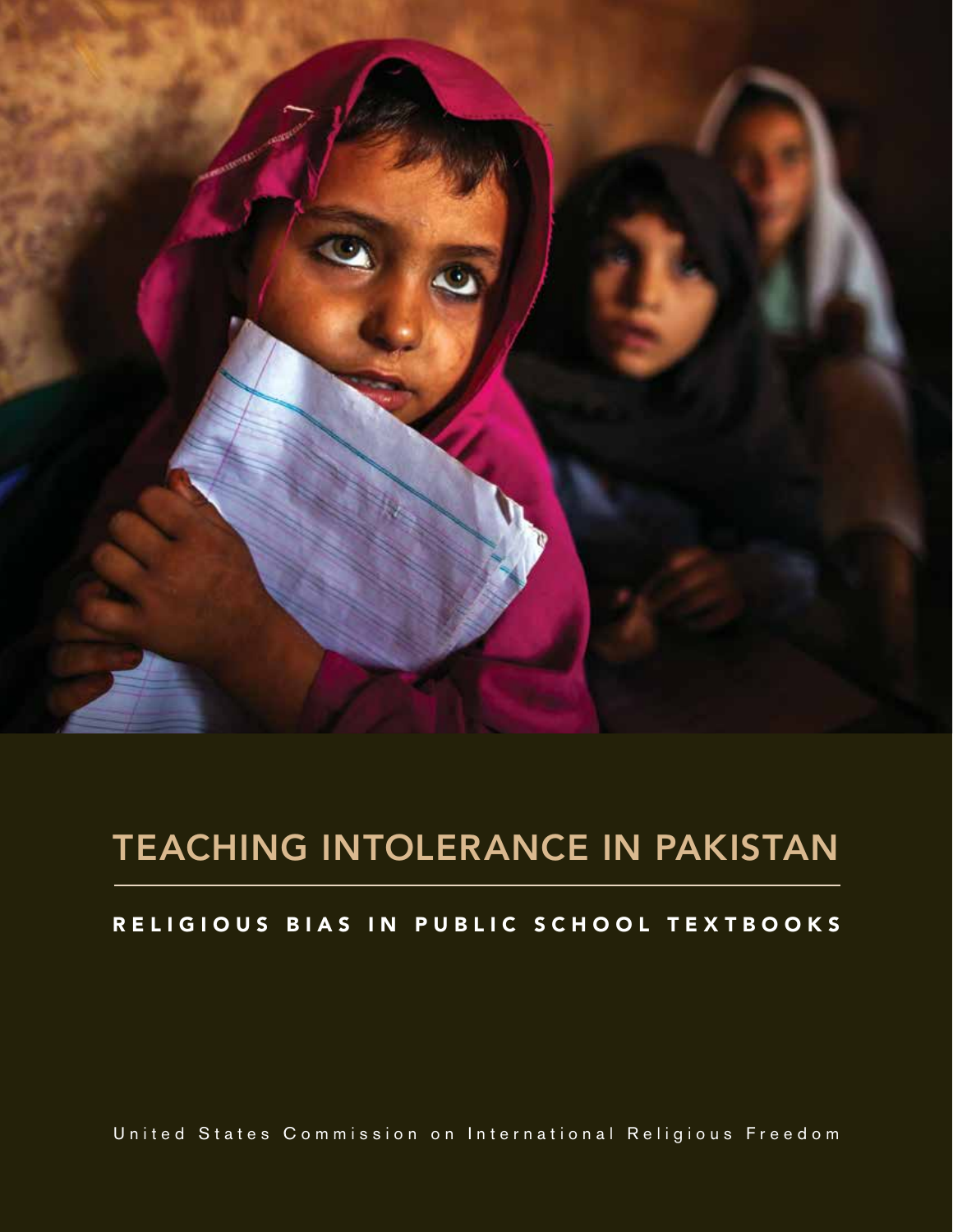Front cover: Students attend lessons at a school on the outskirts of Islamabad, Pakistan. (REUTERS/Zohra Bensemra)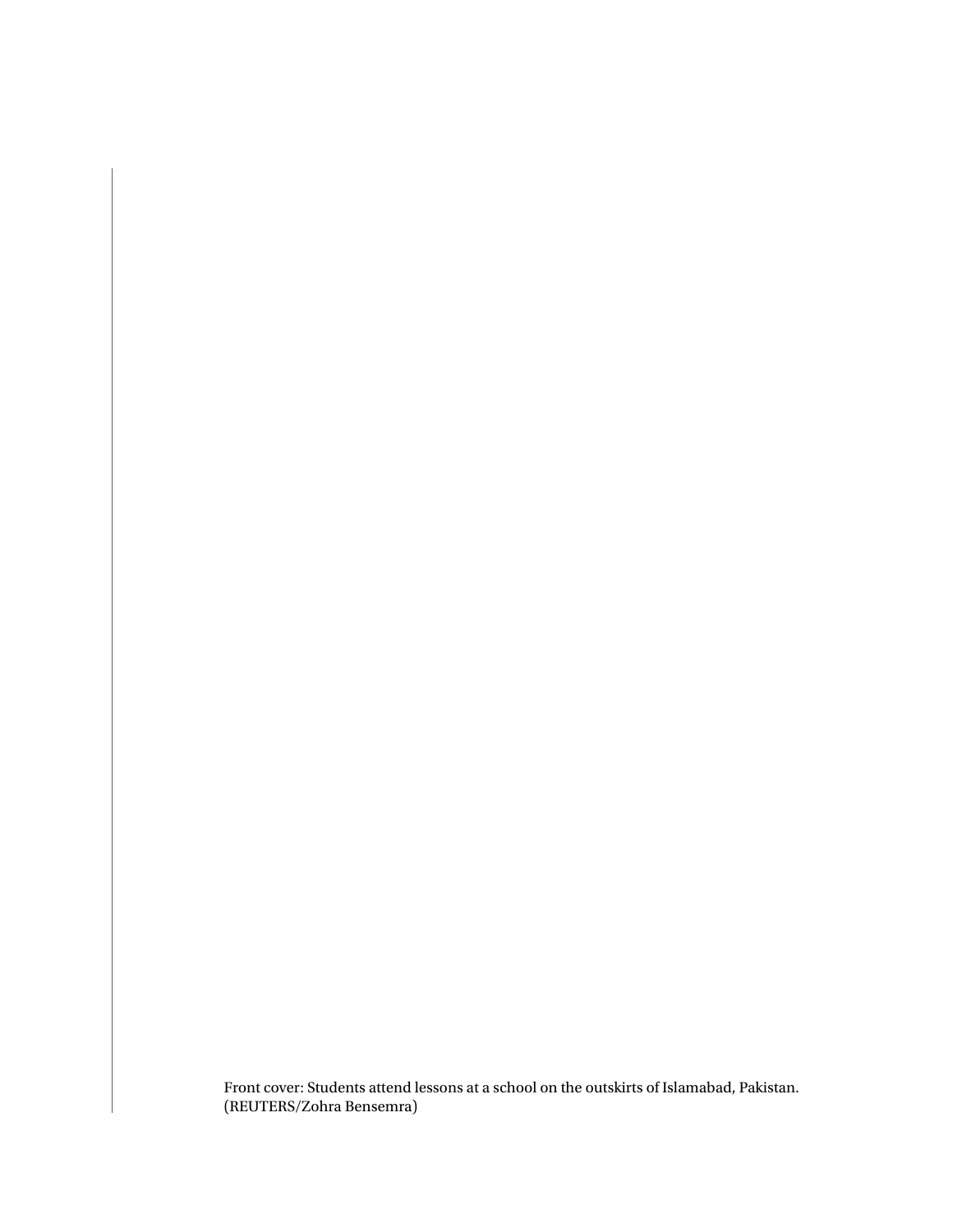# TEACHING INTOLERANCE IN PAKISTAN

## RELIGIOUS BIAS IN PUBLIC SCHOOL TEXTBOOKS

PEACE AND EDUCATION FOUNDATION

**ISLAMABAD** 

2016

AN URDU TRANSLATION OF THIS REPORT IS AVAILABLE AT: WWW.USCIRF.GOV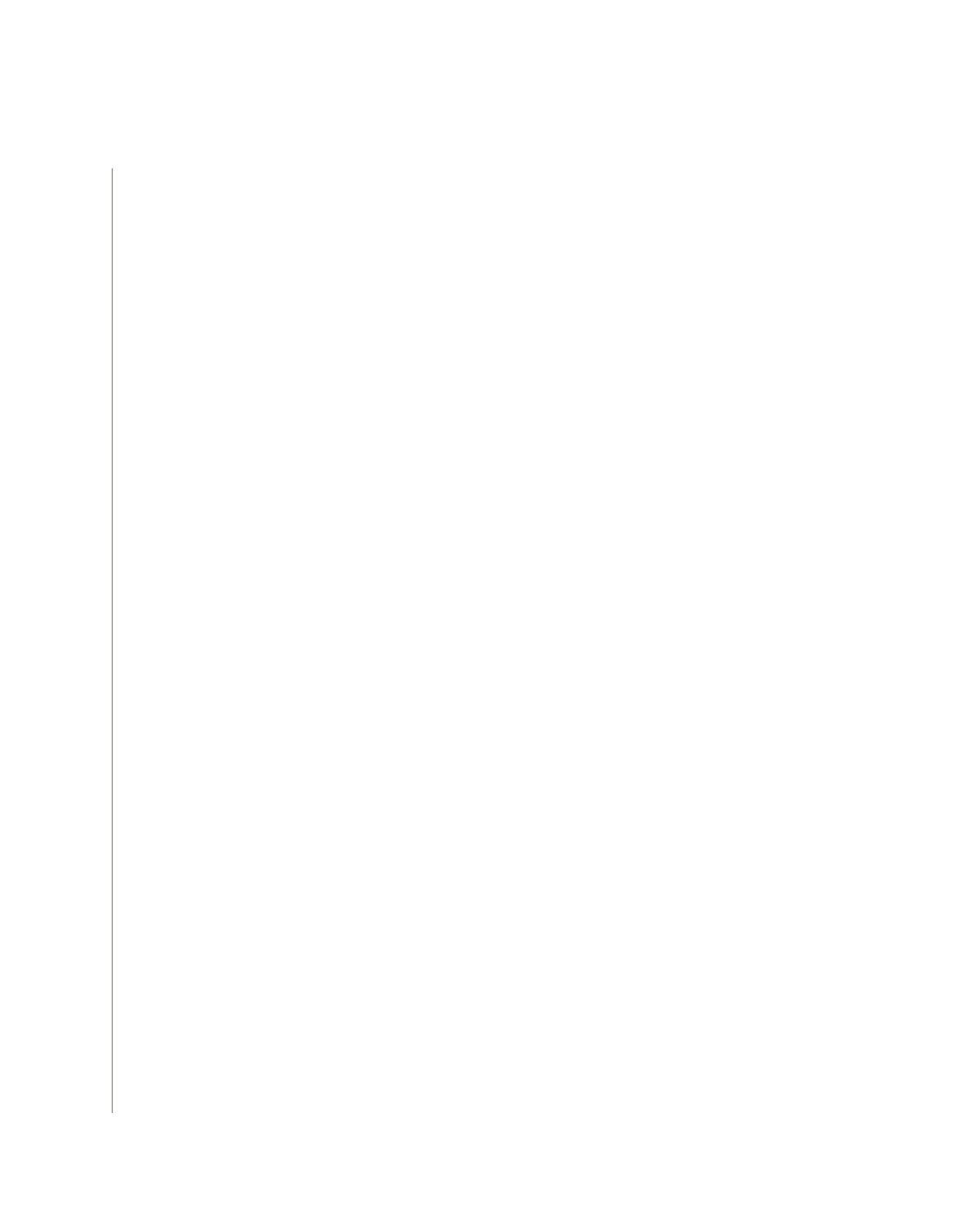## Commissioners

Dr. Robert P. George *Chairman*

Dr. M. Zuhdi Jasser Hon. Eric P. Schwartz *Vice Chairs*

Ambassador Mary Ann Glendon Dr. Daniel I. Mark Rev. Thomas J. Reese, S.J. Hon. Hannah Rosenthal Dr. Katrina Lantos Swett Dr. James J. Zogby Ambassador David N. Saperstein, *ex officio, non-voting member*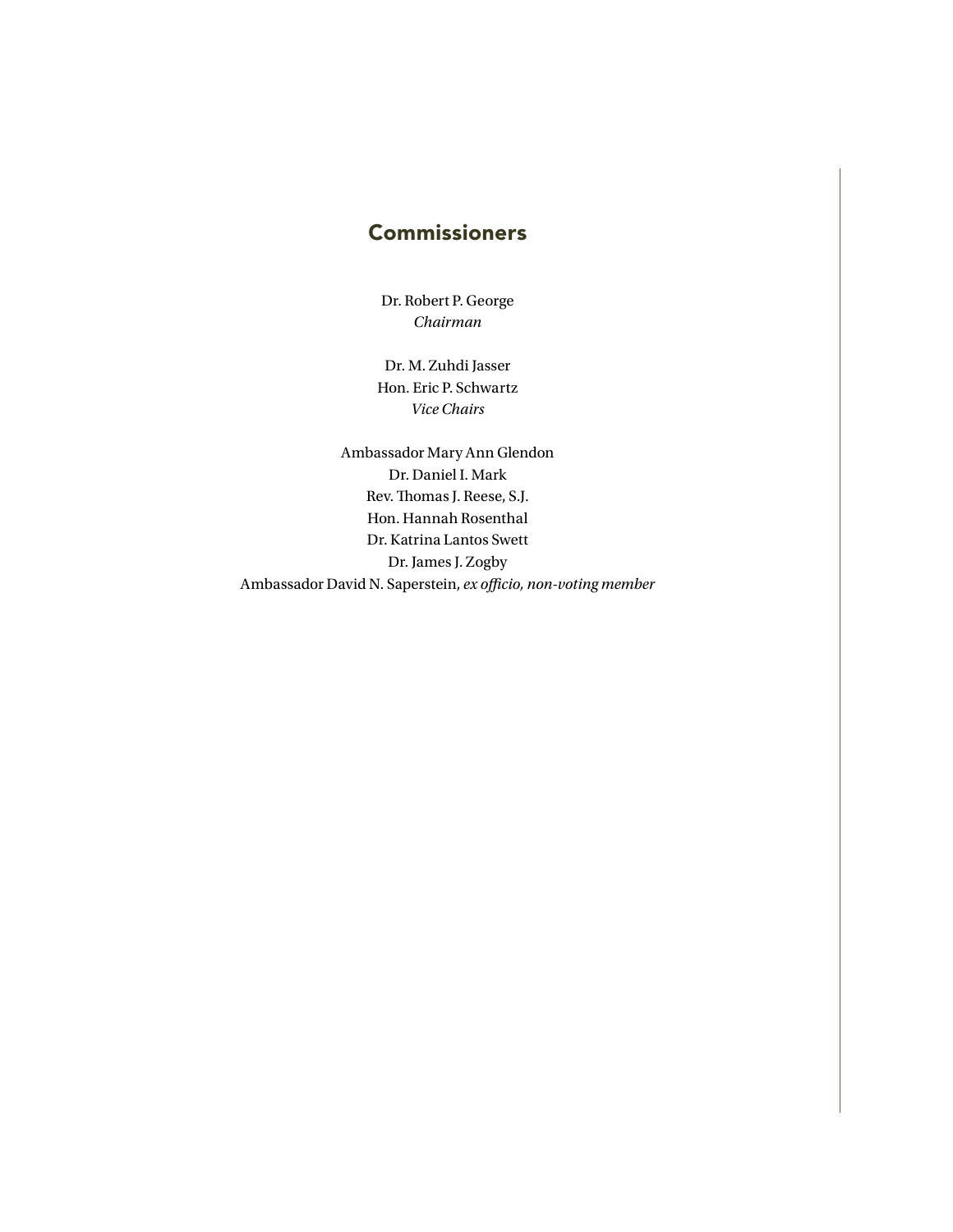## USCIRF Professional Staff

Dwight Bashir, *Acting Co-Director for Policy and Research*  Elizabeth K. Cassidy, *Acting Co-Director for Policy and Research* Judith E. Golub, *Director of Government and Media Relations* Paul Liben, *Executive Writer*

Sahar Chaudhry, *Senior Policy Analyst* Catherine Cosman, *Senior Policy Analyst* Tiffany Lynch, *Senior Policy Analyst* Tina L. Mufford, *Policy Analyst* Jomana Qaddour, *Policy Analyst*

Roy Haskins, *Manager of Finance and Administration* Travis Horne, *Government and Media Relations Assistant* Eric Snee, *Travel and Administration Specialist*

## PEF Staff for this Report

Azhar Hussain, *President* Irsa Safiq, *Lead Researcher on Curriculum Biases*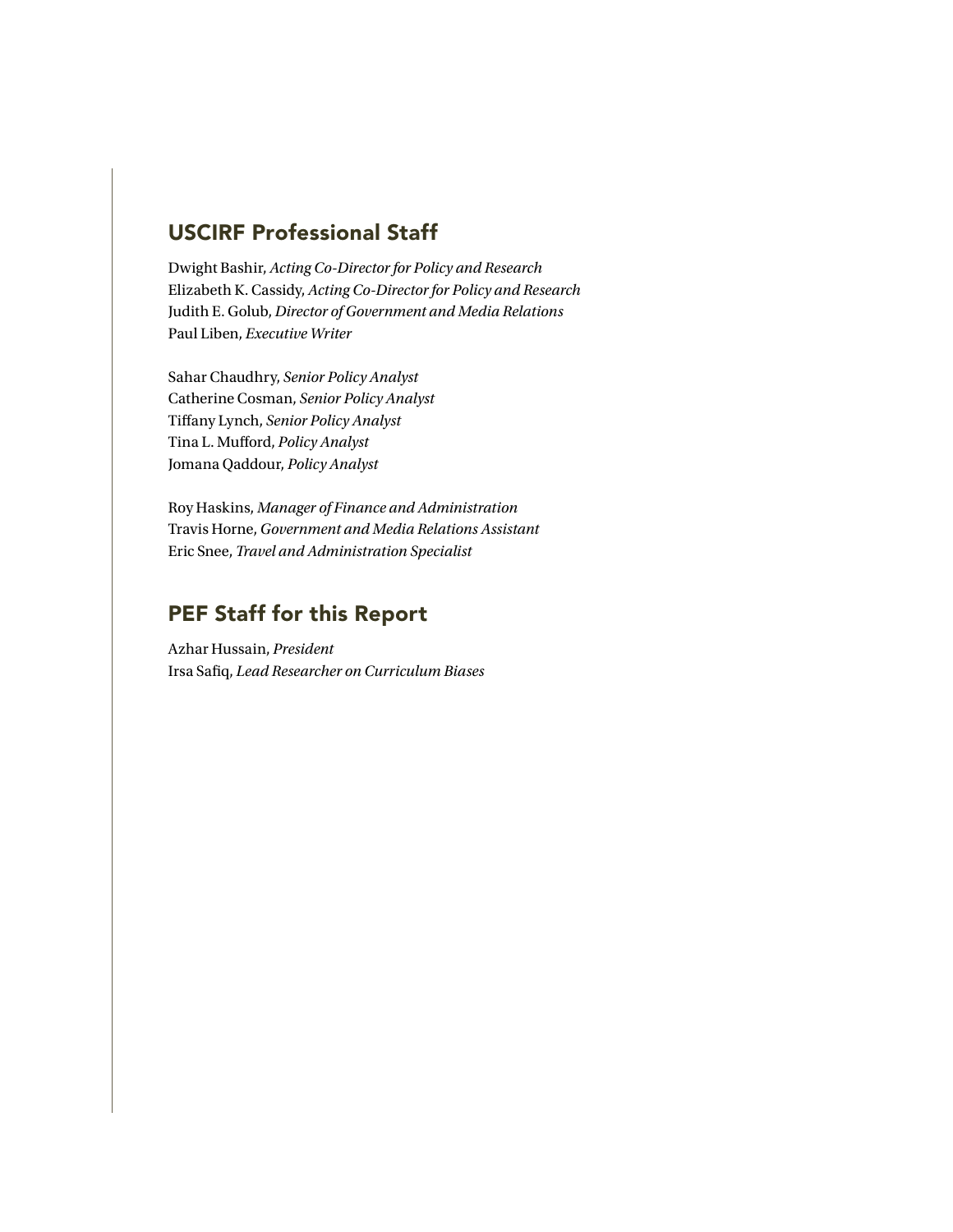### The study was sponsored by: The U.S. Commission on International Religious Freedom (USCIRF)

USCIRF is an independent, bipartisan U.S. federal government commission created by the 1998 International Religious Freedom Act (IRFA) that monitors the universal right to freedom of religion or belief abroad. USCIRF uses international standards to monitor religious freedom violations globally, and makes policy recommendations to the President, the Secretary of State, and Congress. USCIRF Commissioners are appointed by the President and Congressional leaders of both political parties. Their work is supported by a professional, nonpartisan staff. USCIRF is separate from the State Department, although the Department's Ambassador-at-Large for International Religious Freedom is a non-voting, ex officio Commissioner.

### The study was conducted by: Peace and Education Foundation (PEF)

PEF is a Pakistan-based non-governmental organization dedicated to promoting peace and tolerance by building civil society capacity and empowering religious actors to play a critical role in (1) countering violent extremism (CVE); (2) preventing and arresting the spread of intolerance and violence that stems from inappropriate use of religion; and (3) enhancing education and its role in peace-building. Through its capacity-building and engagement programs, PEF has engaged and trained more than 11,000 religious actors in Pakistan, including madrasah teachers and faculty, mosque imams, and interfaith leaders. The PEF workshop alumni have initiated numerous interventions within their communities to halt the spread of extremist narratives, developed various peace- and tolerance-building programs, facilitated educational enhancement initiatives, and established sustained mechanisms to protect embattled minority communities from extremist violence in some of the most vulnerable and conflict-affected areas in Pakistan.

The PEF approach is to leverage the collective power of religious actors and civil society organizations, as well as to build extensive local and international networks and infrastructure to maximize the reach and impact of its programming. This unprecedented collaboration with religious leaders and their representative bodies resulted in the development of (1) the *Peace Education and Islam* textbook—the first such textbook designed by madrasah teachers for use in teaching peace-building to madrasah students—as well as (2) five *Madrasah Teacher Training Centers* to institutionalize and sustain the madrasah improvement process. Most influential public-sector universities have been engaged to offer certificate courses for madrasah teachers and for mosque imams to bridge the centuries-old gap of distrust between modern higher education and traditional religious education systems. The PEF *Interfaith Dialogue and Peace Champions Program* has prepared Muslim, Christian, and Hindu religious leaders to counter faith-based violence, promote inter-religious dialogue, and prevent violence against minority communities more than any other program in Pakistan.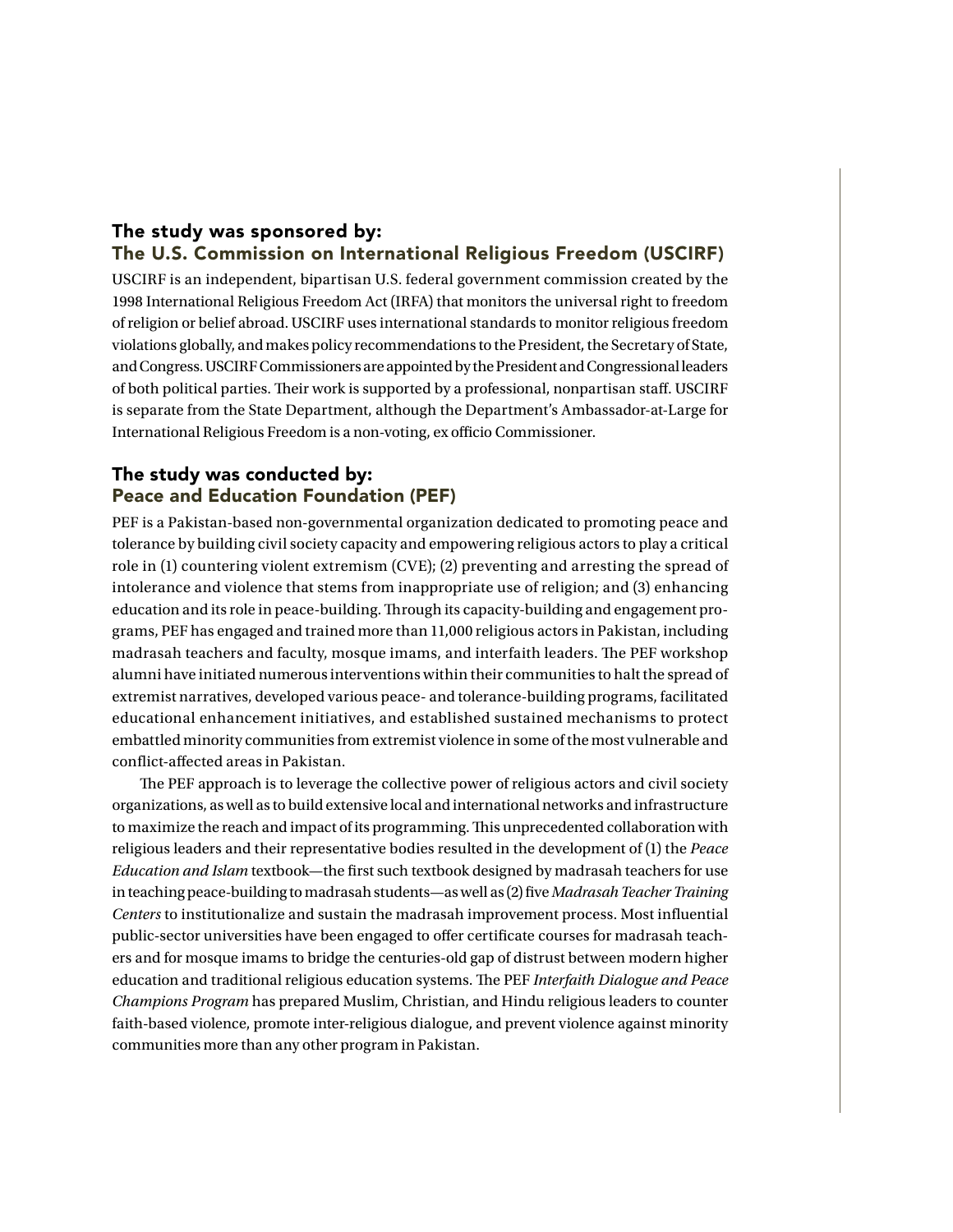Through these strategic and innovative programs and PEF's extensive network of religious actors at every level of Pakistani society, Pakistan's madrasahs are on the path to enhancing their curricula; teaching peace-building, critical thinking and tolerance to their students; and systematically modernizing their institutions and teaching methods. The PEF programming is setting a new standard in quality, reach, impact, and sustainability in the most conservative and hard-to-reach religious seminaries.

PEF staff have led or conducted several major research projects in Pakistan and throughout the world, particularly on curriculum development, textbook biases, sectarianism, and peace education, in partnership with internationally-renowned institutions such as the U.S. Commission on International Religious Freedom (USCIRF), the U.S. Institute of Peace (USIP), the International Center for Religion & Diplomacy (ICRD), the Karuna Center for Peacebuilding, Critical Connections, and various prominent Pakistani research centers such as the PAIMAN Alumni Trust and the International Research Council for Religious Affairs (IRCRA), among others.

In the last six years, PEF's programs have been evaluated by leading third-party organizations such as American University's Salam Institute for Peace and Justice, the South Asia Centre for Peace (SACP), and Community of Evaluators Pakistan (COEP).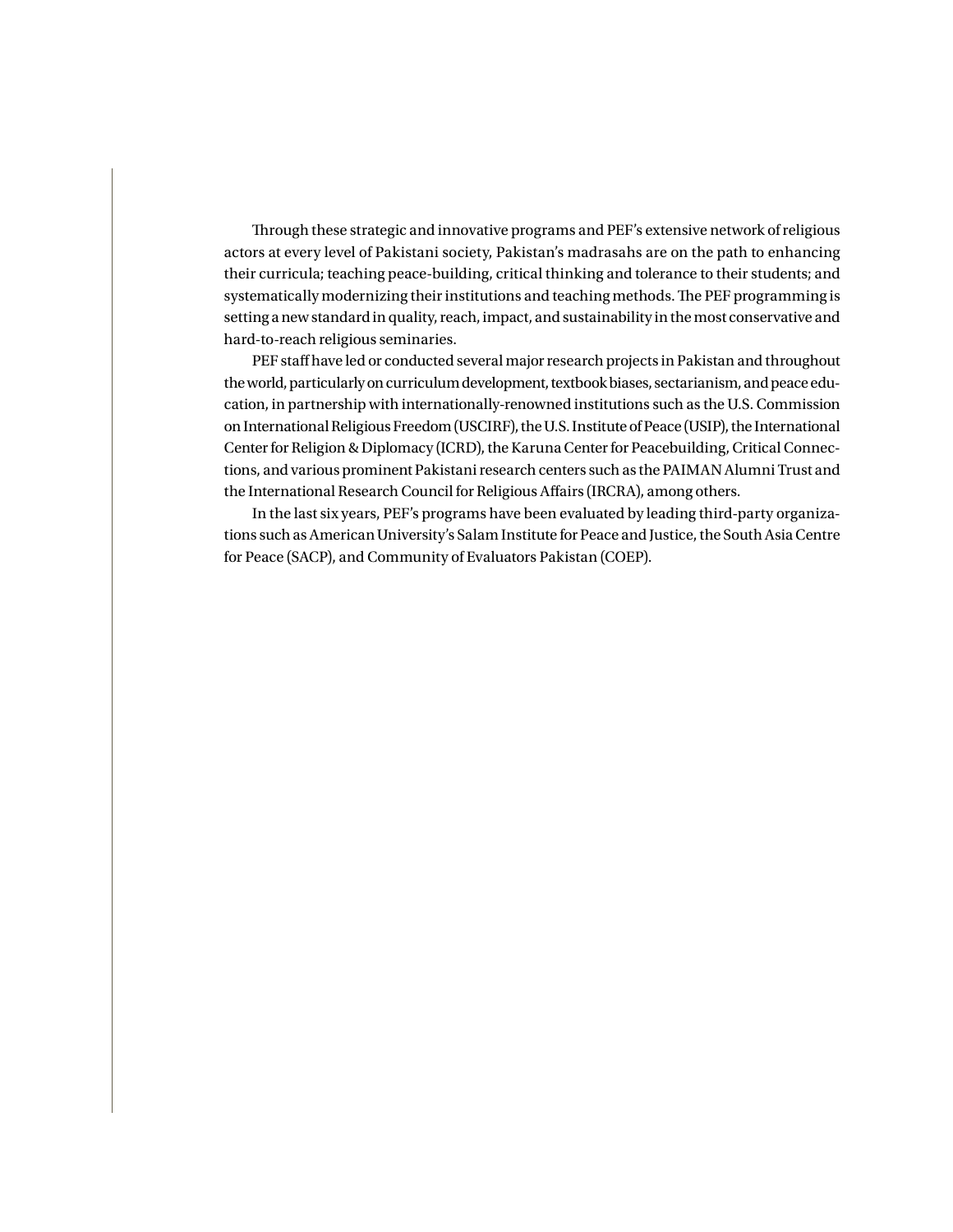## Table of Contents

| 2. |  |  |  |  |  |  |  |
|----|--|--|--|--|--|--|--|
| 3. |  |  |  |  |  |  |  |
|    |  |  |  |  |  |  |  |
|    |  |  |  |  |  |  |  |
|    |  |  |  |  |  |  |  |
|    |  |  |  |  |  |  |  |
|    |  |  |  |  |  |  |  |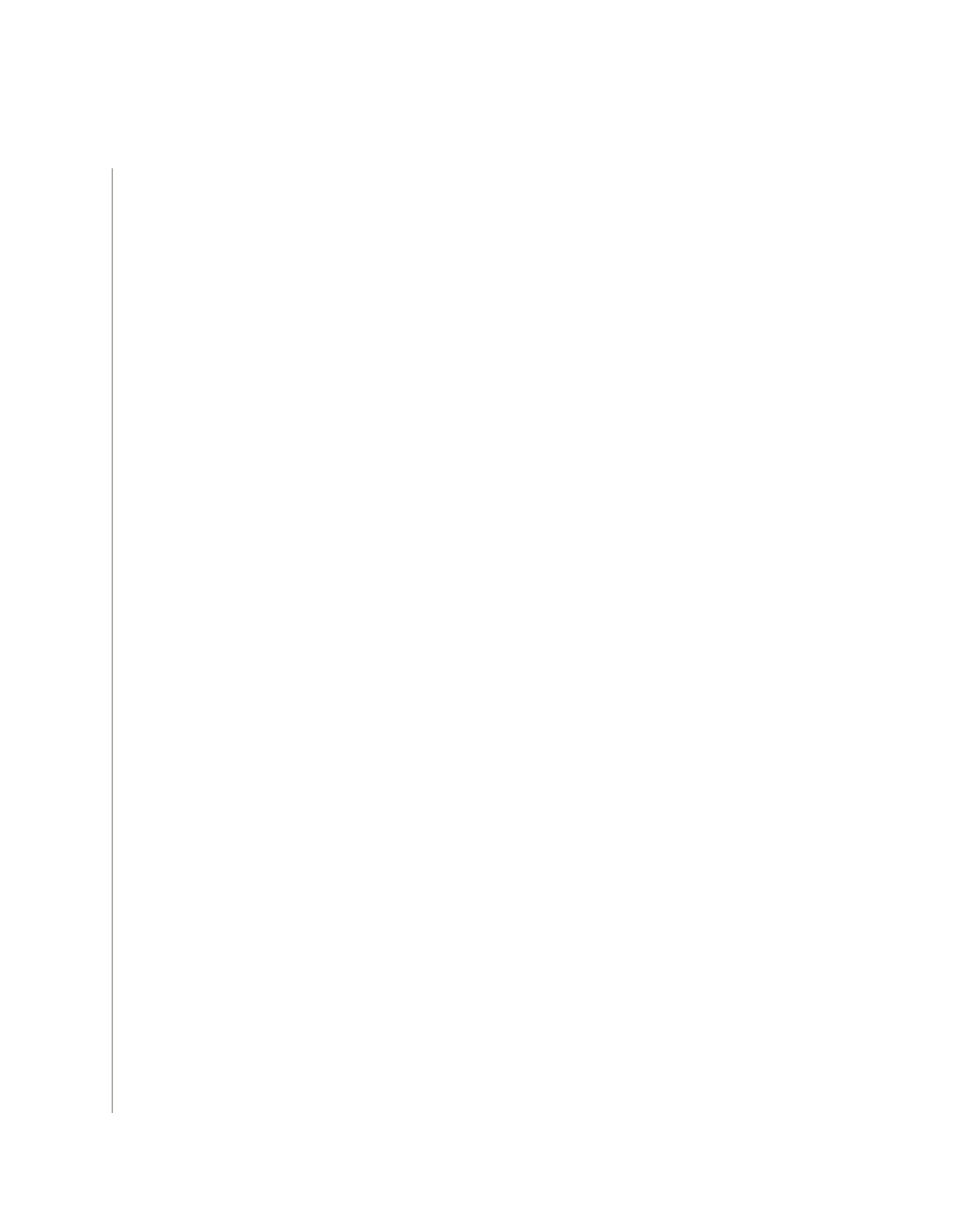## Introduction

School textbooks represent the political perspectives and national ideologies of whole educational and government systems. As such, school textbooks are one of the most important indicators of official and popular perspectives of the cultural and political communities they depict both in words and images.

The major findings of this report are that the content of Pakistani public school textbooks related to non-Islamic faiths and non-Muslims continue to teach bias, distrust, and inferiority. Moreover, the textbooks portray non-Muslim citizens of Pakistan as sympathetic towards its perceived enemies: Pakistani Christians as Westerners or equal to British colonial oppressors, and Pakistani Hindus as Indians, the arch enemy of Pakistan. These perceptions predispose students early on that the non-Muslim population of Pakistan are outsiders and unpatriotic. These grossly generalized and stereotypical portrayals of religious minority communities signal that they are untrustworthy, religiously inferior, and ideologically scheming and intolerant. These messages are reinforced by the absence of deeper content addressing the complexity of religions, the rights of religious minorities, and the positive contributions of religious minorities in the development and protection of Pakistan.

*The content of Pakistani public school textbooks related to non-Islamic faiths and non-Muslims continue to teach bias, distrust, and inferiority.*

Outright errors about minority faiths and cultures are a major problem. Another significant issue is the inclusion of widely-disputed historical "facts" presented as settled history. Consider this quote found on page 23 of the tenth grade Urdu textbook: *"Because the Muslim religion, culture and social system are different from non-Muslims, it is impossible to cooperate with Hindus."* This kind of education closes all doors for a new generation of Pakistani Muslims to see a peaceful future with Hindus of India, and worse yet, it provides a rationale to treat Pakistani Hindus as outsiders. In contrast, it ignores how Hindus and Muslims have cooperated and coexisted peacefully for centuries in the sub-continent.

Another quote from the Sindh province seventh grade Urdu textbook mixes facts and conspiracies, portraying Hindus and Christians as partners to destroy Muslims.

*"There were two enemies of Muslims, the Englishmen and Hindus. Both of these were against the formation of Pakistan. On one hand, the Englishmen renounced the division plan of Hindustan, while on the other hand, Hindus were planning to occupy the entire Hindustan and enslave Muslims. . . ."* Urdu Textbook, Grade 7, Sindh Textbook Board, p.14.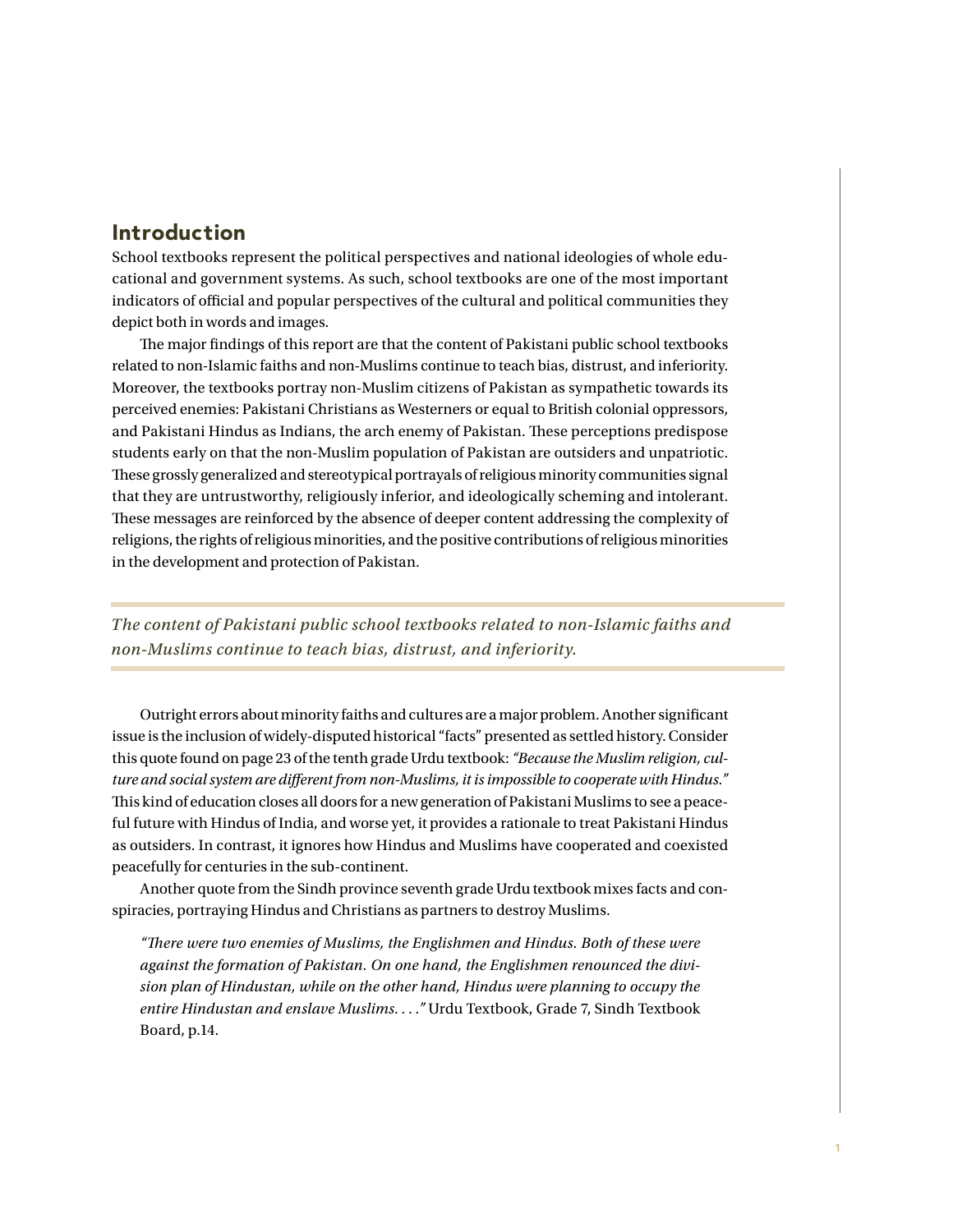In 2010–2011, the International Center for Religion and Diplomacy (ICRD) conducted a review of Pakistan's primary and secondary education systems to assess the level of prejudice and intolerance against religious minorities, particularly Hindus and Christians, in both the curriculum and attitudes of teachers and classmates. These research findings, along with ICRD's analysis and recommendations, were published by the U.S. Commission on International Religious Freedom (USCIRF) in 2011 under the title: *"Connecting the Dots: Education and Religious Discrimination in Pakistan."*

As a follow-up to USCIRF's *Connecting the Dots* study, the overall objective of this research is to determine the degree to which negative stereotypes and/or biased portrayals of religious minorities (Christians, Hindus, Ahmadis, Sikhs, and Jews) remain in current textbooks. The research compares the current instances of intolerance and bias in the public school curriculum with *Connecting the Dots*' findings to determine the extent of Pakistan's progress in eliminating religious bias from its public school textbooks.

### Summary of Findings

Using a baseline of 25 examples of religious intolerance found in the 2011 textbooks, it was found that most had been removed from the current textbooks. A majority (16) have been removed, while three have remained more or less unchanged, and six had been changed or expanded in a way that retained the original objectionable material. According to the baseline assessment, the Punjab and Khyber Pakhtunkhwa (KPK) Textbook Boards have been somewhat effective in removing objectionable content, while the Sindh and Baluchistan Textbook Boards have made little to no progress in removing the biases found in *Connecting the Dots*.

| <b>COMPARATIVE DATA OF TEXTBOOK BIASES</b> |                                     |               |                              |          |                                         |  |  |  |  |
|--------------------------------------------|-------------------------------------|---------------|------------------------------|----------|-----------------------------------------|--|--|--|--|
|                                            | 2011 Data Findings                  | 2015 Findings |                              |          |                                         |  |  |  |  |
|                                            | Removed<br><b>Baseline Excerpts</b> |               | Unchanged<br><b>Expanded</b> |          | <b>New Biases</b><br>Found <sup>1</sup> |  |  |  |  |
| Punjab                                     | 13                                  | 10            | 0                            | 3        | 7                                       |  |  |  |  |
| Sindh                                      | 4                                   |               |                              | 2        | 28                                      |  |  |  |  |
| Baluchistan                                | 4                                   | 1             | 2                            |          | 30                                      |  |  |  |  |
| <b>KPK</b>                                 | 4                                   | 4             | 0                            | $\Omega$ | 5                                       |  |  |  |  |
| Total                                      | 25                                  | 16            | 3                            | 6        | 70                                      |  |  |  |  |

1 See Appendix B for details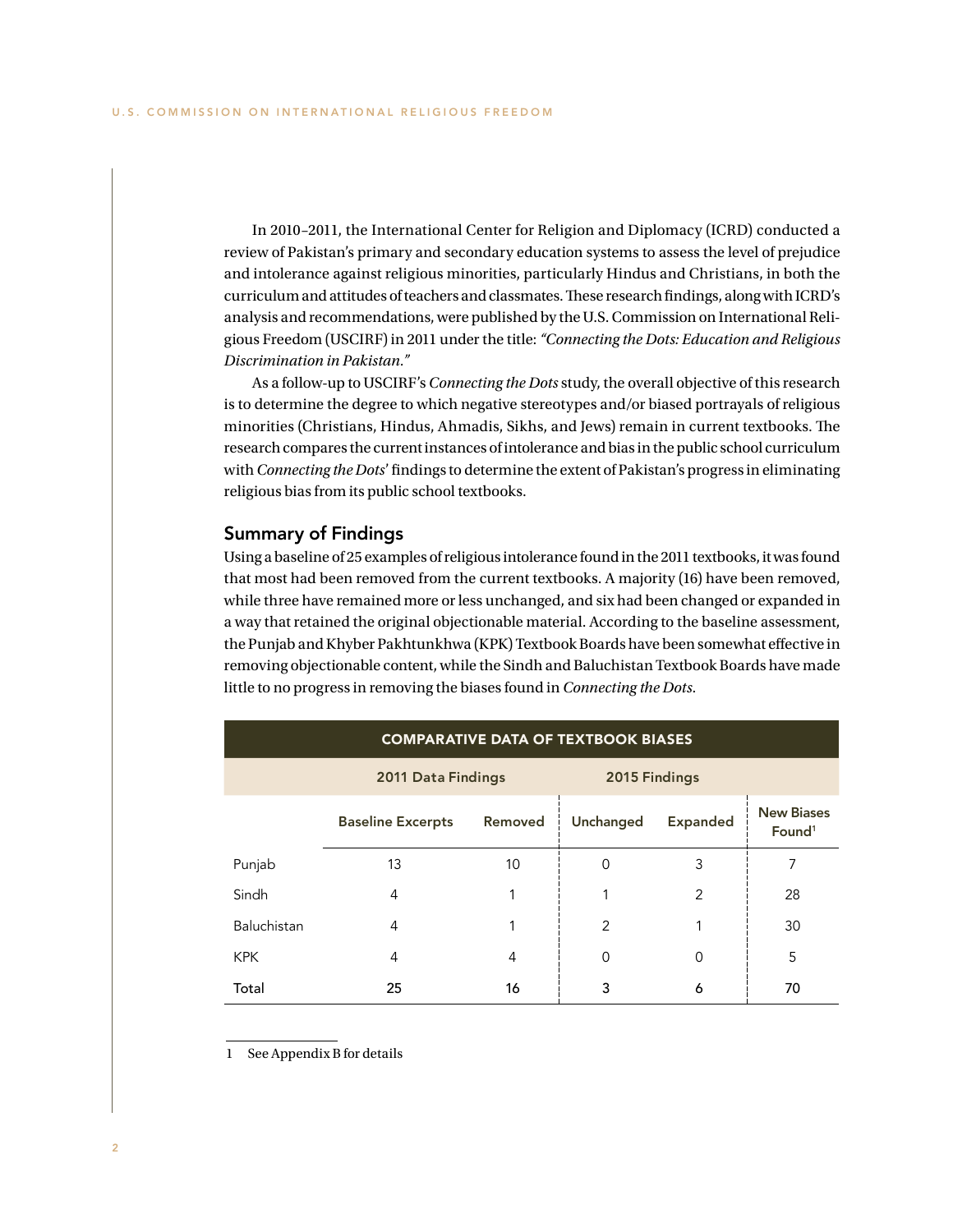However, these results are tempered by the inclusion of new examples of religiously intolerant passages. This study's review of 78 current textbooks<sup>2</sup> exposed 70 new examples of religious intolerance and biases in 24 books, similar to the kind of materials found in the baseline assessment. Of the 70 new examples, 58 (84%) came from books published by the Baluchistan and Sindh authorities, while the remainder came from Punjab (7) and KPK (5).

The success of Punjab and KPK provinces can be credited, in part, to the advocacy efforts of PEF at the provincial level from the time when the *Connecting the Dots* report was published in 2011. PEF's President met with Punjab Governor Chaudhry Mohammad Sarwar, provided him with a copy of *Connecting the Dots*, and pointed out biased quotes against religious minorities in Punjab textbooks. PEF also worked extensively with its influential partners in Punjab and KPK to raise awareness of biases against minorities in the education system and the potential danger of violence against religious minorities if the biases are not removed. Similarly, PEF made several visits to KPK and met with Elementary & Secondary Education Ministry officials providing them a copy of *Connecting the Dots*, and requested that they remove biased quotes from the textbooks. In addition, the PEF President met with the most senior advisor to Imran Khan, Chairman of Tehrek-e-Insaf, and briefed him on the possible violence against minorities if the provincial textbooks continue to include biased and intolerant passages about religious minorities. (It should also be noted that other organizations have raised similar concerns, such as the National Commission for Justice and Peace (NCJP)).



### NEW EXAMPLES OF OBJECTIONABLE CONTENT

<sup>2</sup> A total of 78 books from all four provinces have been studied. The books included Urdu, Islamic Studies, Pakistan Studies, and Social Studies/History from grade 5 to 10 of all four provinces of Pakistan. 24 out of 78 books were found to contain biases.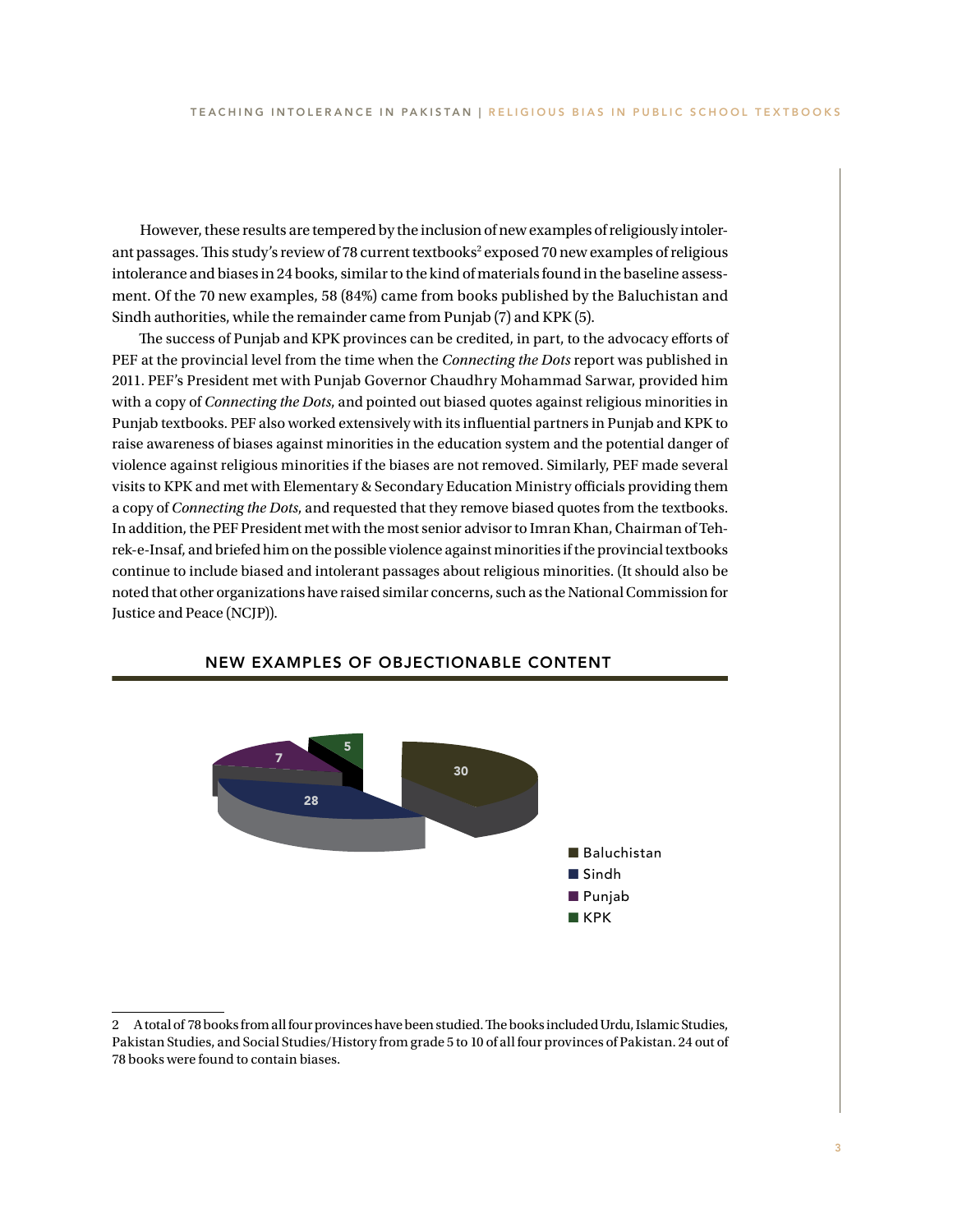In addition we found a promising improvement from the Provincial Textbook Boards of Sindh<sup>3</sup>, Punjab<sup>4</sup> and KPK<sup>5</sup>, which have dedicated Web sites and provide guidelines for textbook editors and authors consistent with the National Curriculum Policy of 2011. They also provide helpful tools for scholars, researchers and Pakistani citizens to provide feedback and comments if the textbooks fail to meet the National Curriculum Policy. We could not find the Web site of the Baluchistan Textbook Board.

### Explanation of Findings

The findings of this study must be understood in the context of the past decade of educational and curricular reform in Pakistan. The 2011 USCIRF *Connecting the Dots* study examined the last textbooks produced under the central authority of the Federal Ministry of Education's Curriculum Wing, which was dissolved in 2010 following the passage of the 18th amendment to the Pakistani constitution. This amendment, which sought to remove the sweeping powers that military rulers such as Zia ul-Haq and later Pervez Musharraf had amassed in the executive branch, shifted ultimate control over the curriculum guidelines and textbooks from the federal to the provincial level.

With authority over textbooks devolved to the provincial level, governmental agencies such as the Provincial Textbook Boards became responsible for the content in textbooks. Lacking either the will or capacity to create new curriculum guidelines, each province voted to adopt the last guidelines produced by the Federal Curriculum Wing, which were developed in 2006 as a modest improvement over the particularly biased previous version. The 2006 curriculum, however, was not yet implemented by 2010. In addition, if the new textbooks were written based on the 2006 curriculum policy, we found none that were distributed before 2011.

The textbooks that are currently being distributed in each of the four provinces are under the sole authority of each Provincial Textbook Board, but reportedly follow the 2006 federal curriculum guidelines, with the exception of Sindh, which is still using textbooks from the 2003 curriculum guidelines. There has been no demonstrable effort at the provincial level to improve on the 2006 curriculum, which has been shown in studies, such as A.H. Nayyer's recent work entitled "*A Missed Opportunity*" (2013), to continue to violate the constitutional rights of religious minorities by integrating Islamic ideology into most subjects and to promote a national Islamic identity at the expense of Hindu, Christian, and Sikh children.<sup>6</sup>

<sup>3</sup> Web site Sindh Textbook Board: http://stbb.edu.pk/STBBEDUPK/index.html

<sup>4</sup> Web site Punjab Textbook Board: http://www.ptb.gop.pk

<sup>5</sup> Web site KPK Textbook Board: http://kptbb.gov.pk/index.php/guidelines-for-authors

<sup>6</sup> A.H. Nayyar, "A Missed Opportunity: Continuing Flaws in the New Curriculum and Textbooks After Reforms", Jinnah Institute, Islamabad, June 2013, Available at: http://eacpe.org/content/ uploads/2014/05/A-Missed-Opportunity.pdf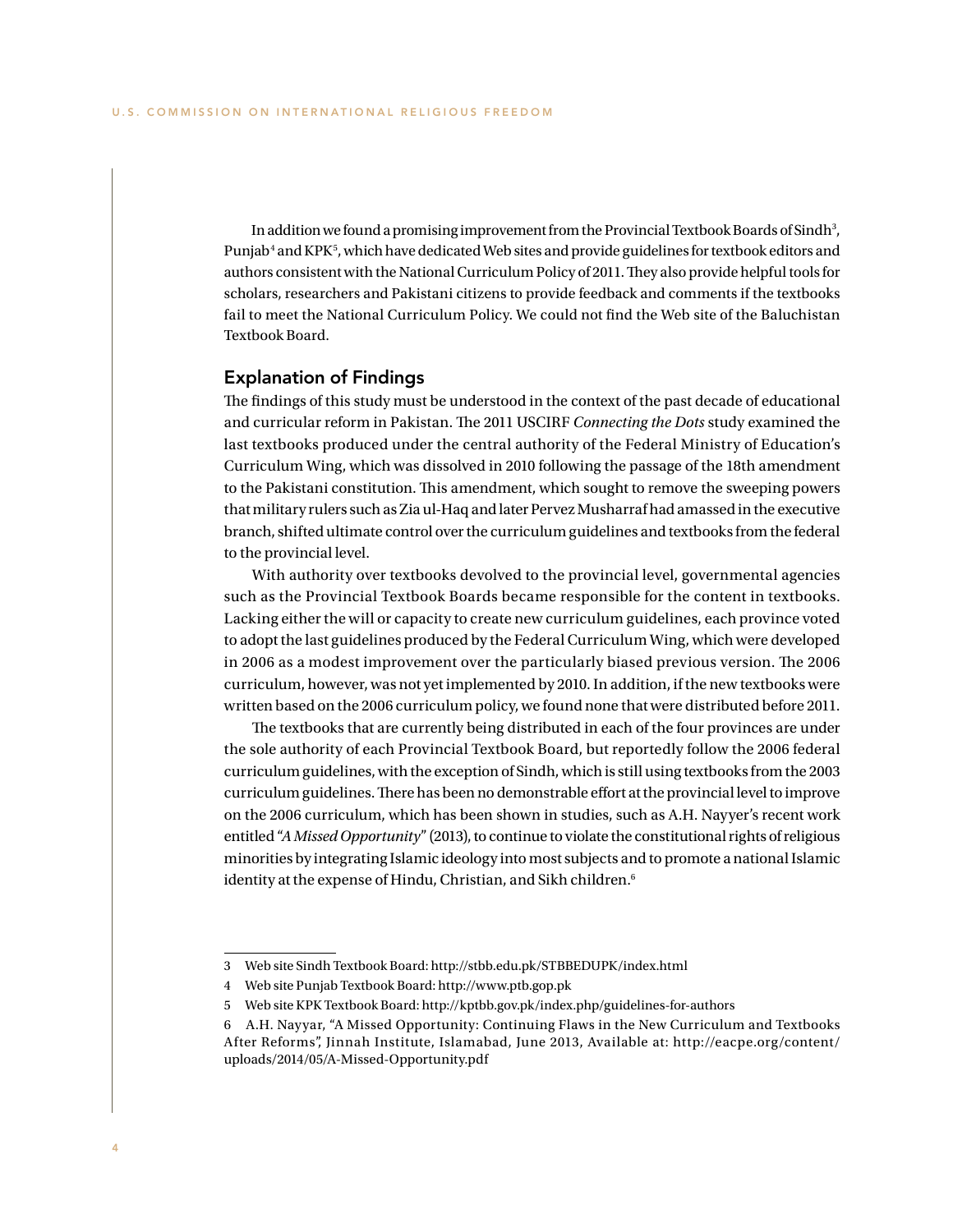## Method and Objectives

The original study used a mixed-methods approach that combined a desk review of both the government and madrasah curricula with focus group discussions with teachers and students throughout Pakistan. The primary findings from the 2011 study were: (1) a strong correlation existed between Pakistani nationalism and Islamic identity; and (2) attitudes towards religious minorities in the curriculum and as reported by teachers and students are decidedly mixed. The study revealed clear demonstrations of tolerance, understanding, and acceptance in both public schools and madrasahs on the one hand and equally clear expressions of bigotry, ignorance, and hostility on the other.

As a follow-up to USCIRF's *Connecting the Dots* study (2011), the overall objective of this research is to determine the degree to which negative stereotypes and/or biased portrayals of religious minorities (Christians, Hindus, Ahmadis, Sikhs, and Jews) remain in current public school textbooks. This study conducts a review and analysis of derogatory information identified in the previous study to assess whether this content in public school textbooks still exists or has been replaced by more inclusive language in new textbook editions. Additionally, PEF researchers have identified and catalogued a significant amount of new intolerant or biased content.

*Public school textbooks, which reach over 41 million children, portray religious minorities in a negative and stereotypical manner, offering an Islam-centered perspective as the only valid and rational school of thought.*

### Snapshot of Pakistani Education Today

The education system in Pakistan is comprised of more than 260,000 institutions and provides educational opportunities for well over 41 million students with a full-time teaching staff of more than 1.5 million teachers. The system includes 180,846 public institutions and 80,057 private institutions. Thus, 31 percent of educational institutions are run by the private sector while 69 percent are run by the state.7 As evidenced by the findings of this and the previous study, public school textbooks, which reach over 41 million children, portray religious minorities in a negative and stereotypical manner, offering an Islam-centered perspective as the only valid and rational school of thought.

Historically, a major impetus behind the development of Pakistani public school curriculums and textbooks has been the desire to teach a sense of patriotism and nationalism and instruct students about the rationale for creating Pakistan. Along these lines, many textbooks use the circumstances surrounding the creation of Pakistan as an opportunity to highlight and

<sup>7</sup> Aftab Hussain, "Education System of Pakistan: Issues, Problems and Solutions", 2 March 2015, Islamabad Policy Research Institute (IPR), Available at: http://www.ipripak.org/education-system-of-pakistan-issues- problems-and-solutions/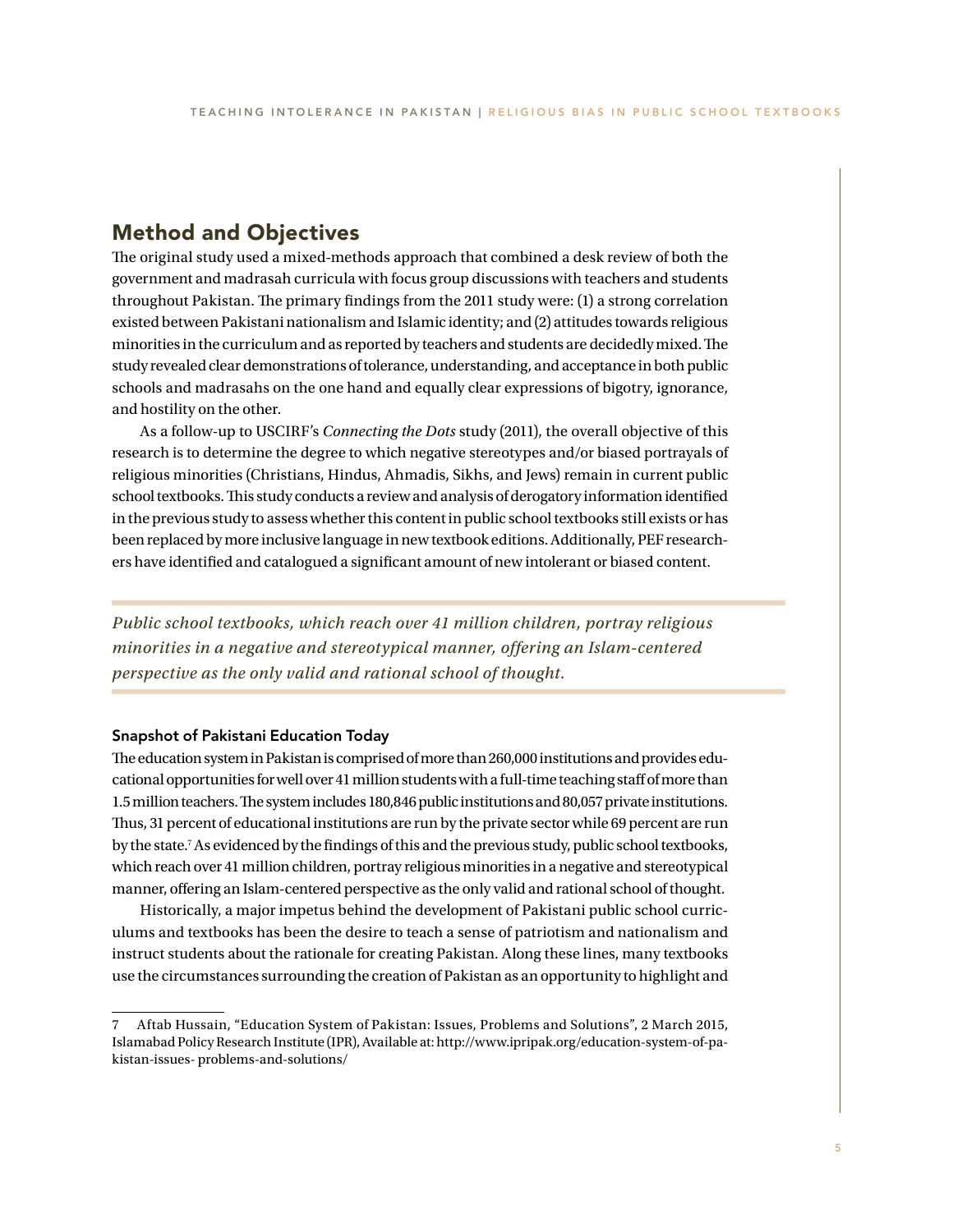accentuate alleged animosities Hindus have of Muslims and tensions between Muslims and the British (and Christian) colonial power in pre-partition India.

Public school textbooks tend to overlook Pakistan's religious, ethnic, and linguistic diversity. As a result, textbooks seem to discredit the potential for friendly relations across religions and cultures, and do "not portray the various facets of [Pakistani] identity."<sup>8</sup> Attempts to remove this content have often been limited and unsuccessful, but recently the Punjab Textbook Board removed some previously identified biases from its lower grade textbooks.

### Overview of the Findings

The curriculum review and analysis illuminates several key issues that exist in public school textbooks.

### Polemic Historiography

In the social studies, Pakistan studies, and history curriculums students are taught a version of history that promotes a national Islamic identity of Pakistan and often describes conflicts with India in religious terms. The conflation of national and religious identities creates a narrative of conflict and historic grievance between Pakistani Muslims and Indian Hindus.

Examples of polemic historiography from the curriculum:

- *i. "Hindu racists wanted to eliminate not only Muslims but all non-Hindus; Christians and other minorities become victims of racist and biased policies on a regular basis. Even a half century after the creation of Pakistan, these organizations are still working to eliminate Muslims. As a result, violence has occurred between Hindus and other groups living in Pakistan, which resulted in the destruction of Babri mosque and Hindu-Muslim riots in Gujarat . . . in the past Shuddhi and Sangathan movements were launched to bring back the minorities into the fold of Hinduisim. The present behavior of Indian Hindus is similar to some 150 years ago."* Social Studies Textbook, Grade 8, Sindh Textbook Board, p.97 (Urdu version), p.95 (English version).
- *ii. "Whenever Hindu leadership got the chance they tried to suppress rights of Muslims, and destruct their culture, tradition and language."* History Textbook, Grade 8, Punjab Textbook Board, p.17.

### Emphasis on Islamic Faith

Despite Pakistan's religious diversity, throughout the curriculum, Islam is projected as the paramount feature of Pakistan and the Pakistani identity. This comes into conflict with the religious

<sup>8</sup> "What is the most blatant lie taught through Pakistan textbooks?", Herald Exclusive, 15 August 2014, Available at: http://www.dawn.com/news/1125484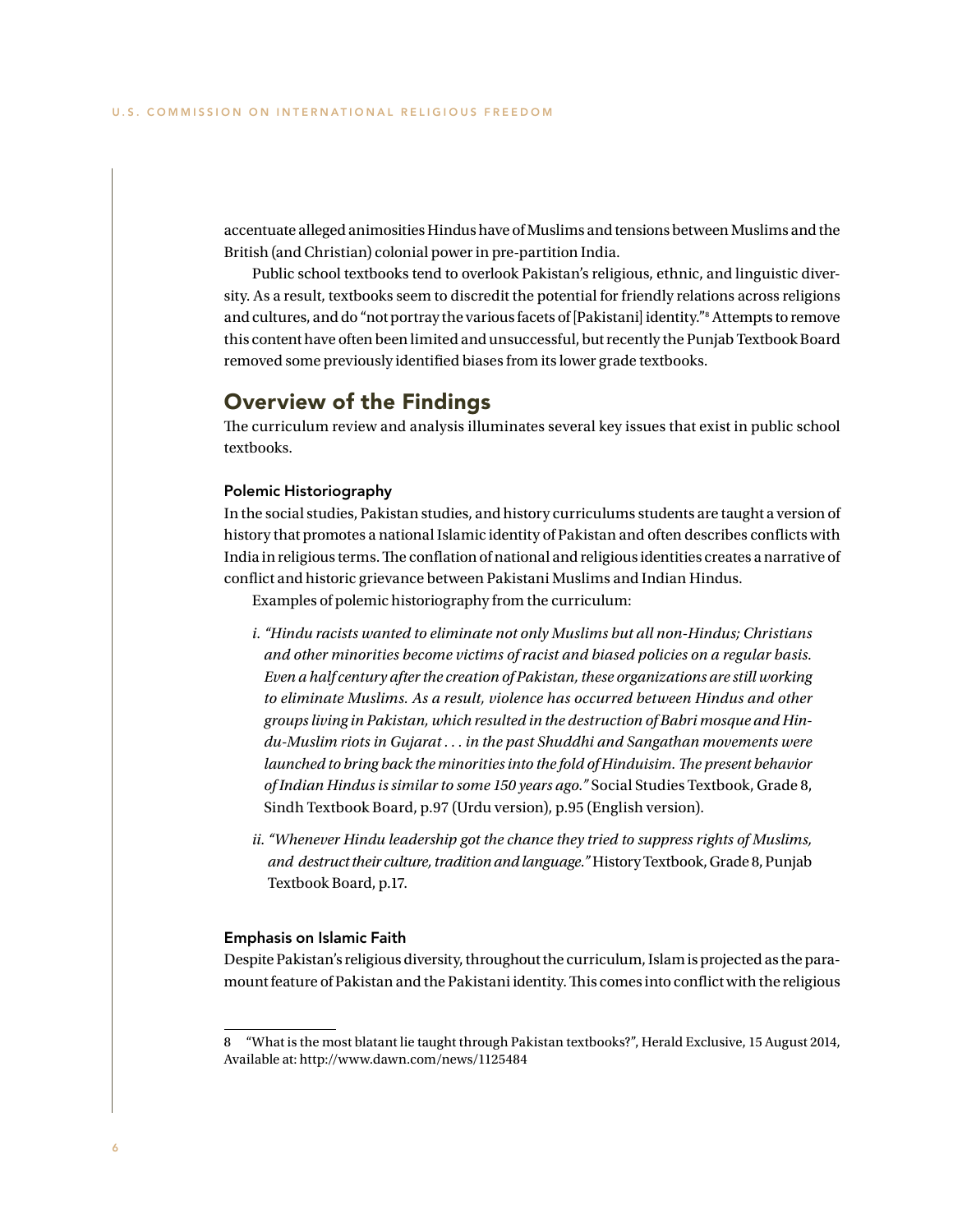beliefs of religious minorities, as demonstrated in the following examples from a tenth grade Urdu textbook from the Punjab Textbook Board:

- *i. "In the case of South Asia, in which people of different religions, colors and caste live, Muslims did not want to live as a minority under the domination of a nation (Hindus) whose practices are opposite to Islamic teachings, caste system, social discrimination and idol worship, etc."* Urdu Textbook, Grade 10, Punjab Textbook Board, p.24.
- *ii. "[. . .] The Islamic religion, culture and social system are different from non-Muslims; therefore, it is impossible for them to cooperate with Hindus."* Urdu Textbook, Grade 10, Punjab Textbook Board, p.23.

These findings substantiate much of the evidence found in the 2011 study and analysis that textbooks typically emphasize the concepts of communalism and Islam. Conflation of these concepts is an attempt to build a nation-state anchored in religion, which was pursued by the Bhutto, Zia, Nawaz Sharif, and Musharraf governments from 1971-2008.9

This theme ignores not only the religious diversity of Pakistan and the many contributions of religious minorities throughout the nation's history, but also places religious minority students in a precarious status of either inherently flawed Pakistani citizens at best, or foreigners and enemies of the state at worst. If the theme is carried further, religious minority students are not only outsiders, but also dangerous contaminants to the Islamic national identity by virtue of their non-Muslim faith.

*There are frequent examples of bias and intolerance against the beliefs and traditions of religious minority students throughout the curriculum.*

### Glorification of War and Violence

The foremost reoccurring trend in textbooks from all grade levels is an overemphasis on the glorification of war and war heroes. In particular, the conquest of Sindh by Muhammad bin Qasim and 17 famous attacks by Sultan Mehmood Ghaznavi are included proudly in every textbook. Highlighting these two events as the beginning of civilization in the sub-continent, while ignoring the evolution of art, architecture, and culture, remains a key problem in textbooks. In post-independence history, wars with India are emphasized and examples of peace initiatives are largely ignored, resulting in an unbalanced historical discourse focused on intractable conflict. This narrow nationalism only fulfills the task of educating Pakistanis in the most superficial way.

<sup>9</sup> Bela Raza Jamil, Curriculum Reforms in Pakistan – A Glass Half Full or Half Empty?, p.11, Available at: www.itacec.org/document/.../NCERT%20Pakistan%20paper%20BRJ.pdf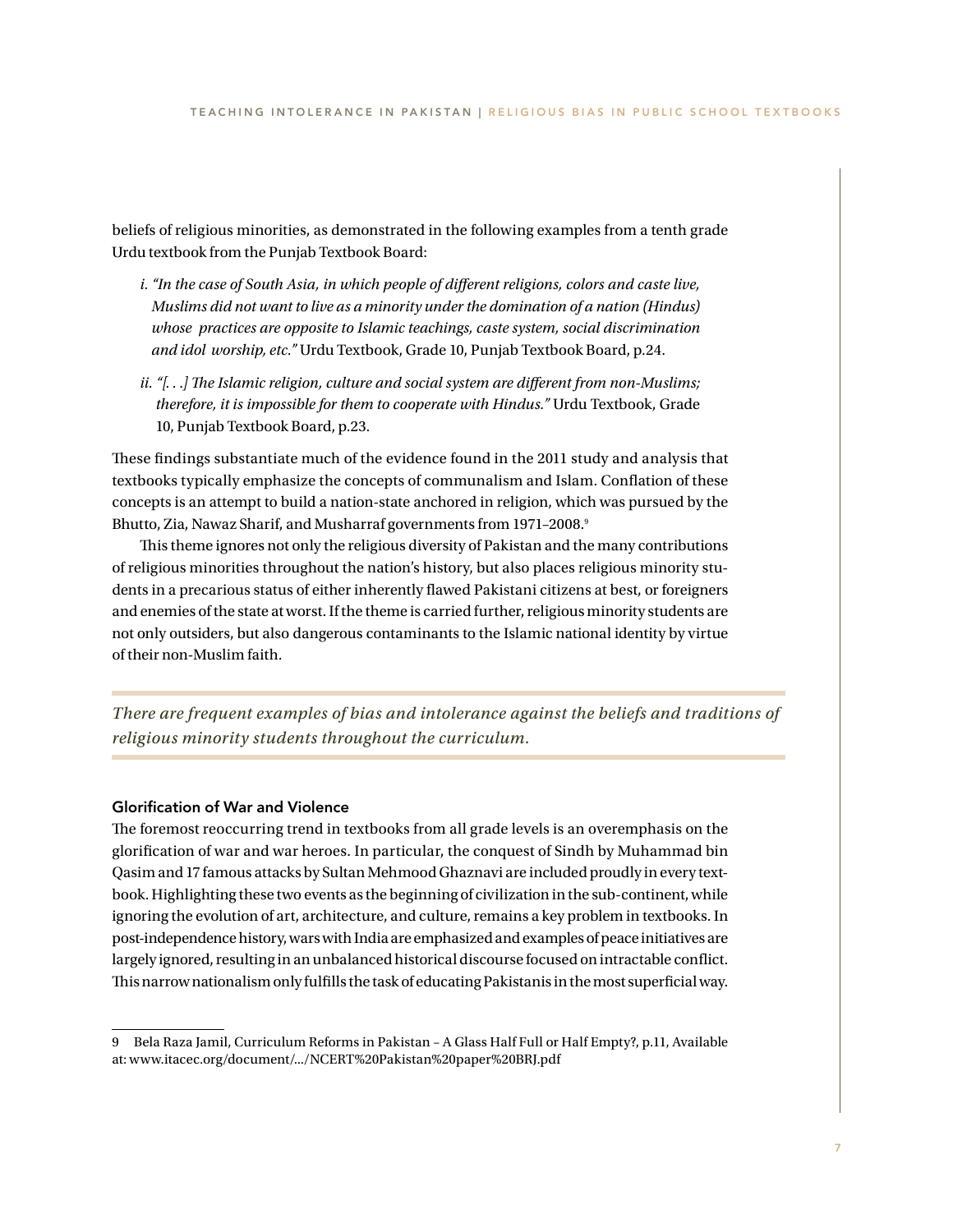### Misrepresenting Other Religions

There are frequent examples of bias and intolerance against the beliefs and traditions of religious minority students throughout the curriculum. Much of this rhetoric is aimed specifically at Hindus and their traditions, including Hindus' perceived ill treatment of widows and the less fortunate, which are contrasted unfavorably against the practices of Pakistani Muslims. Christians also are portrayed as untrustworthy missionaries, and as aligned with British oppressors who were colonizers and continue to conspire against Muslims.

Examples of religious misrepresentation from the texts:

- *i. "The influence of Christian pastors had increased immensely and they were openly preaching their religion aided by their ruler. They freely visited cities and villages, organized gatherings to describe the qualities of Christianity, and degraded other religions."* Social Studies Textbook, Grade 8, Sindh Textbook Board, p.99 (Urdu version) and p.96 (English version).
- *ii. "Hinduism persistently tried to absorb Islam into itself like it had done with other systems (of belief)."* Pakistan Studies Textbook, Grade 9, Punjab Textbook Board, p.21.
- *iii. "After getting rid of the illegal and ignorant rule of the Church, Europe progressed in the fields of modern/worldly knowledge, political acceptance and the arts."* Pakistan Studies Textbook, Grade 10, Baluchistan Textbook Board, p.24.
- *iv. "Most of the leading nations and religions of the world make a loud claim about equality, but do not act upon it. Everyone is familiar with the system of caste discrimination among Hindus. A person born as Shudra is untouchable and will always be."* Islamic Studies Textbook, Grade 7, Sindh Textbook Board, p.38.

### Research Findings

The following list has been developed based on desk research, a comprehensive review of the textbooks from the 2014–15 school year, and a comparative analysis of the previous list of biases identified in *Connecting the Dots* (2011). See Appendix A and Appendix B for data tables.

### Baseline Comparison

The data tables in Appendix A use 25 problematic excerpts found in the original 2011 study as an evaluation tool. In order to gauge any progress made by the Provincial Textbook Boards in their first five years of authority over their respective curriculums, desk researchers examined the same textbooks from the 2014–15 school year to determine if the intolerant content had been removed.

According to this assessment, of the 25 baseline examples of religious intolerance and bias, 16 have been removed completely, while nine either have been preserved in their original form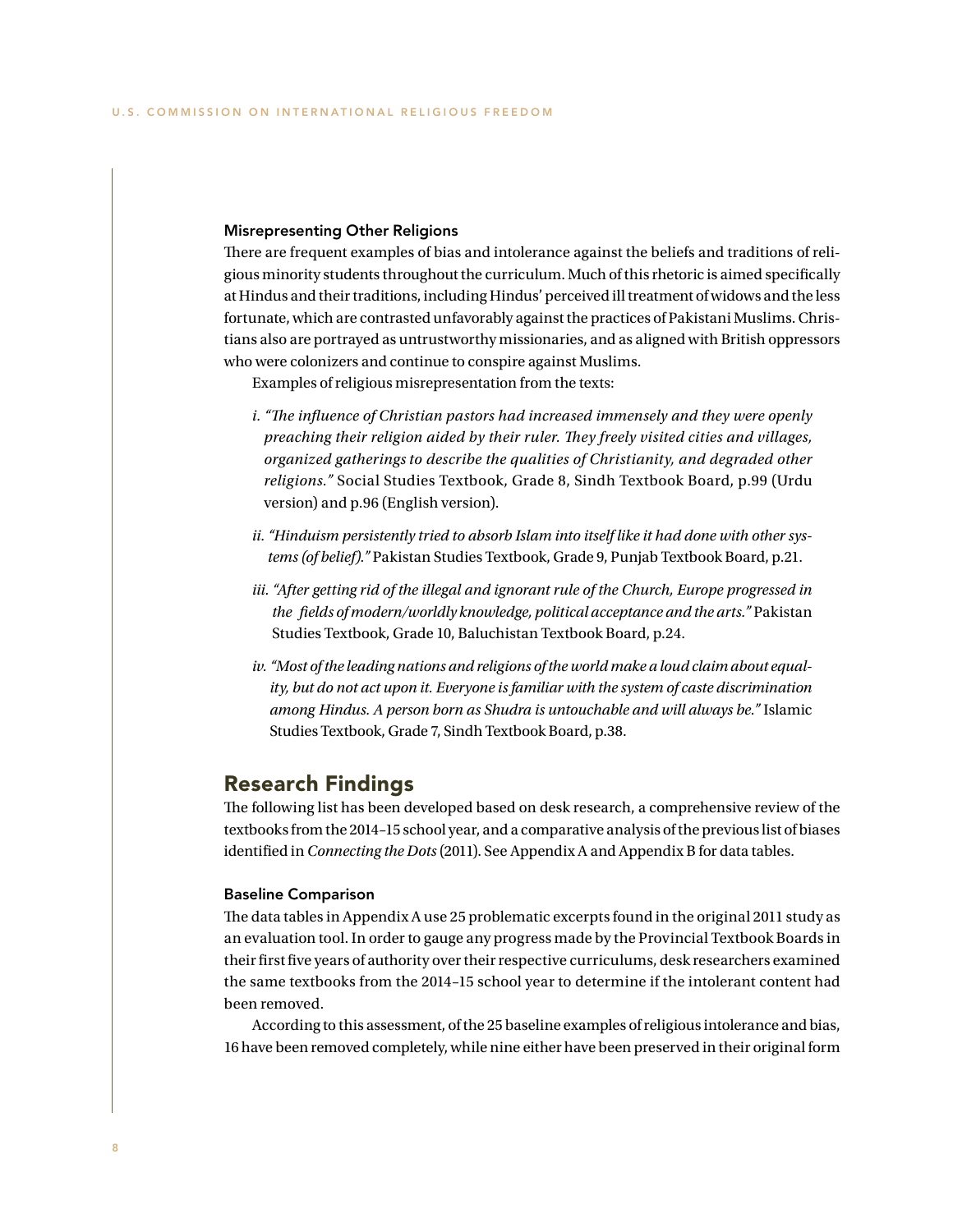or have been altered in a way that does not eliminate their bias. The findings also demonstrated that the most progress was made in Punjab and KPK provinces, which removed nearly all of the previously identified content, while Baluchistan and Sindh demonstrated very little progress in removing religiously biased passages.

### New Biased or Intolerant Content

Although the removal of some biases from the curriculum indicates a positive trend, the presence of new biased or intolerant content in current textbooks demonstrates the need for a more comprehensive curriculum reform effort. The textbook review identified 70 new excerpts, which indicates that the trend toward a more biased curriculum towards religious minorities is accelerating. As the tables in Appendix B demonstrate, the new content is not only intolerant of religious diversity, but is also ethno-centric and provides misleading accounts of historical events.

### **Conclusions**

1. Some objectionable content is being removed, but a much greater effort is needed: The majority of excerpts from the *Connecting the Dots* report that formed our original baseline have been removed, but many new ones remain. The progress made is laudable and may have represented a hard fought political and social debate. However, preexisting and new intolerant and biased content in public school textbooks is still prevalent. The government of Pakistan and the provincial governments should be encouraged to take every measure to detect and remove pejorative content until the curriculum is completely free of intolerance.

### 2. The public school system is still fundamentally intolerant of religious minorities:

In public school classrooms, Hindu children are forced to read lessons about "Hindus' conspiracies toward Muslims,"10 and Christian children are taught that "Christians learned tolerance and kind-heartedness from Muslims."11 This represents a public shaming of religious minority children that begins at a very young age, focusing on their religious and cultural identity and their communities' past history. A review of the curriculum demonstrates that public school students are being taught that religious minorities, especially Christians and Hindus, are nefarious, violent, and tyrannical by nature. There is a tragic irony in these accusations, because Christians and Hindus in Pakistan face daily persecution, are common victims of crime, and are frequent targets of deadly communal violence, vigilantism, and collective punishment.

<sup>10</sup> Pakistan Studies Textbook (2014-15), Grade 10, Baluchistan Textbook Board, p.15

<sup>11</sup> Islamic Studies Textbook (2015), Grade 6, Punjab Textbook Board, p.84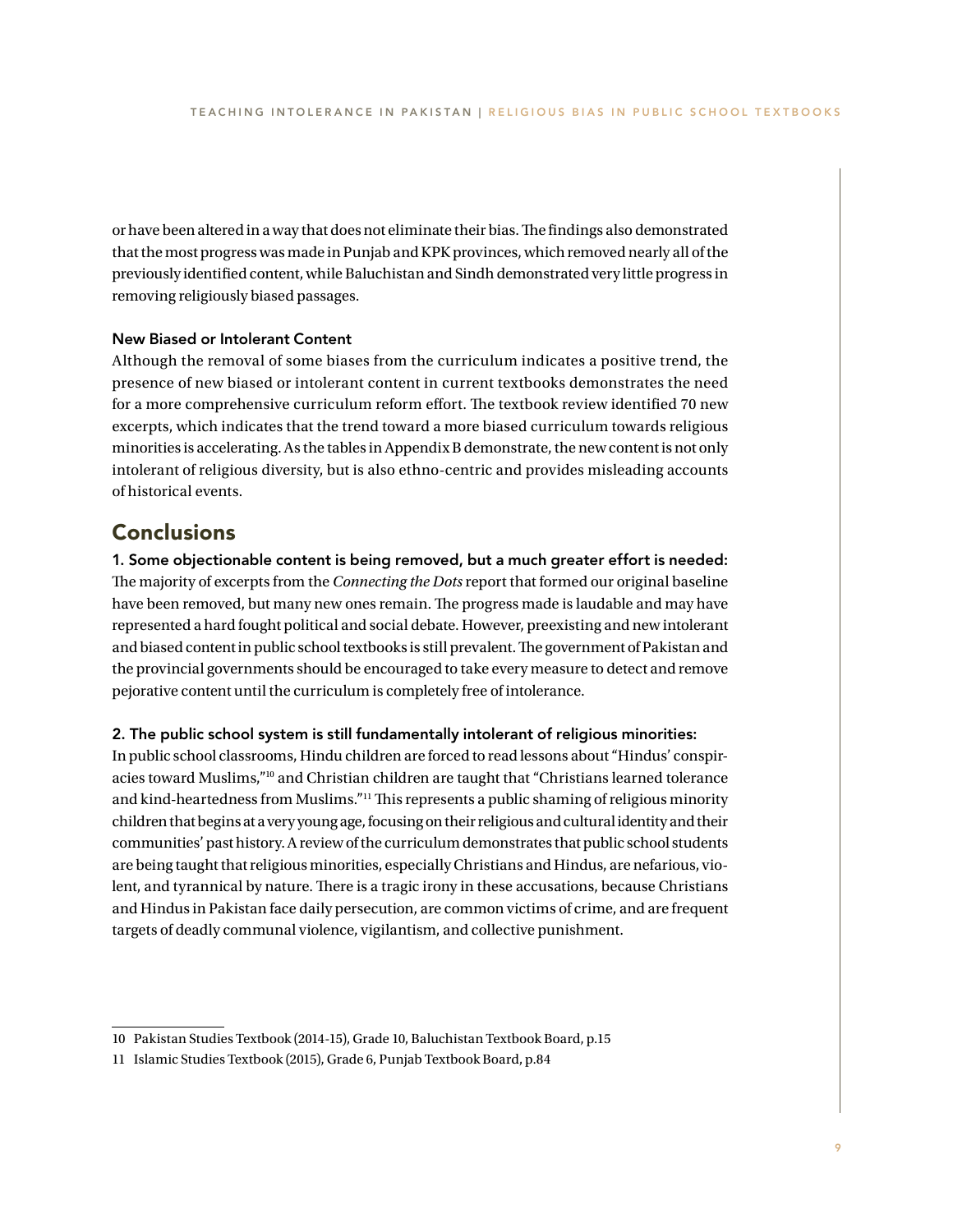### Recommendations for Curriculum Development

The Peace and Education Foundation recommends the following so that Pakistani textbooks will be more inclusive and fair toward religious minorities:

- 1. Constitutional guarantees provided to all Pakistanis of religious freedom should be reflected in textbooks' contents.
	- Pakistan's constitutional protections for religious freedom and tolerance, and its international obligations, should be taught to students;
	- Provincial Educational Ministers and their direct reports should be held responsible for adhering to constitutional guarantees provided to minority rights;
	- Absolutely no content should be taught to students that celebrates one religion at the expense of another religion; and
	- As guaranteed by the constitution of Pakistan non-Muslim students should not be required to learn from Islamic texts.
- 2. Negative indoctrination must end and impartial content for better critical learning should be adopted.
- 3. The curriculum should inculcate a sense of constructive patriotism rather than a sense of fear.
	- More educationally accurate and nuanced approaches are needed towards Western countries and Christianity to avoid gross generalizations that lead students to conspiracy theories.
- 4. Overemphasis on Islam as being the "only correct" faith must be eliminated from the textbooks.
	- Peaceful coexistence and religious diversity in Pakistan should be acknowledged so that students learn to respect all faiths;
	- Proportionate examples of heroes from minority groups should be included in the textbooks; and
	- National heroes from all groups in the fields of science, literature, medicine, and sports should be included.
- 5. Historical omissions and misrepresentations of different events must be eliminated to avoid controversial historiography, and diverse viewpoints should be included.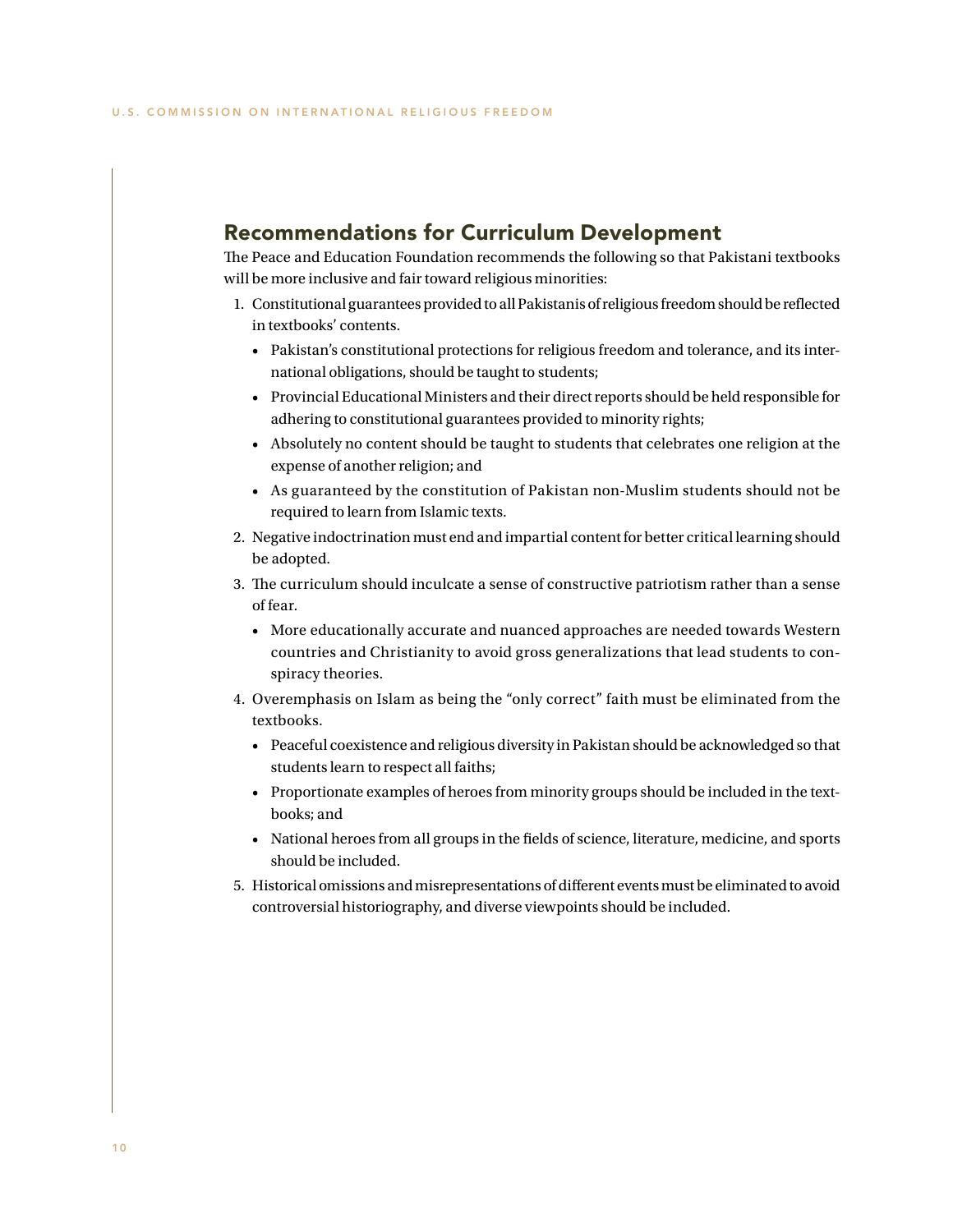## Appendix A

Comparison of 2011—2015 Passages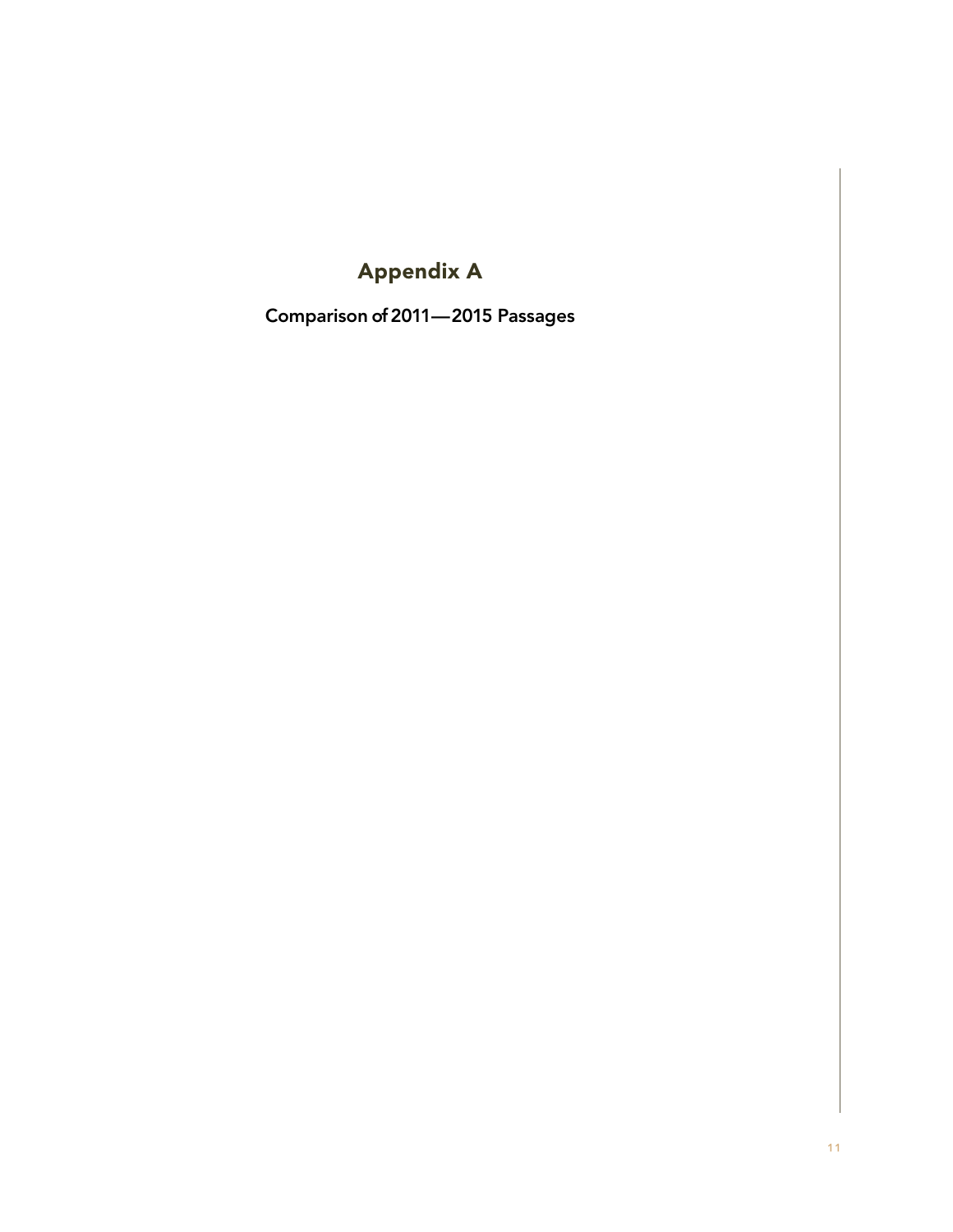# Table of Contents: Changes in 2015 Textbooks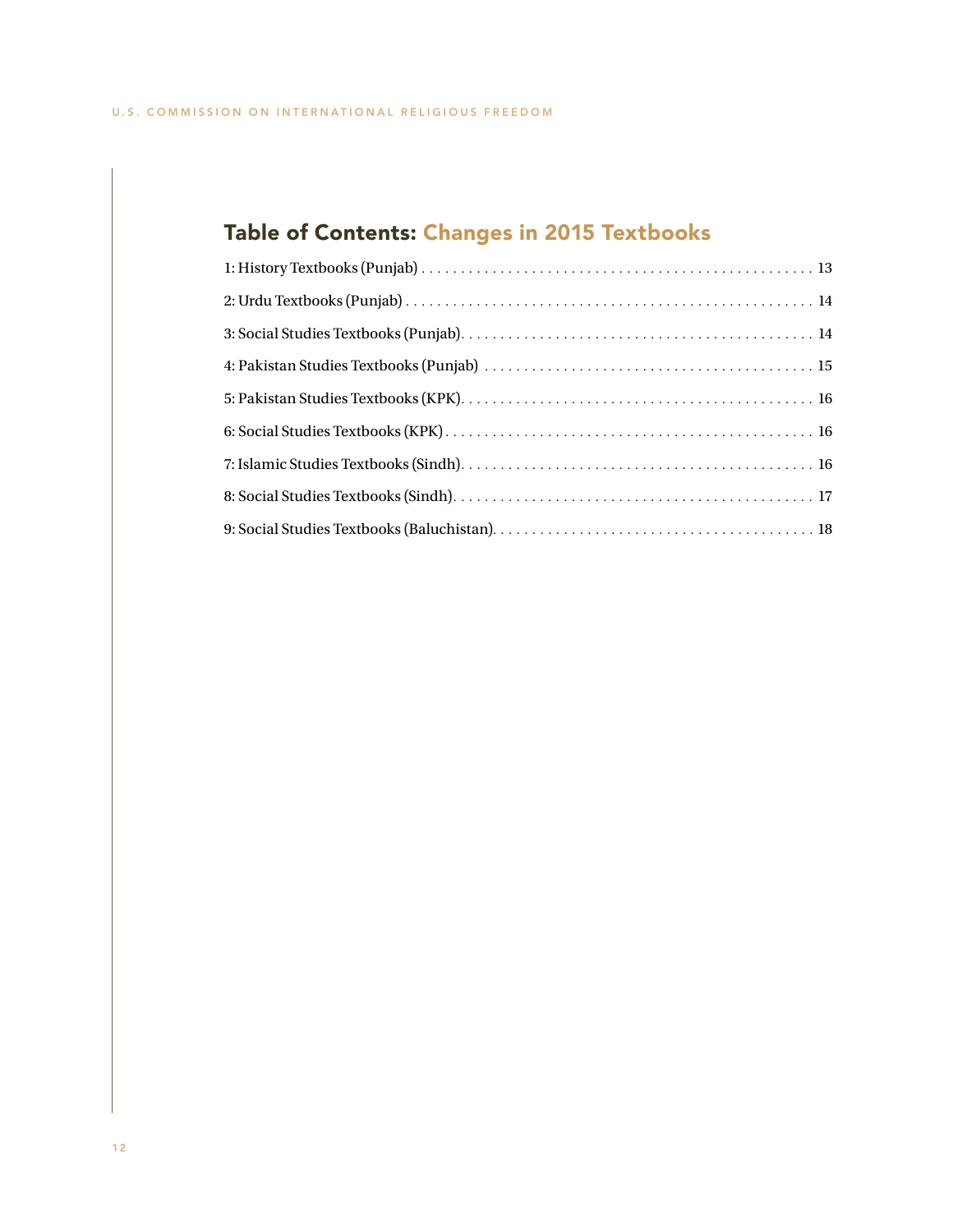## Changes in 2015 Textbooks

### 1: HISTORY TEXTBOOKS (PUNJAB)

Content Removed Since 2011 (4)

- 1. "To keep the Islamic identity and existence intact it is necessary for our country to safeguard religion and its values. Pakistan is the only country which came into being in the name of Islam." (Grade 6, p.6)
- 2. "Before the Arab conquest, people were fed up with the teachings of Buddhists and Hindus." (Grade 6, p.97)
- 3. "The foundation of [the] Hindu set up was based on injustice and cruelty. The system of Islam, which was based on justice, equality and brotherhood as described earlier, impressed the Hindu culture and set up a lot." (Grade 6, p.100–101)
- 4. "Some Jewish tribes also lived in Arabia. They lent money to workers and peasants on high rates of interest and usurped their earnings. They held the whole society in their tight grip because of ever-increasing compound interest [. . .] In short, there was no sympathy for humanity. People were selfish and cruel. The rich lived in luxury and nobody was concerned with the needy or suffering." (Grade 7, p.13)

### Content expanded with the same idea in Current Textbooks (1)

### Text from 2011:

"Everybody enjoys the same status in the eyes of the law and holds a pivotal position in Islamic society." (Grade 7, p.17)

#### 1. Current Text:

"Muslim society was based on rule of law and brotherhood, which was new for Hindu society as they believed in a caste system, and *Shudra*12 are the most inferior caste. The just and transparent system of Islam greatly inspired Hindus. Hindus were treated very fairly by Muslims. Hindus had religious freedom. They could go to their religious places and worship freely. There were equal opportunities for progress for everyone. Even a slave could acquire a higher post/position on the basis of his capability and intelligence." (Grade 7, p.59)

*Comment: In the current textbook the passage has been expanded.*

<sup>12</sup> The *Shudra* perform functions of serving the other three higher castes: Brahmins (priests), Kshatriya (those with governing functions) and Vaishya (agriculturalists, cattle rearers and traders).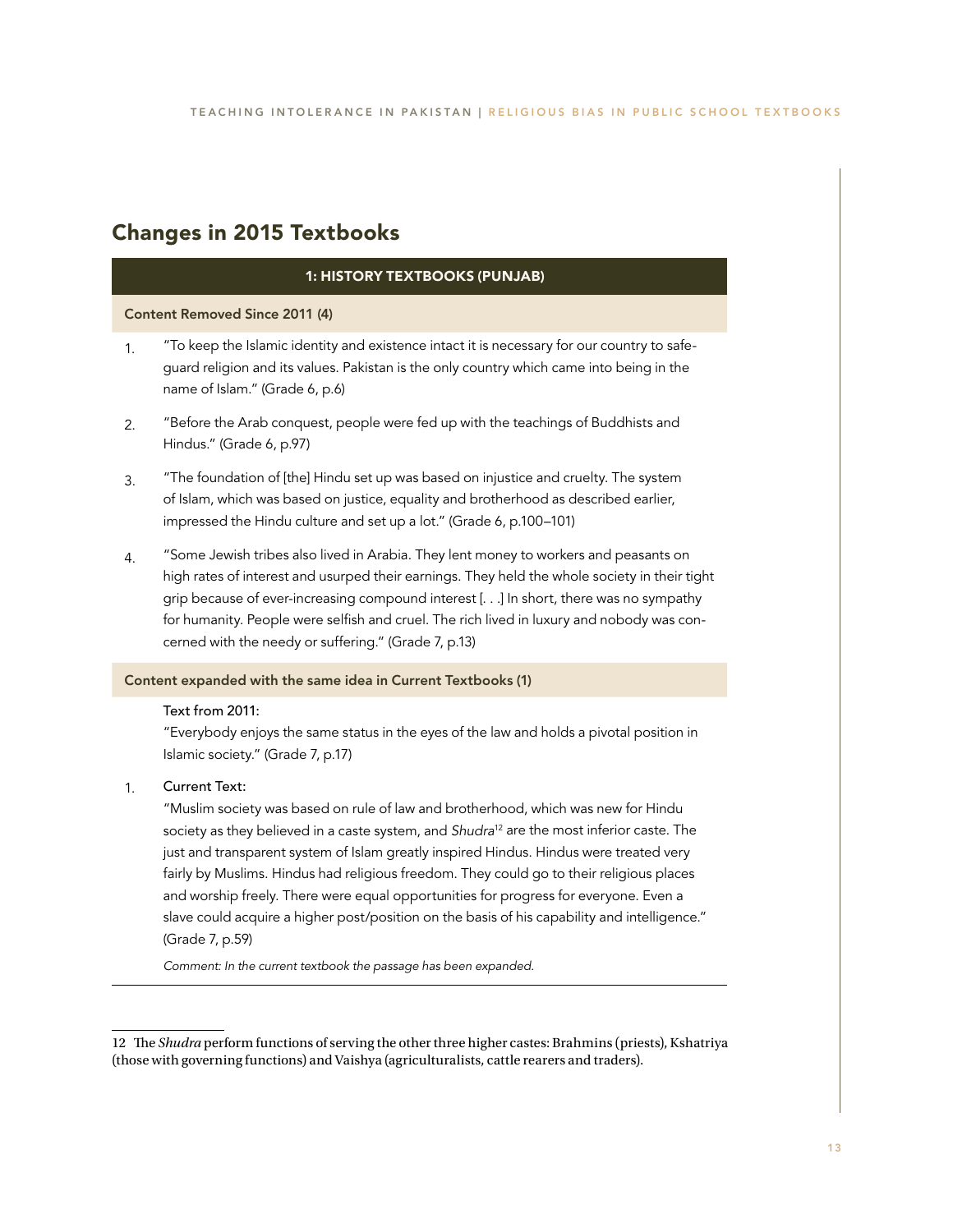### 2: URDU TEXTBOOKS (PUNJAB)

#### Content Removed Since 2011 (2)

- 1. Chapter presents a biased view about Maulana Zafar Ali Khan. (Grade 6, p.21)
- 2. "Upon conquering the Holy Land in October 1187, his fair treatment of his enemies is historic. In stark contrast to this is Prince Godfrey's treatment of Muslims where the bloodshed caused the victorious army's horses to slip. Saladin not only let all Christians leave with all their property intact, but also paid for the freedom of several prisoners from his own pocket." (Grade 6, p.31)

### 3: SOCIAL STUDIES TEXTBOOKS (PUNJAB)

### Content Removed Since 2011 (3)

- <sup>1.</sup> "The religious beliefs of Muslims and Hindus are absolutely different. Hindus worship many Idols. They have many Gods and Goddesses. Muslims believe in one Allah who is Almighty and who is Creator of the universe. The Muslims worship Allah. In the Hindu religion, the men are divided into different classes by their system of caste and creed, whereas in Islam all Muslims are equal and brotherly with one another. In the Hindu religion, women are given a low status. Whereas Islam teaches to treat women with respect." (Grade 5, p.2)
- 2. "In the beginning, the Hindus and the Muslims jointly started a struggle to get freedom from the British. When this movement became popular, the Hindus started asking for an independent Government by the Indian National Congress all over India after freedom from the British. In this way they wanted to govern all over India." (Grade 5, p.2–3)
- 3. "Foreign cultures are having deep influence over Islamic values because of the electronic media. There is a real danger that we may lose our cultural identities. In such circumstances and because of the vast changing cultural and religious situations, it is necessary for us that we must fully defend our political borders, and take care of our basic views with love and devotion for Islam.

This can ensure the safety of our country. Anti-Islamic forces are always trying to finish the Islamic domination of the world. This can cause danger for the very existence of Islam. Today, the defense of Pakistan and Islam is very much needed." (Grade 5, p.7)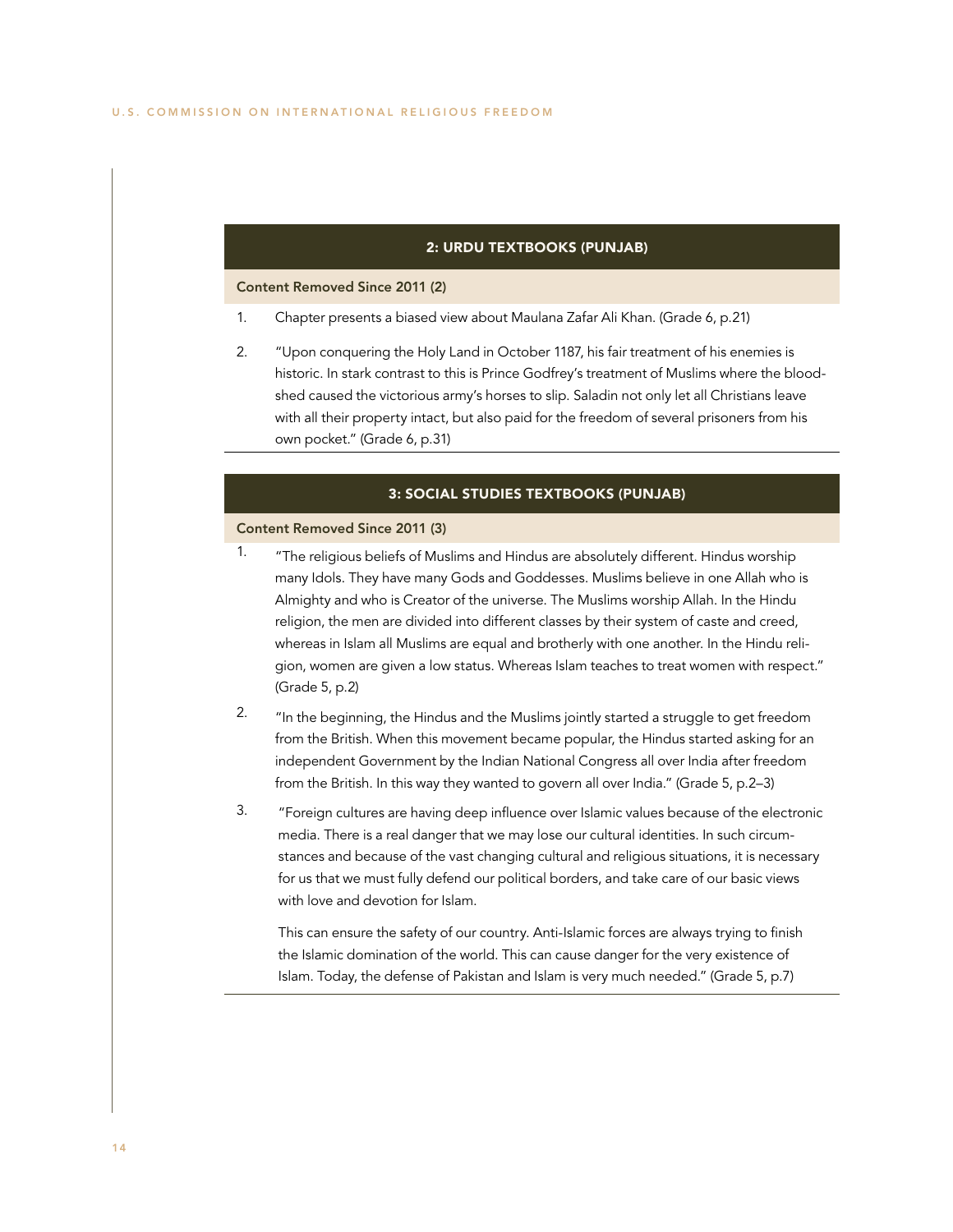### 3: SOCIAL STUDIES TEXTBOOKS (PUNJAB)

Content expanded and evolved with the same idea in Current Textbooks (2)

### Text from 2011:

"Muhammad Bin Qasim respected the Hindu Pandits and they had full freedom to worship in their own ways. Much of the Muslim Governments' works were handed over to the Hindus, who carried them out nicely." (Grade 5, p.88)

#### 1. Current Text:

"[. . .] [T]he people of Sindh welcomed Muhammad Bin Qasim. After the conquest of Sindh, Muhammad bin Qasim established the system of Justice and Equality, which greatly inspired Hindu society. Hindus of the lower caste were particularly impressed by the behavior and kindness of Muhammad Bin Qasim and his companions and embraced Islam. Muslims opened madrasahs for education. Hindi books were also translated into Arabic." (Grade 6, p.28)

### Text from 2011:

"Englishmen seized all [Muslim] lands and gave it to the Hindus."

*Subject: History, Chapter: Pakistan Movement, (Grade 8, p.70)*

#### 2. Current Text:

"Englishmen treated Muslims very badly. Their properties were confiscated; they were forced out of jobs, their businesses were ruined and they became victims of misery and bankruptcy." (Grade 8, p.3)

### 4: PAKISTAN STUDIES TEXTBOOKS (PUNJAB)

### Content Removed Since 2011 (1)

"Islamic society was devoid of every kind of evil, but gradually the Muslims began turning

1. away from the Islamic principles and un-Islamic ways popularized, which became one of the reasons for the Muslim downfall." (Grade 9/10, p.4)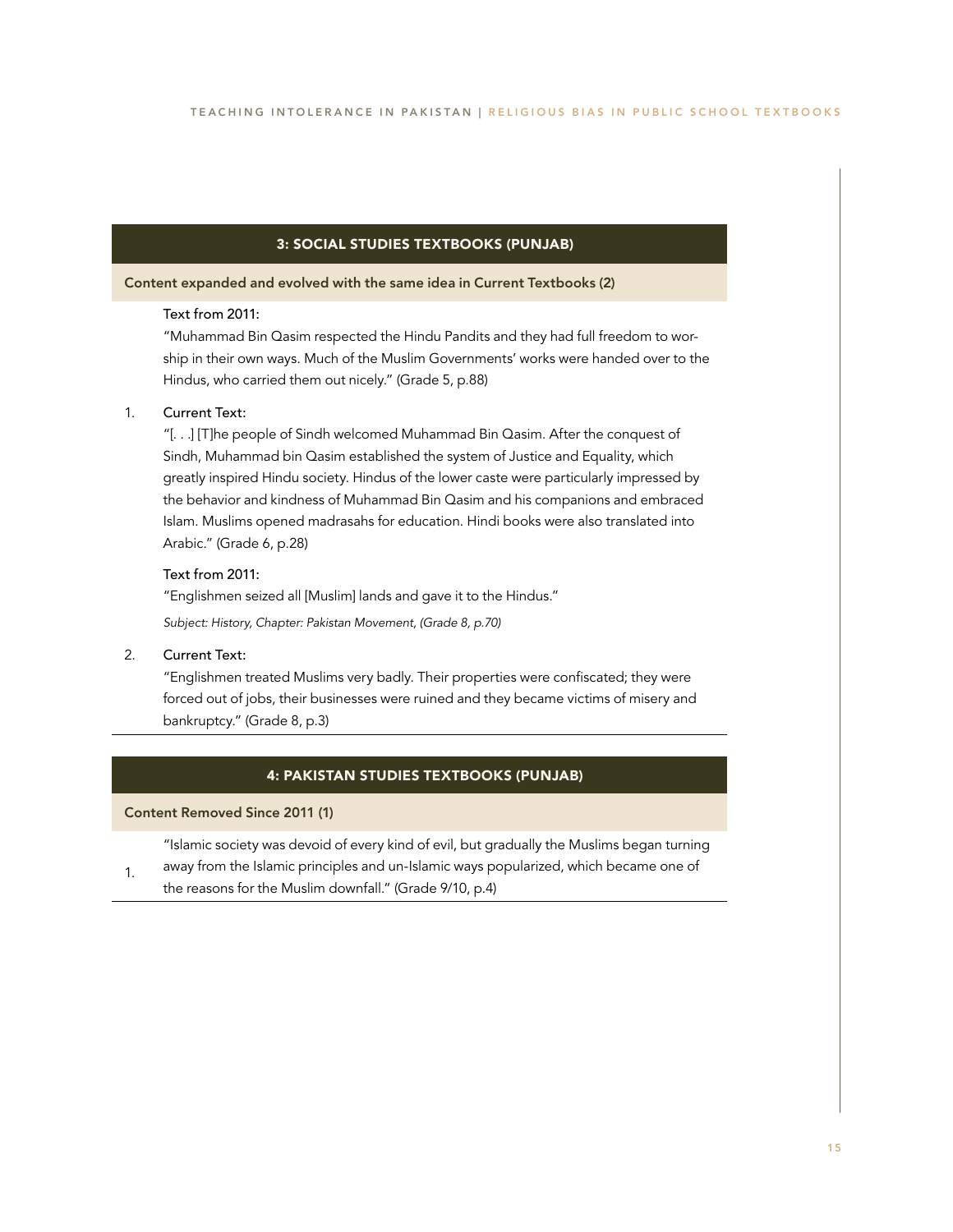### 5: PAKISTAN STUDIES TEXTBOOKS (KPK)

### Content Removed Since 2011 (2)

"Hindu leadership has not only shown their religious hatred toward Pakistan, but also

1. expressed their political hatred by refusing to celebrate their independence day on the same day. They proposed 15 August 1947, as their independence day because they never wanted to celebrate with Pakistan on the same day and this shows their psyche of narrow-mindedness." (Grade 9/10, p.9)

"Hindus were against the creation of Pakistan. Despite their utmost opposition, when

2. Pakistan was created, they used all means to weaken and harm Pakistan. Hindus in 'East Pakistan' started mobilizing their fellow citizens against 'West Pakistan.'" (Grade 9/10, p.31)

### 6: SOCIAL STUDIES TEXTBOOKS (KPK)

### Content Removed Since 2011 (2)

"[. . .] Hindus never cooperated with Muslims. They were not ready to accept the exis-

1. tence of Muslims in the sub-continent. Due to this, the social, religious and political differences between Muslims and Hindus persisted and there was a growing concern towards partition." (Grade 5, p.6)

"Under Muslim reign in Jerusalem, Muslim rulers' treatment of non-Muslims, including Christians and Jews, was very fair and just. They have always provided Christians full protection and had granted them all rights they deserved, but Christians never appreciated nor liked Muslim rule over Jerusalem [. . .] They provoked Christians to fight against the

2. Muslims by claiming that those who die in a battle against a Muslim will have a reward and all their sins will be forgiven." (Grade 7, p.14)

### 7: ISLAMIC STUDIES TEXTBOOKS (SINDH)

### Content Removed Since 2011 (1)

1. "Hindus have tried all their means to harm Muslims of the Indian Sub-continent and killed millions of Muslims. They were deprived of their assets and properties." (Grade 5, p.59)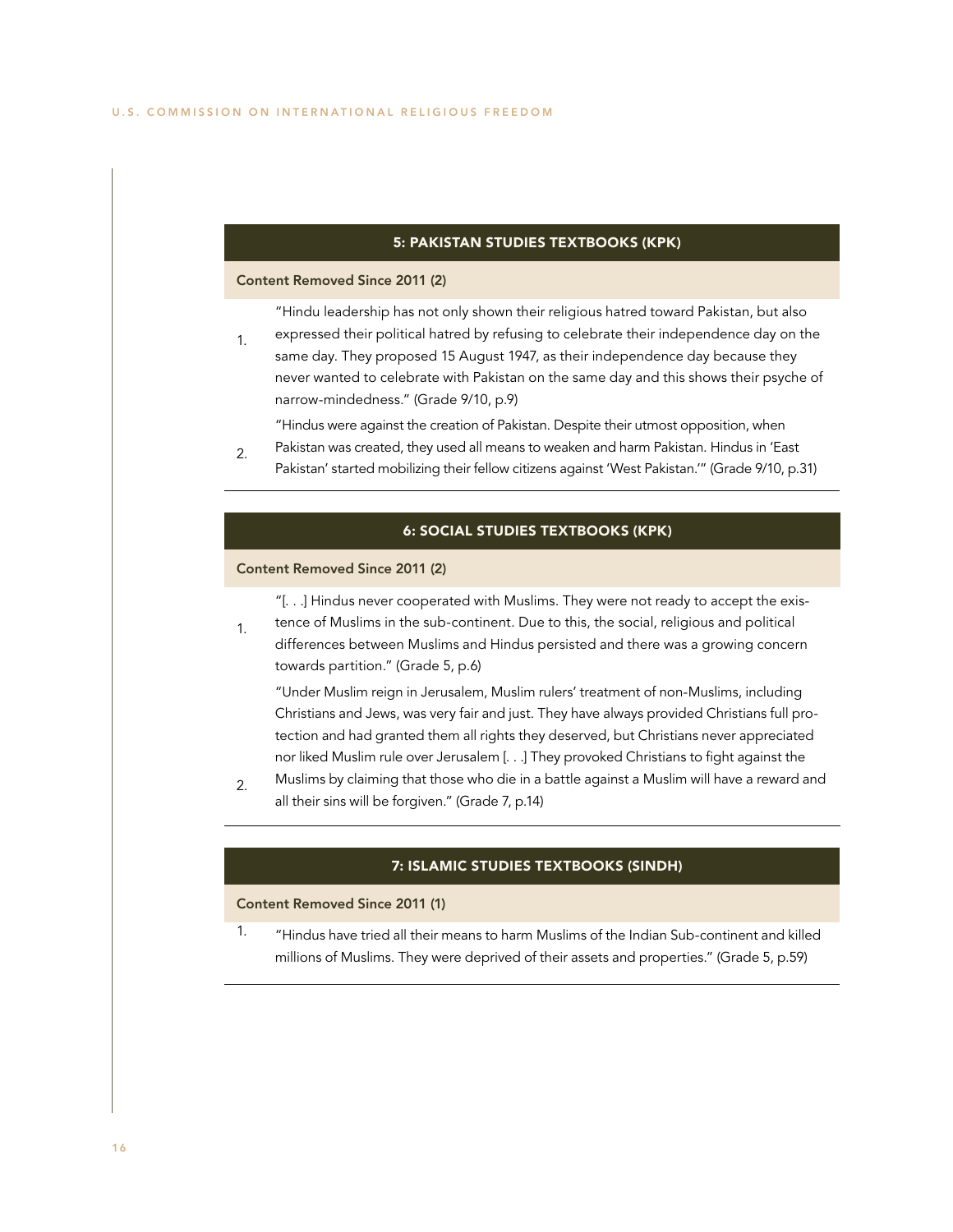### 8: SOCIAL STUDIES TEXTBOOKS (SINDH)

### Content Still Present in Current Textbooks (1)

### Text from 2011:

"The social equality and justice to all freed the caste-ridden Hindu society and paved the way for the spread of Islam. The Hindus belonging to lower casts were tortured, insulted and disgraced." (Grade 6, p.82)

#### 1. Current Text:

### Same

### Content expanded and evolved with the same idea in current textbooks (2)

### Text from 2011:

"Christian Missionaries took full advantage of the British occupation of Asia and, under their patronage, started converting people of different religions to Christianity." (Grade 8, p.96)

#### 1. Current Text:

"The influence of Christian pastors had increased immensely and they were openly preaching their religion aided by their rule. They freely visited the cities and villages, organized gatherings to describe the qualities of Christianity and degraded other religions." (Grade 8, Urdu version p.99; English version p.96)

### Text from 2011:

"The British and Sikh soldiers insulted the Muslim women and killed the children. Great numbers of Muslims were forced to vacate Delhi and only one-fourth of the total Muslim population remained in the city." (Grade 8, p.98)

#### 2. Current Text:

"The British consider Muslims to be their rivals so they fell victim to their vengeance and were given death penalties in a large numbers. The dead bodies were thrown into the river in Delhi and in one day 24 princes were hanged. Some of the British officers went mad in taking revenge. They stitched the dead bodies of Muslims in the skins of pigs and threw them in the river. Some of the dead bodies were burnt and some were shot by canons. The British and Sikh soldiers insulted the women and killed the children. A great number of Muslims were forced to vacate Delhi [. . .] The Jamiya mosque of the city was made a gunpowder house. Some English newspapers wrote that mosques should be turned into churches." (Grade 8, p.99)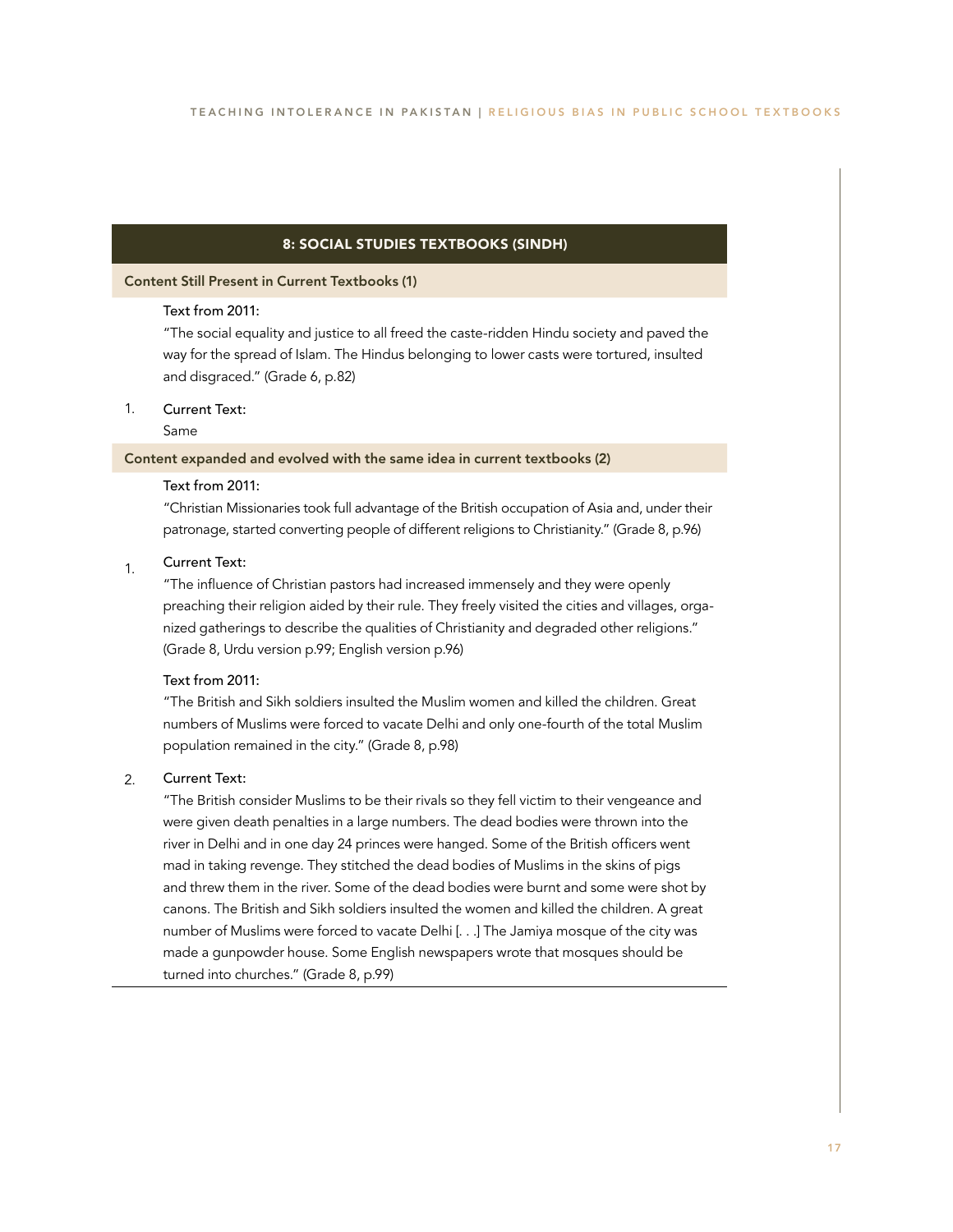### 9: SOCIAL STUDIES TEXTBOOKS (BALUCHISTAN)

### Content Removed Since 2011 (1)

1. "There were many reasons for the downfall of [South Asian] Muslims. The most important reason was the internal conflicts which resulted in the division of their state in several small states. The second important reason was the end of the spirit of Jihad among Muslims." (Grade 6, p.107)

### Content Still Present in Current Textbooks (2)

### Text from 2011:

"All those who created the Two Nations Theory were primarily the supporters of Hindu-Muslim unity. However, what made them take first steps towards the preservation of a separate Muslim identity was the racist mentality of Hindus." (Grade 8, p.111)

- 1. Current Text:
	- Same

### Text from 2011:

"[. . .] Hindus and Sikhs had started [a] massacre in the Muslim settlements in Bharat (the new name of India after partition). In order to protect their lives, property and honor, 12.5 million Muslims started migrating to Pakistan." (Grade 8, p.119)

2. Current Text:

Same

### Content expanded and evolved with the same idea in Current Textbooks (1)

### Text from 2011:

"Muslims bury their dead while Hindus burn them. [. . .] In Islam there is no caste system while Hind[u] society is divided into caste systems."

#### 1. Current Text:

"Muslims bury their dead while Hindus burn them. [. . .] In Islam there is no caste system while Hindu society is divided into caste systems. [. . .] Hindus have a caste system in their society where Hindus of different caste don't even sit together nor are there any intracaste marriages. Whereas in Islam all human beings are equal and they eat together." (Grade 5, p.6-7)

*Comment: In the current textbook, the entire chapter contrasts between Hindu and Muslim cultures and civilizations, including their worship and socio-cultural values. The purpose is to teach students that these are two different nations, the Muslims are superior, and peaceful co-existence in a single country is improbable.*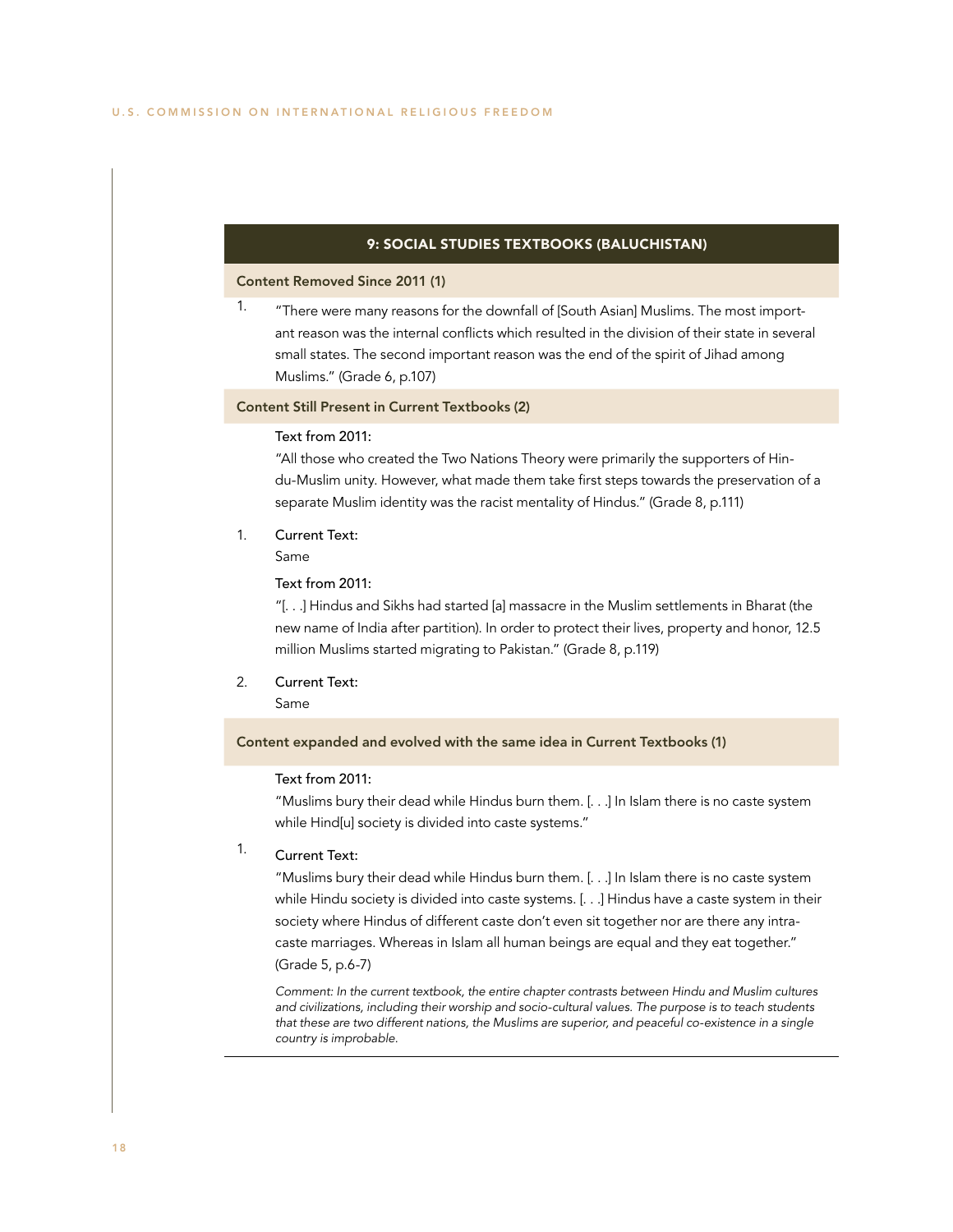# Appendix B

New Intolerant Passages in 2015 Textbooks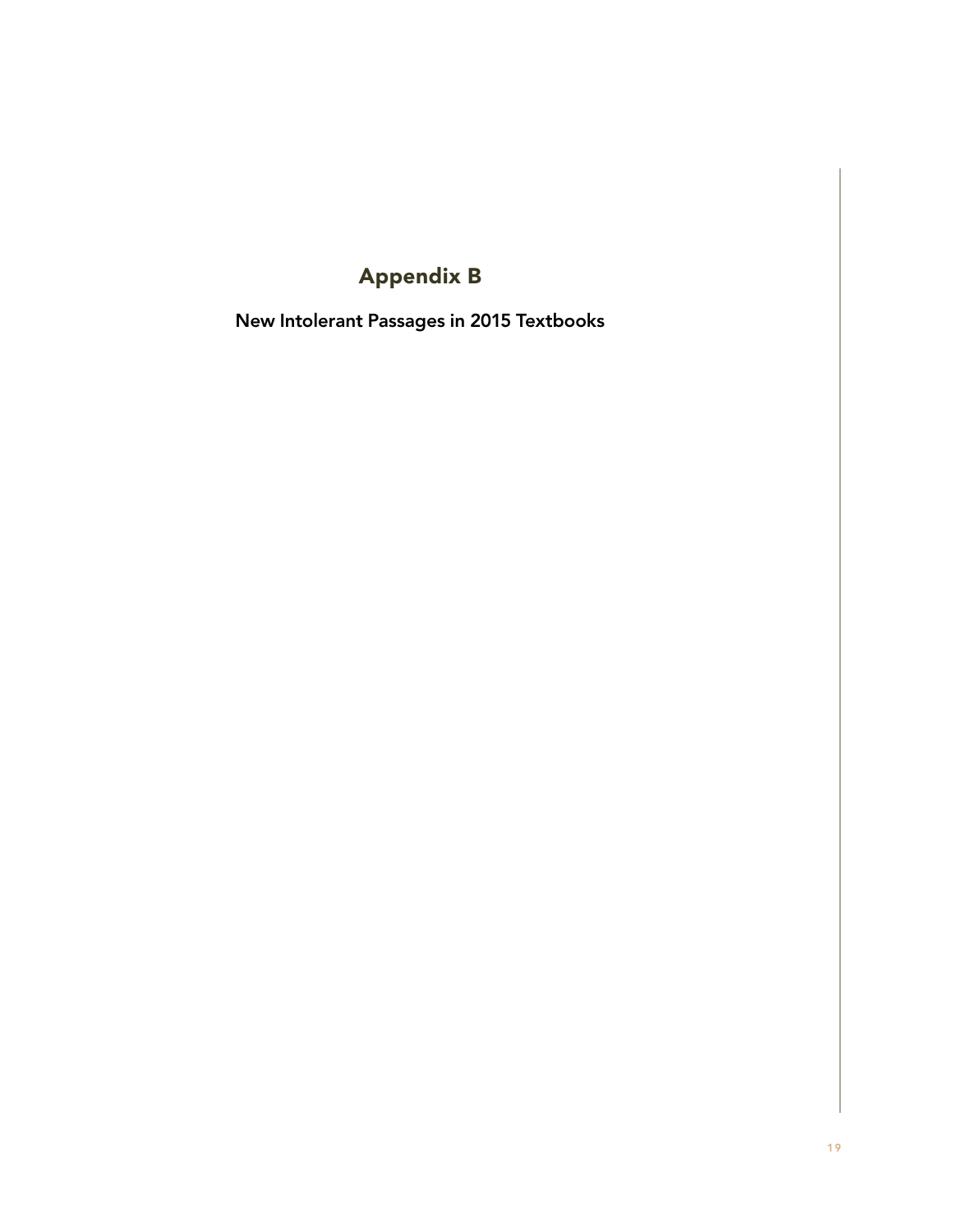# Table of Contents: New Intolerant Passages in 2015 Textbooks

| Table 1: Number of New Intolerant Passages by Subject in All Provinces. 21           |
|--------------------------------------------------------------------------------------|
|                                                                                      |
| Table 3: Number of New Intolerant Passages by Subject in Khyber Pakhtunkhwa (KPK) 21 |
|                                                                                      |
|                                                                                      |
|                                                                                      |
|                                                                                      |
|                                                                                      |
|                                                                                      |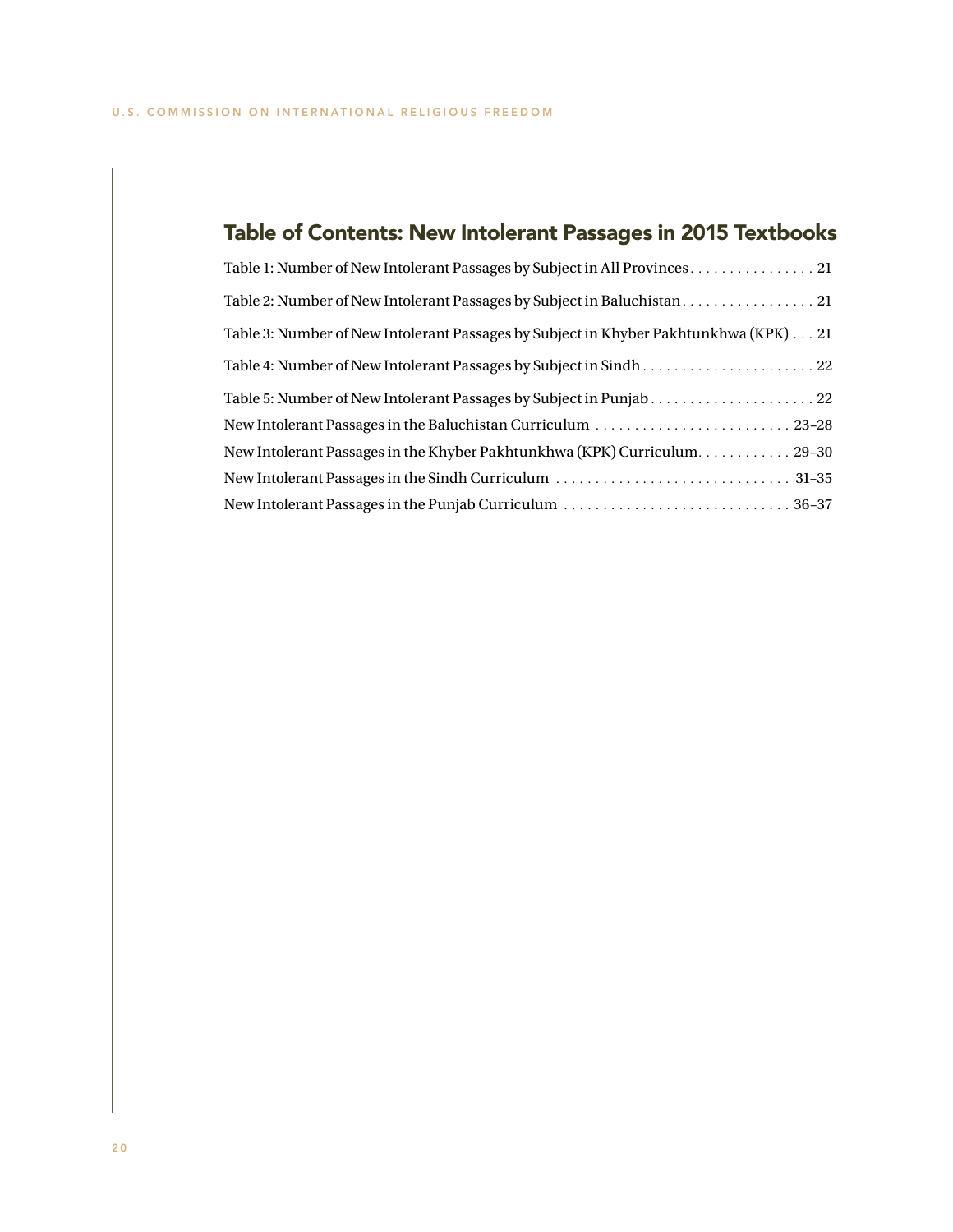| TABLE 1: NUMBER OF NEW INTOLERANT PASSAGES BY SUBJECT IN ALL PROVINCES |   |                          |                |    |   |      |    |       |  |  |
|------------------------------------------------------------------------|---|--------------------------|----------------|----|---|------|----|-------|--|--|
| Grade                                                                  |   |                          |                |    |   |      |    |       |  |  |
| Subject                                                                | 5 | 6                        | $\overline{7}$ | 8  | 9 | 9/10 | 10 | Total |  |  |
| Urdu                                                                   |   |                          | 7              |    |   | 4    | 4  | 17    |  |  |
| Social Studies                                                         | 3 | 3                        | 10             | 10 |   |      |    | 26    |  |  |
| Pakistan Studies                                                       |   |                          |                |    |   | 3    | 11 | 14    |  |  |
| History                                                                |   | $\overline{\phantom{a}}$ |                | 4  |   |      |    | 5     |  |  |
| Islamic Studies                                                        |   |                          | 1              | 3  |   | 1    | ۰  | 8     |  |  |
| Total                                                                  | 5 | 5                        | 19             | 17 |   | 8    | 15 | 70    |  |  |

### TABLE 2: NUMBER OF NEW INTOLERANT PASSAGES BY SUBJECT IN BALUCHISTAN

|                  |   |                          |   | Grade                    |                          |                          |                          |       |
|------------------|---|--------------------------|---|--------------------------|--------------------------|--------------------------|--------------------------|-------|
| Subject          | 5 | 6                        | 7 | 8                        | 9                        | 9/10                     | 10                       | Total |
| Social Studies   | 3 | $\overline{\phantom{a}}$ | 8 | 5                        | $\overline{\phantom{a}}$ | $\overline{\phantom{0}}$ | $\overline{\phantom{a}}$ | 16    |
| Pakistan Studies | - | $\overline{\phantom{a}}$ | ۰ | $\overline{\phantom{a}}$ | $\overline{\phantom{a}}$ | $\overline{\phantom{a}}$ | 11                       | 11    |
| Islamic Studies  |   | $\overline{\phantom{a}}$ |   | -                        | $\overline{\phantom{a}}$ |                          | $\overline{\phantom{a}}$ | 3     |
| Total            | 4 | $\overline{\phantom{a}}$ | 9 | 5                        | $\overline{\phantom{a}}$ |                          | 11                       | 30    |

| TABLE 3: NUMBER OF NEW INTOLERANT PASSAGES BY SUBJECT IN<br><b>KHYBER PAKHTUNKHWA (KPK)</b> |   |   |   |   |                          |      |                          |              |  |  |
|---------------------------------------------------------------------------------------------|---|---|---|---|--------------------------|------|--------------------------|--------------|--|--|
| Grade                                                                                       |   |   |   |   |                          |      |                          |              |  |  |
| Subject                                                                                     | 5 | 6 | 7 | 8 | 9                        | 9/10 | 10                       | <b>Total</b> |  |  |
| History                                                                                     |   |   |   | 2 | ۰                        |      |                          | 3            |  |  |
| Urdu                                                                                        |   |   |   |   |                          |      | $\overline{\phantom{0}}$ | 1            |  |  |
| <b>Social Studies</b>                                                                       |   |   |   |   |                          |      |                          |              |  |  |
| Pakistan Studies                                                                            |   |   |   |   | $\overline{\phantom{a}}$ |      |                          |              |  |  |
| Islamic Studies                                                                             |   |   |   | 1 | ۰                        |      |                          |              |  |  |
| Total                                                                                       |   |   |   | 3 |                          |      |                          | 5            |  |  |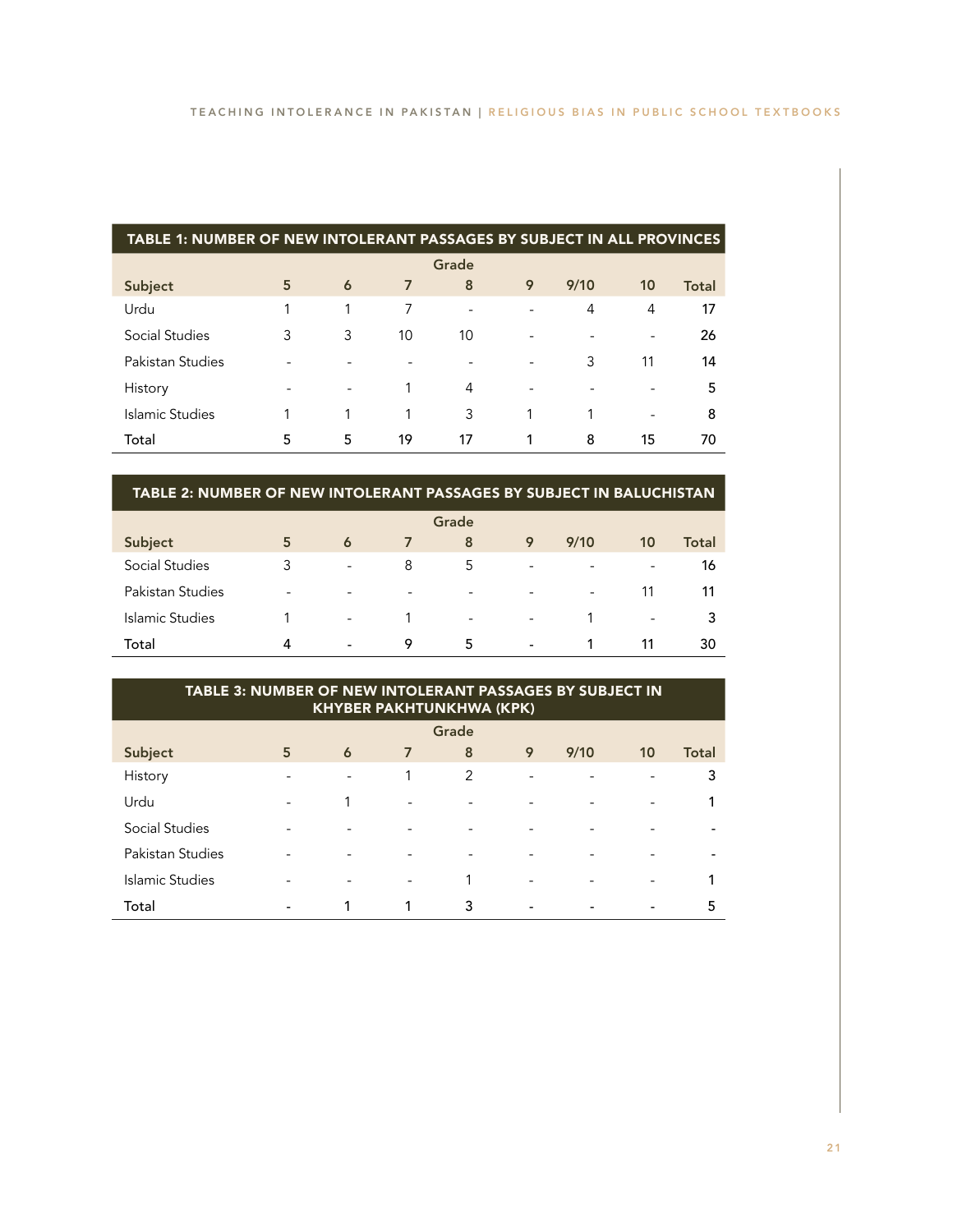| TABLE 4: NUMBER OF NEW INTOLERANT PASSAGES BY SUBJECT IN SINDH |   |                          |                          |                          |                          |                          |                          |       |  |
|----------------------------------------------------------------|---|--------------------------|--------------------------|--------------------------|--------------------------|--------------------------|--------------------------|-------|--|
| Grade                                                          |   |                          |                          |                          |                          |                          |                          |       |  |
| Subject                                                        | 5 | 6                        | $\overline{7}$           | 8                        | 9                        | 9/10                     | 10                       | Total |  |
| Urdu                                                           |   | $\overline{\phantom{a}}$ |                          | $\overline{\phantom{a}}$ |                          | 4                        | ۰                        | 12    |  |
| Social Studies                                                 |   | 3                        | 2                        | 5                        | $\overline{\phantom{0}}$ | $\overline{\phantom{0}}$ |                          | 10    |  |
| Pakistan Studies                                               |   |                          |                          |                          | $\overline{\phantom{0}}$ | 3                        | ۰                        | 3     |  |
| Islamic Studies                                                |   |                          | $\overline{\phantom{0}}$ | $\mathcal{P}$            | $\overline{\phantom{a}}$ |                          | ۰                        | 3     |  |
| Total                                                          |   | 3                        | 9                        | 7                        | $\overline{\phantom{a}}$ | 8                        | $\overline{\phantom{a}}$ | 28    |  |

| TABLE 5: NUMBER OF NEW INTOLERANT PASSAGES BY SUBJECT IN PUNJAB |  |
|-----------------------------------------------------------------|--|
|                                                                 |  |

|                        |                          |                          |                          | Grade                    |                          |                          |                          |              |
|------------------------|--------------------------|--------------------------|--------------------------|--------------------------|--------------------------|--------------------------|--------------------------|--------------|
| Subject                | 5                        | $\ddot{\mathbf{6}}$      | $\overline{7}$           | 8                        | 9                        | 9/10                     | 10                       | <b>Total</b> |
| Urdu                   | -                        | ۰                        | ۰                        | $\overline{\phantom{a}}$ | $\overline{\phantom{a}}$ | $\overline{\phantom{a}}$ | 4                        | 4            |
| Pakistan Studies       | -                        | ۰                        | ۰                        | $\overline{\phantom{a}}$ | $\overline{\phantom{a}}$ | $\overline{\phantom{a}}$ | 0                        | 0            |
| History                | -                        | $\overline{\phantom{a}}$ | $\overline{\phantom{a}}$ | 2                        | $\overline{\phantom{a}}$ | $\overline{\phantom{a}}$ | $\overline{\phantom{a}}$ | 2            |
| <b>Islamic Studies</b> | $\overline{\phantom{a}}$ |                          | $\overline{\phantom{a}}$ | $\overline{\phantom{a}}$ | $\overline{\phantom{a}}$ | $\overline{\phantom{0}}$ | $\overline{\phantom{a}}$ |              |
| Total                  | -                        |                          | $\overline{\phantom{a}}$ | $\mathcal{P}$            | $\overline{\phantom{a}}$ | $\overline{\phantom{a}}$ | 4                        |              |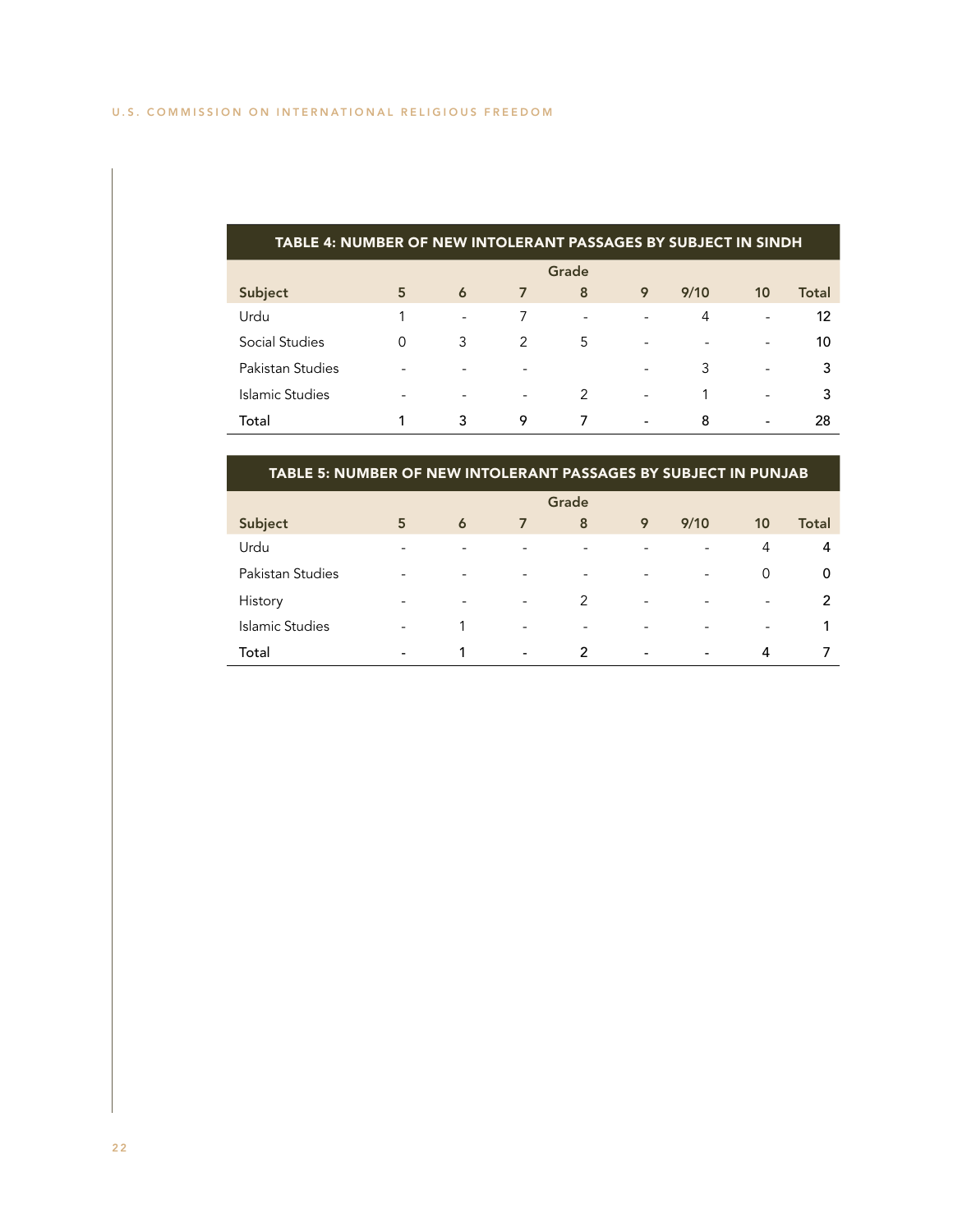## New Intolerant Passages in the Baluchistan Curriculum

This appendix presents biased or intolerant content from seven textbooks in five grade levels as outlined below. All of these texts were published in 2015 under the authority of the Baluchistan Textbook Board.

Total books reviewed from Baluchistan curriculum = 16 30 intolerant passages found in seven textbooks

### Textbooks with Intolerant Passages:

| <b>GRADE 5</b>                                  | <b>GRADE 7</b>                                  | <b>GRADE 8</b>        |
|-------------------------------------------------|-------------------------------------------------|-----------------------|
| <b>Social Studies</b><br><b>Islamic Studies</b> | <b>Social Studies</b><br><b>Islamic Studies</b> | <b>Social Studies</b> |
| <b>GRADE 9/10</b>                               | <b>GRADE 10</b>                                 |                       |
| <b>Islamic Studies</b>                          | <b>Pakistan Studies</b>                         |                       |

| NEW INTOLERANT CONTENT BREAKDOWN (BALUCHISTAN) |                          |                          |                          |         |                          |       |  |  |  |
|------------------------------------------------|--------------------------|--------------------------|--------------------------|---------|--------------------------|-------|--|--|--|
|                                                | Grade 5                  | Grade 7                  | Grade 8                  | Grade 9 | Grade 10                 | Total |  |  |  |
| Social Studies                                 | 3                        | 8                        | 5                        | ٠       |                          | 16    |  |  |  |
| Pakistan Studies                               | $\overline{\phantom{a}}$ | $\overline{\phantom{a}}$ | $\overline{\phantom{a}}$ |         | 11                       | 11    |  |  |  |
| Islamic Studies                                |                          |                          | $\overline{\phantom{a}}$ |         | $\overline{\phantom{0}}$ | 3     |  |  |  |
| Total                                          | 4                        | 9                        | 5                        |         | 11                       | 30    |  |  |  |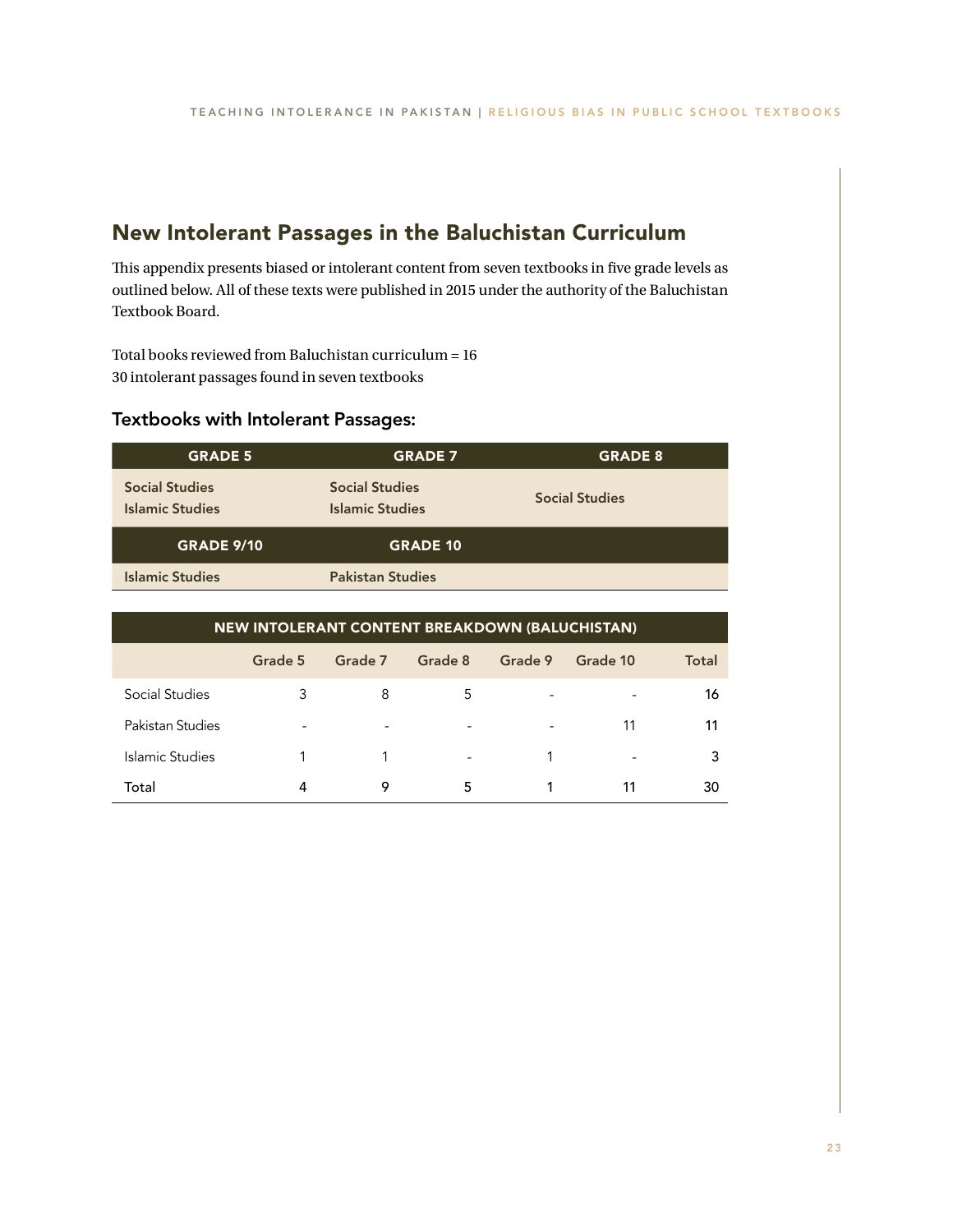### BALUCHISTAN TEXTBOOKS: GRADE 5 – SOCIAL STUDIES (3)

### Chapter: Need for Creation of Independent Muslim State (p.8)

1. "[T]he Hindus made a coalition with the Englishmen and they provoked anti-Muslim sentiments in them. They committed atrocities against Muslims and killed them. [Muslims] were deprived of jobs. In contrast, Englishmen treated Hindus fairly."

### Chapter: Sinister Aims of India (p.12,15)

- 2. "At first, [Indians] committed atrocities against Muslims who were left over in India. Hindu thugs massacred Muslims, confiscated their property, and forced them to leave India and move to Pakistan [. . .] India also purposefully blocked river water flow towards Pakistan to destroy its agriculture [. . .] India also blocked Pakistan's assets so that the country was weakened financially; and it also stopped the flow of weapons so that the newly established state remained fragile in defense."
- 3. "Despite all of Pakistan's efforts, India did not turn away from its sinister plans."

*Comment: The title of the chapter itself shows its bias. The chapter focuses on India's hegemonic aims and injustice against Pakistan. This is particularly the case on page 13, which discusses the topic of India's illegal occupation of Kashmir.*

### BALUCHISTAN TEXTBOOKS: GRADE 5 – ISLAMIC STUDIES (1)

### Chapter: Jesus (p.114–115)

1. "The Governor of Rome remained neutral as he knew the deceitfulness of Jews. He left the decision [of Jesus' punishment] on religious scholars of Jews. Upon the decision of the Crucifixion of Jesus, the Jews became happy. They tortured Jesus badly. Jesus was surrounded by a crowd of Jewish enemies."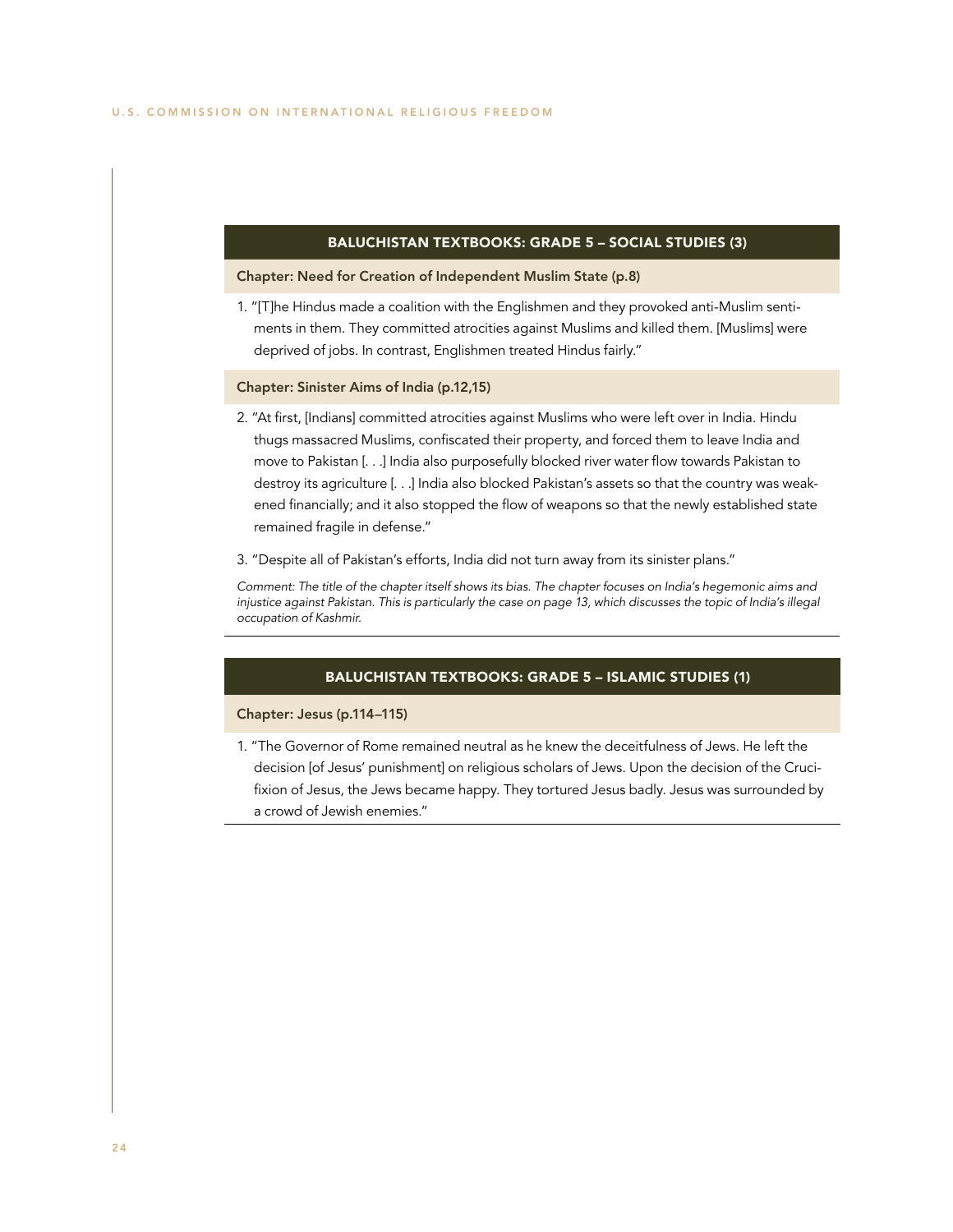### BALUCHISTAN TEXTBOOKS: GRADE 7 – SOCIAL STUDIES (8)

### Chapter: Islamic Society (p.19)

1. ". . . [But] European Christians provoked people against Muslims and the Pope of Rome declared war against Muslims. The Pope told them that whoever will participate in this war, his sins will be forgiven. As a result a huge number of Christians gathered and begin fighting. . . .they committed atrocities on Muslims, mosques were demolished, houses were set on fire, and their brutality was on peak. . . ."

### Chapter: Muslim World and the Colonial System (p.23–30)

- 2. "Christians made repeated efforts to take away the domination of Muslims in field of trade, but all their efforts were in vain. Because they couldn't succeed, the Christian governments made an alliance and attacked Syria and Palestine so that they could force Muslims out of Jerusalem and occupy the city, but under the leadership of Noor-Uddin-Zangi and Salah-uddin-Ayubi, the Muslims fought bravely and defeated them. They [Christians] had to go back to Europe, but they never forgot their defeat."
- 3. "Due to the sinister plans of non-Muslim countries, the province broke up into Pakistan and Bangladesh."
- 4. "Jews were few in number but the Englishmen treated them fairly. They promised to establish a Jewish state before they came into power [. . .] The Jews occupied a large area, this created restlessness in Arabs and several disputes surfaced, but the British kept supporting the Jews [. . .] Israel exterminated all the Muslims in the region and those who remained were exiled from their own country. Arab people stood against the Jews but the United States, United Kingdom and other western nations supported/helped the Jews at every step."

### Chapter: Muslim Freedom Movements (p. 38,44)

- 5. "Jews forced out thousands of Palestinians from their own country and they become homeless. Due to this threatening attitude from the Jews, 14 Arab state representatives gathered in Cairo."
- 6. "In 1969, when Israel set fire to the Aqsa mosque, the act created distress in Muslim world."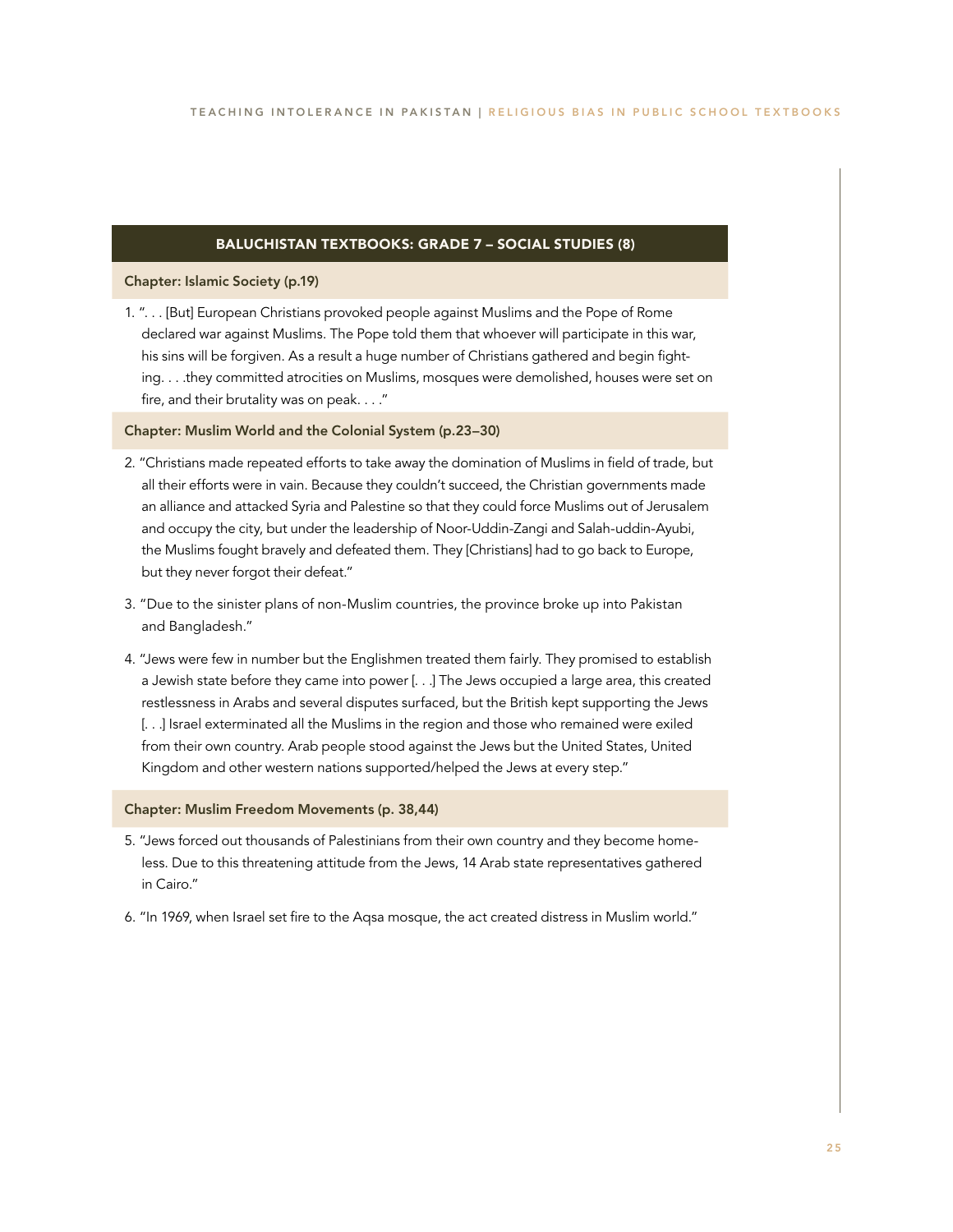### BALUCHISTAN TEXTBOOKS: GRADE 7 – SOCIAL STUDIES (8)

### Chapter: Pakistan Movement (p.47–52)

- 7. "The Urdu-Hindi dispute and the division of Bengal unleashed the evil aims of the Hindus. With the passage of time, their anti-Muslim activities reached a peak."
- 8. "After coming to power, the Hindus planned to destroy Muslim civilization. [. . .] Musical instruments were played during prayer times in front of the mosques. At some places, innocent Muslims were slaughtered. The rights of Muslims were openly suppressed. In short, atrocities on Muslims had no end and their lives were made hell [...] the Pirpur report<sup>13</sup> also provided evidence of brutality of the Congress against Muslims and proved that Hindu majority can never be benevolent to Muslims."

### BALUCHISTAN TEXTBOOKS: GRADE 7 – ISLAMIC STUDIES (1)

### Chapter: Salhuddin Ayubi, (p.113)

1. "Christians occupied Al-Aqsa Mosque (Dome of the Rocks). The Christians of Europe made the lives of Muslims hell by victimizing them. Every Muslim was dejected and depressed and wished for the freedom of Al-Aqsa Mosque from Christian occupation. . . Muslims were frustrated by the atrocities that Christians committed against them and this became the reason for the Crusades. [. . .] When Muslims again occupied Al-Aqsa Mosque, Salahuddin Ayubi treated Christians with justice and kind heartedness, and the Christians were amazed. He took care of orphans, widows and those who were helpless. He conducted open public hearings to solve the problems of citizens. All the government's revenue was spent on public welfare."

<sup>13</sup> The Pirpur report was used to highlight the differences between the Hindus and the Muslims and made it appear as if the Congress governments (Indian Government) were wreaking vengeance on a "helpless Muslim minority." The Pirpur Committee had been appointed by the All-India Muslim League Council in March 1938, with Raja Sayed Muhammad Mehdi of Pirpur as its chairman, to prepare a detailed report regarding the high-handedness of the Congress Ministries (1937–1939). Congress Ministries refer to the Indian government. For details see: http://pakstudies.8m.com/pirpur\_s\_report.htmlhttp://pakstudies.8m. com/pirpur\_s\_report.html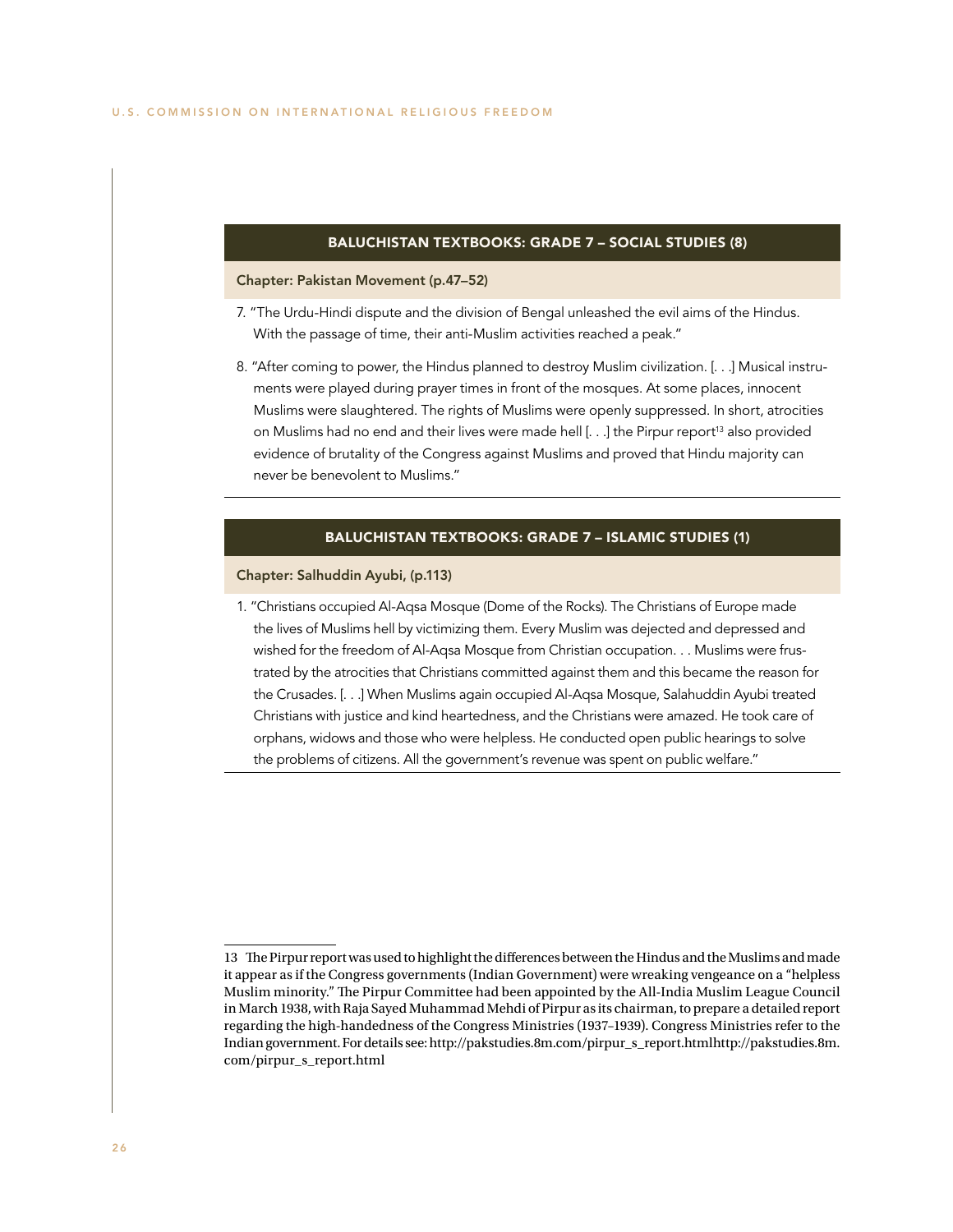### BALUCHISTAN TEXTBOOKS: GRADE 8 – SOCIAL STUDIES (5)

### Chapter: Pakistan Ideology (p.103–117)

- 1. "A half century after the creation of Pakistan, these organizations, [Hindu Mahasbha, R.S.S] still want to exterminate the Muslim identity. This was demonstrated when they demolished the Babri Mosque and through the Gujarat riots. Hindu racists want to eliminate not only Muslims, but other non-Hindu nations in the world as well. Due to these racist policies, Christians and other minorities have also been victimized often. In the past, the *Shudhi* and *Singhatan* movements were conducted to convert non- Hindus to Hinduism. The current circumstances of India are very much similar to that of 150 years ago."
- 2. "The influence of Christian missionaries greatly increased. With the help of their government they openly propagated Christianity. They freely go to cities and villages and glorify Christianity while degrading other religions."
- 3. "[The British] stitched the dead bodies of Muslims into the skins of pigs and threw them into the river. Some of the dead bodies were burned and some were shot by canons. [. . .] The Jamiya mosque of the city was made into a gunpowder house. Some English newspapers wrote that mosques should be turned into churches."
- 4. "In the Hindu majority provinces of the sub-continent, Indian Congressional ministries<sup>14</sup> were established who treated Muslims with great cruelty. Injustices were done against Muslims [. . .] Hindus openly violated the rights of Muslims. [. . .] Due to these injustices imposed by the Hindus, the Muslims felt dejected. They had a strong feeling that the Hindus would completely annihilate them [. . .]"
- 5. "On assuming power, Congressional ministries started a strong campaign against the Urdu language and enforced Hindi as the official language. Although Urdu was the common language of Hindus and Muslims, Gandhi refused it. He clearly said that Urdu is a Muslim language and written in Quranic script. It is up to Muslims to keep it or not. *Bande Matrum* was adopted as the national anthem, which caused animosity towards Muslims. Children in schools were forced to salute Gandhi's portrait, and in some schools his status was worshiped. It became difficult for Muslims to live a life with dignity. Muslims were declared to be tyrants, oppressors and filthy. Bands were played in front of the mosques at prayer times [. . .] people carried out attacks on Muslims in mosques; the government banned the call to prayer and ritual cow slaughtering [. . .]"

<sup>14</sup> Congressional Ministries refer to the government of the All India Congress Party that was against the creation of Pakistan and was dominated by Hindus.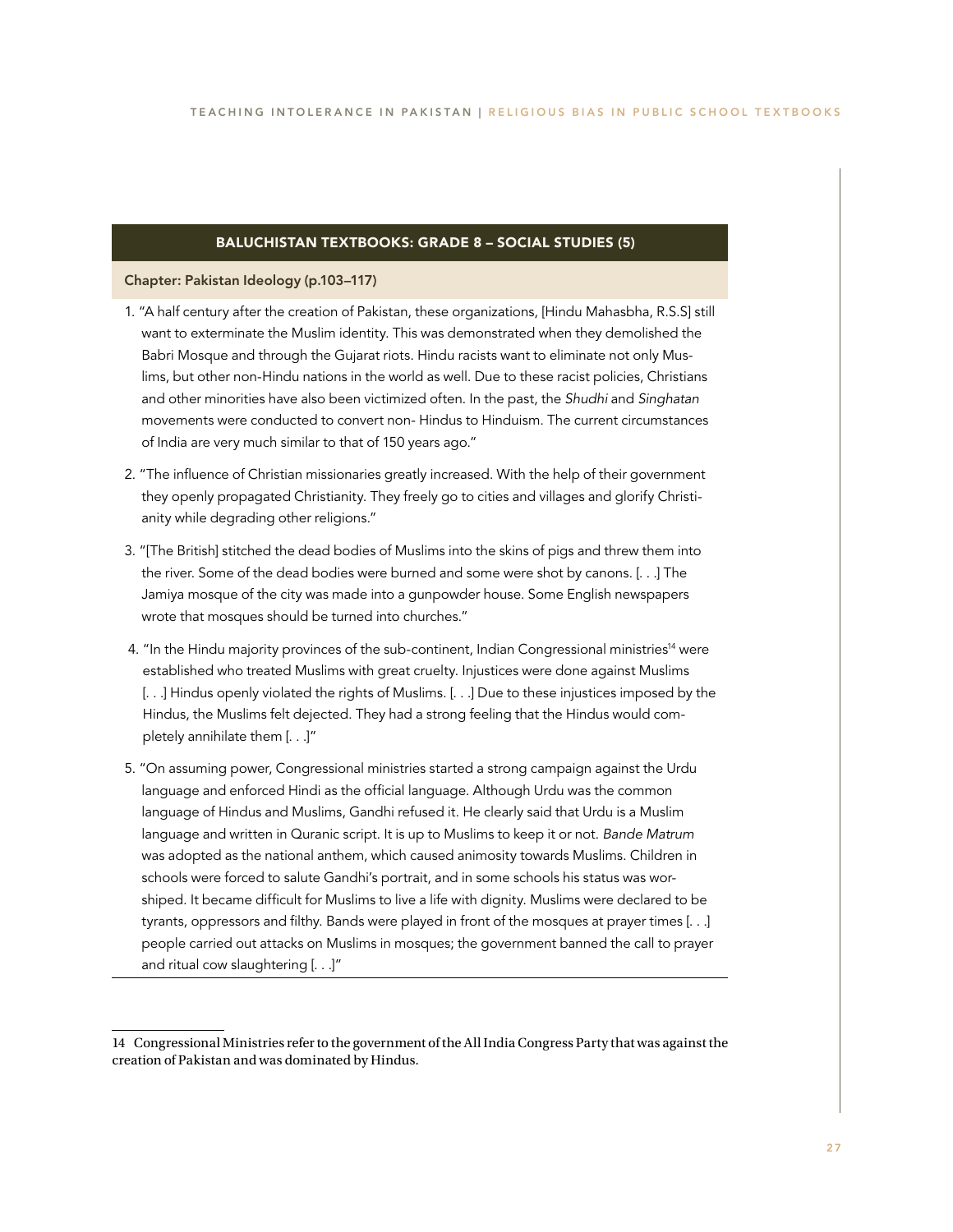### BALUCHISTAN TEXTBOOKS: GRADE 9 – ISLAMIC STUDIES (1)

### Chapter: Jihad (p.94)

1. "Jihad in Islam means making efforts for preeminence of truth by all means of sacrificing one's financial, physical and mental capabilities for the sake of Allah, Even one should not hesitate to sacrifice lives of their family, relatives, and friends."

### BALUCHISTAN TEXTBOOKS: GRADE 10 – PAKISTAN STUDIES (11)

#### Chapter: Ideological Basis of Pakistan (p.6–9)

- 1. "Among non-Muslim nations, Hindus have numerical and political domination; therefore they always pose threats to the religious and worldly interests of Muslims."
- 2. "In the united India, Muslims cannot even freely call for prayers or go to mosques without fear."
- 3. "Hindu society was divided into a caste system in which social justice was non-existent [. . .] no one in government offices would listen to Muslim complaints."
- 4. "During the era of suppression, Muslims were weakened economically; getting a job was a difficult task. Muslim areas were deliberately kept backward."
- 5. "Muslims were helpless during the era of slavery. [. . .] religious sentiments suffered in every field of life."
- 6. "In the very beginning, [Sir Syed Ahmed Khan] assessed the traitorous attitude of Hindus and warned Muslims to stay away from Congress."
- 7. "[Allama Iqbal] supported Hindu-Muslim unity, but he soon realized the bigotries of the Hindus."

### Chapter: Establishment of Pakistan

- 8. "The Hindu leadership started movements like *Shudhi* and *Singhattan*, through which Muslims were forced to convert to Hinduism or leave Hindustan." (p.13)
- 9. "After the Lahore resolution, Hindus' conspiracies against Muslims increased." (p.15)
- 10. "Even today when we hear the news of cruelty and ethnic cleansing going on in India, it seems like their [ancestors'] doubts were real." (p.19)
- 11. "After getting rid of the proscribed and ignorant rule of the Church, Europeans progressed in the fields of knowledge/education, political acceptance and in arts and crafts." (p.24)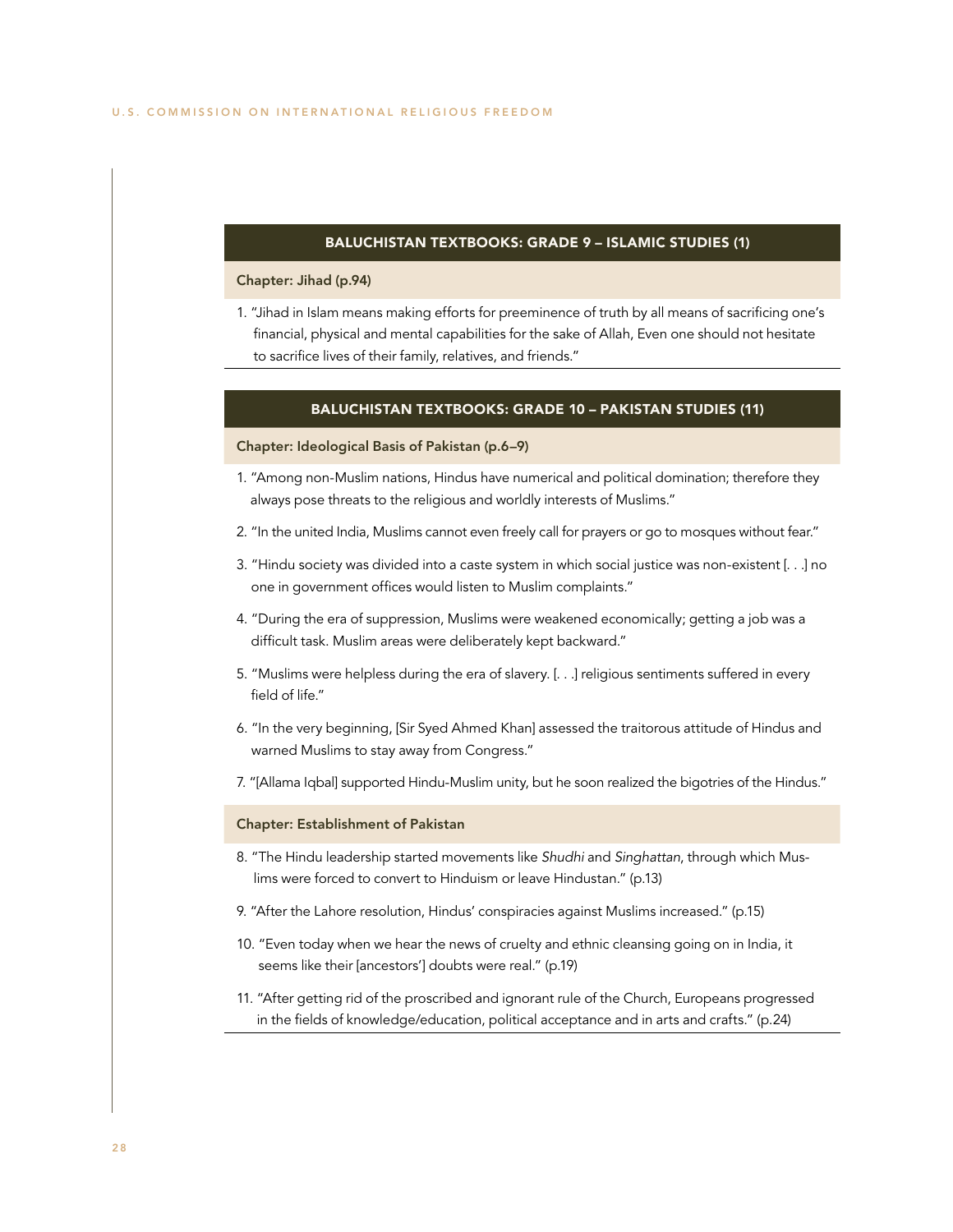## New Intolerant Passages in the Khyber Pakhtunkhwa Curriculum

During the study all the textbooks from the fifth to tenth grades were carefully reviewed. Biased or intolerant content was found only in four textbooks in three grade levels as outlined below. All of these texts were published in 2015 under the authority of the Khyber Pakhtunkhwa Textbook Board.

Total books reviewed from KPK curriculum = 21 5 intolerant passages found in four books

### Textbooks with Intolerant Passages:

| <b>GRADE 6</b>                          |             | <b>GRADE 7</b>                           |         | <b>GRADE 8</b> |  |
|-----------------------------------------|-------------|------------------------------------------|---------|----------------|--|
| Urdu                                    | <b>Urdu</b> | <b>History</b><br><b>Islamic Studies</b> |         |                |  |
| NEW INTOLERANT CONTENT BREAKDOWN (KPK): |             |                                          |         |                |  |
|                                         | Grade 6     | Grade 7                                  | Grade 8 | <b>Total</b>   |  |
| History                                 |             |                                          | 2       | $\mathcal{P}$  |  |
| Urdu                                    | 1           | 1                                        |         | $\mathcal{P}$  |  |
| Islamic Studies                         |             |                                          | 1       |                |  |
| Total                                   |             |                                          | 3       | 5              |  |

### KPK TEXTBOOKS: GRADE 6 – URDU (1)

Chapter: Organization of Islamic Countries (p.76)

1. "In the last half of the twentieth century, the Muslim world was free from Western oppression, but the West continued its conspiracies to keep Muslims disempowered so that Muslims could never become a super power of the world again... In 1949, the Jews tried to set fire to the occupied Al-Aqsa mosque."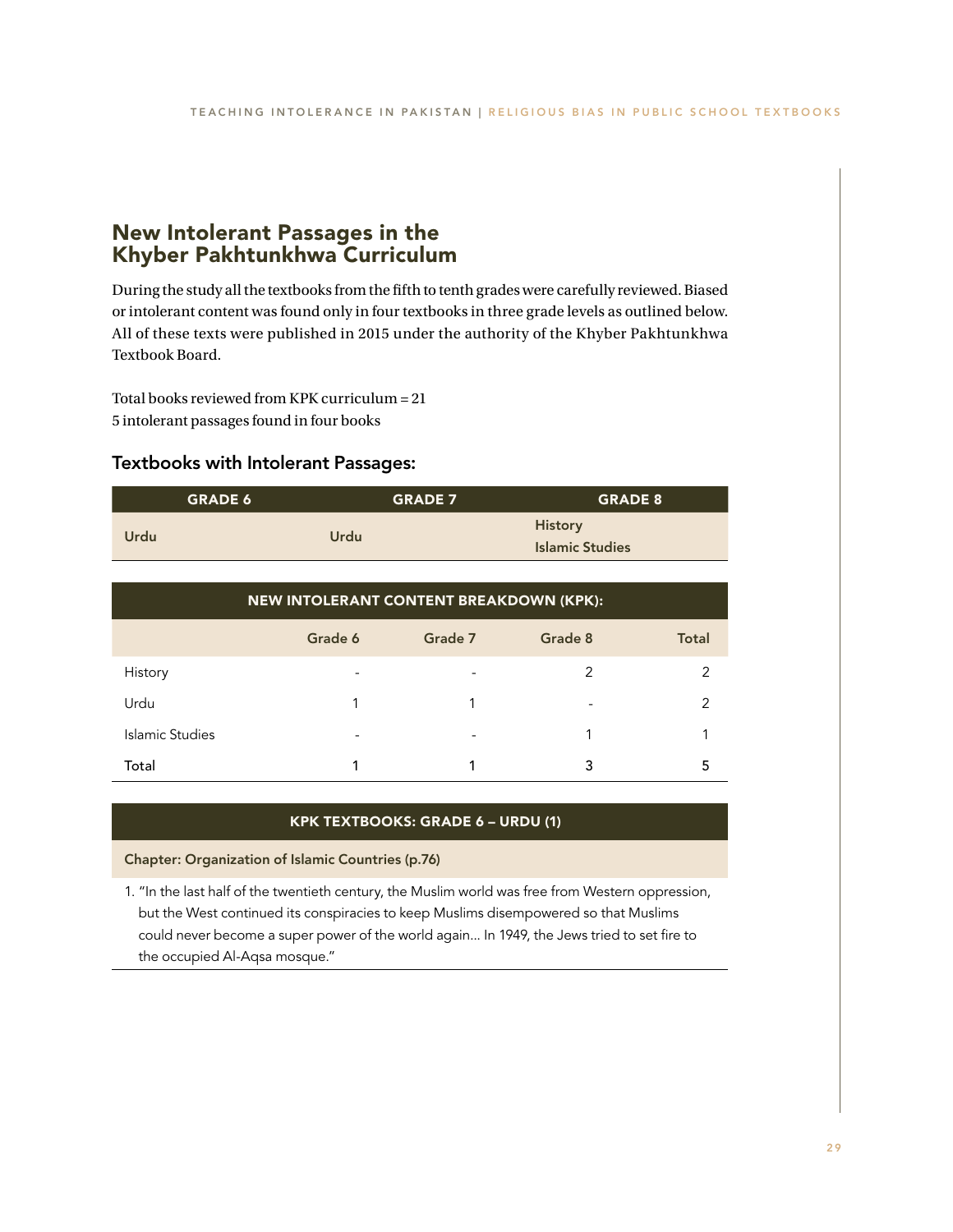### KPK TEXTBOOKS: GRADE 7 – URDU (1)

### Chapter: Ghazi Ilm Deen Shaheed (p.7)

1. "Entrenched with the love for Prophet Muhammad (PBUH), one day he entered into the shop of the blasphemer Rajpal. . .and killed him with his dagger in the presence of his guards and servants in broad day light."

### KPK TEXTBOOKS: GRADE 8 – ISLAMIC STUDIES (1)

### Chapter: Jihad ( p.100)

1. "Prophet (PBUH) said that 'Jihad will continue till the end of times'. Jihad is going on in different parts of the world. Many Mujahidins of Islam are participating in Jihad for sake of Allah, for protection of their religion, to help their oppressed brothers, and to get freedom from tyranny. . .As a student if you cannot practically participate in Jihad you can at least financially help in preparation of Jihad."

### KPK TEXTBOOKS: GRADE 8 – HISTORY (2)

### Chapter: History of Pakistan

- 1. "To destroy a nation it is essential to weaken or destroy their civilization, culture and society. The British and the Hindus adopted the same method to crush the Muslims." (p.58)
- 2. "[In 1935] Slaughtering of cows was banned during the Congress Government. Eating of beef was prohibited. Pigs would enter in the Mosque and Azan was interrupted." (p.96)

*This textbook is dedicated to describing historical events from 1858–1947. Descriptions contain biases against British rule and Hindus. These biases are present in both English and Urdu versions.*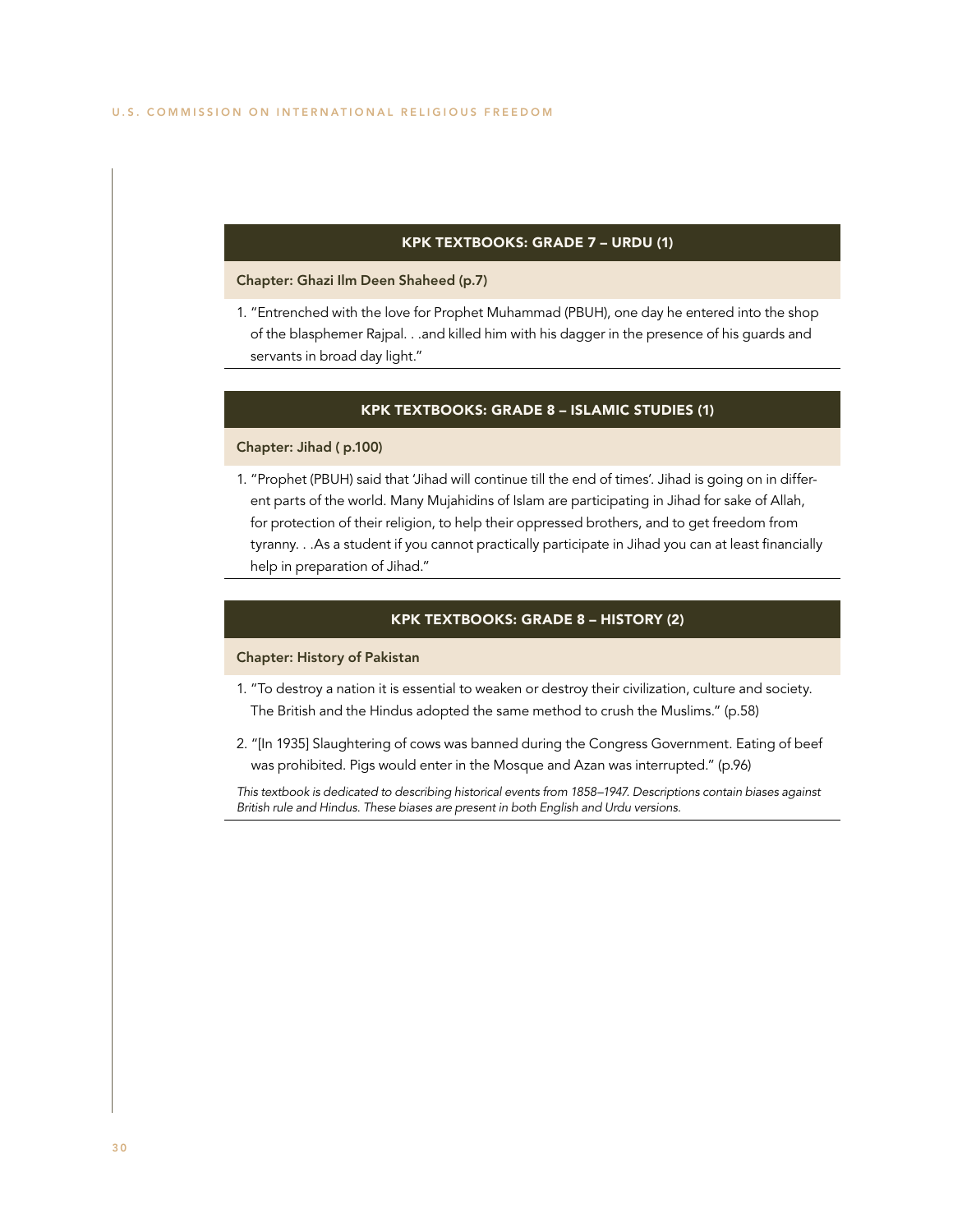## New Intolerant Passages in the Sindh Curriculum

All the textbooks from the fifth to tenth grades in the Sindh curriculum were carefully reviewed during the study; the appendix presents biased or intolerant content from nine textbooks in five grade levels as outlined below. All of these texts were published in 2015 under the authority of the Sindh Textbook Board.

Total books reviewed from Sindh curriculum = 19 28 intolerant passages found in nine books

### Textbooks with Intolerant Passages:

| <b>GRADE 5</b>                                  | <b>GRADE 6</b>                                            | <b>GRADE 7</b>                       |
|-------------------------------------------------|-----------------------------------------------------------|--------------------------------------|
| Urdu                                            | <b>Social Studies</b>                                     | <b>Social Studies</b><br><b>Urdu</b> |
| <b>GRADE 8</b>                                  | <b>GRADE 9/10</b>                                         |                                      |
| <b>Social Studies</b><br><b>Islamic Studies</b> | <b>Pakistan Studies</b><br><b>Islamic Studies</b><br>Urdu |                                      |

| <b>NEW INTOLERANT CONTENT BREAKDOWN (SINDH)</b> |         |                          |         |                |                          |              |
|-------------------------------------------------|---------|--------------------------|---------|----------------|--------------------------|--------------|
|                                                 | Grade 5 | Grade 6                  | Grade 7 | Grade 8        | Grade<br>9/10            | <b>Total</b> |
| Urdu                                            |         | $\overline{\phantom{a}}$ |         |                | 4                        | 12           |
| Social Studies                                  | 0       | 3                        | 2       | 5              | $\overline{\phantom{0}}$ | 10           |
| Pakistan Studies                                |         |                          |         | $\overline{a}$ | 3                        | 3            |
| Islamic Studies                                 |         |                          |         | 2              |                          | 3            |
| Total                                           |         | 3                        | 9       |                | 8                        | 28           |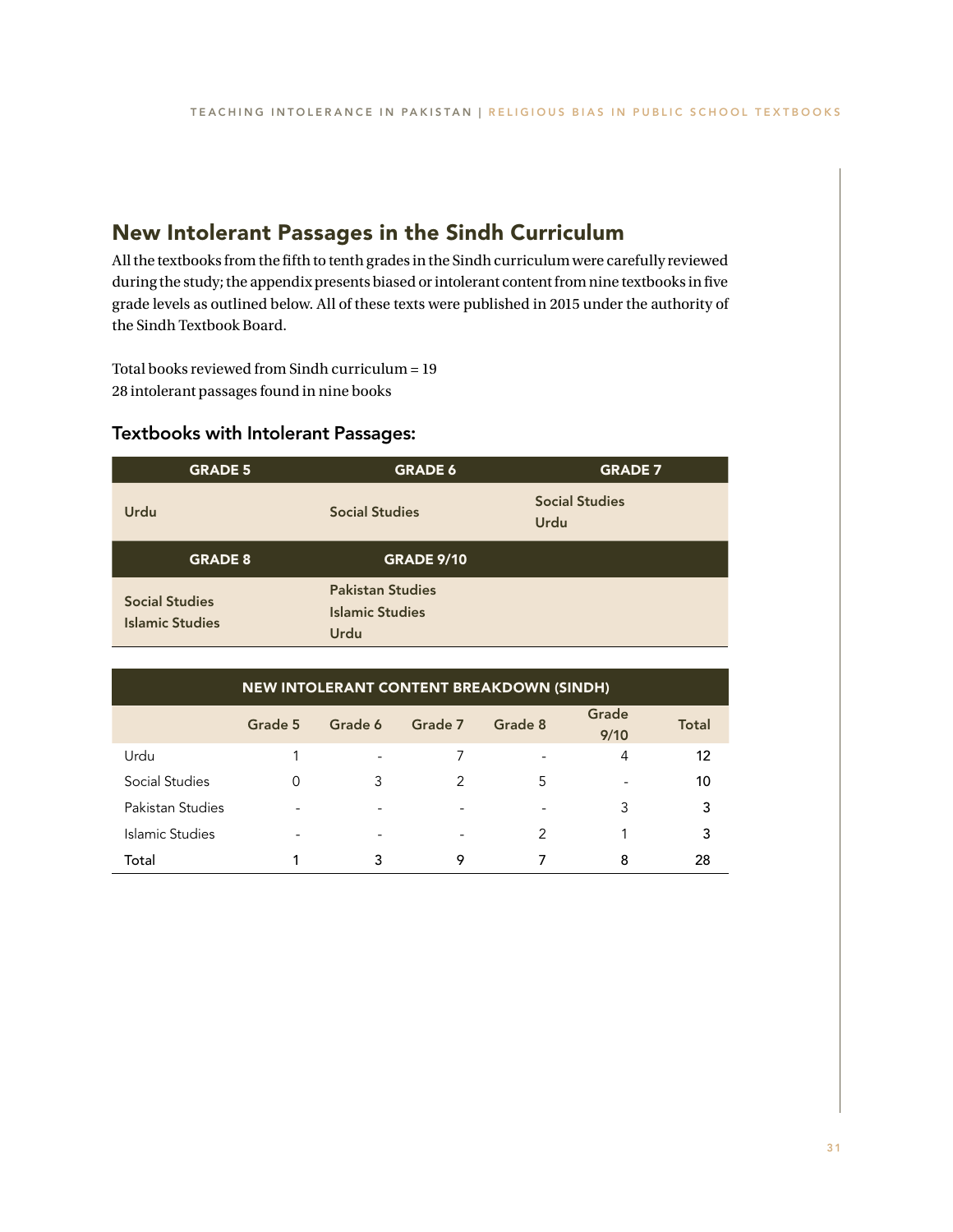### SINDH TEXTBOOKS: GRADE 5 – URDU (1)

### Chapter: True Stories (p.77–78)

1. "We are Jews and designated by our nation to reach the grave of your prophet and take out

His Holy body. We were about to accomplish our goal when you arrested us. Upon listening to this, the King became furious and beheaded them with his sword."

*Comment: In this story, Jews are targeted, but the purpose of teaching this story is to express love for Holy Prophet PBUH. There are surely other stories that would teach this lesson without targeting any particular religious or ethnic group.*

### SINDH TEXTBOOKS: GRADE 6 – SOCIAL STUDIES (3)

### Chapter: The Society of South Asia before the Advent of Islam (p.64)

1. "The Hindu society became divided into four permanent castes [. . .] even today; the Hindu society has not got rid of this oppressive and tyrannical system which violates human rights."

### Chapter: The Arrival of Muslims in South Asia (p.77, 83)

2. "The most striking effect of the Muslim civilization on the Hindu culture was the significant change in the status of Hindu women. Hindu women did not have any rights in the Hindu society. In the warrior Hindu castes they were burnt alive on the pyres with their dead husbands. They did not get any share in the property of father or husband. The doors of education were closed to them."

*Comment: This chapter describes the effects of Islamic civilization and religion in a chauvinistic way by projecting the cultural superiority of Muslims over Hindus.*

### Chapter: The Coming of the English in the Sub-Continent

3. "The Christian clergy tried to convert the local people to Christianity even by force. As time went on people felt the interference of the English in their religious affairs. [. . .]Thousands of them (Muslims) were shot down. Their properties were seized. They were dismissed from services. [. . .] It must be kept in mind that the English had a kinder disposition towards Hindus compared to Muslims. They knew that if the latter progressed they might try to regain their lost political power. [. . .] they tried to keep the Muslims backward in trade, education and other fields." (p.95–96)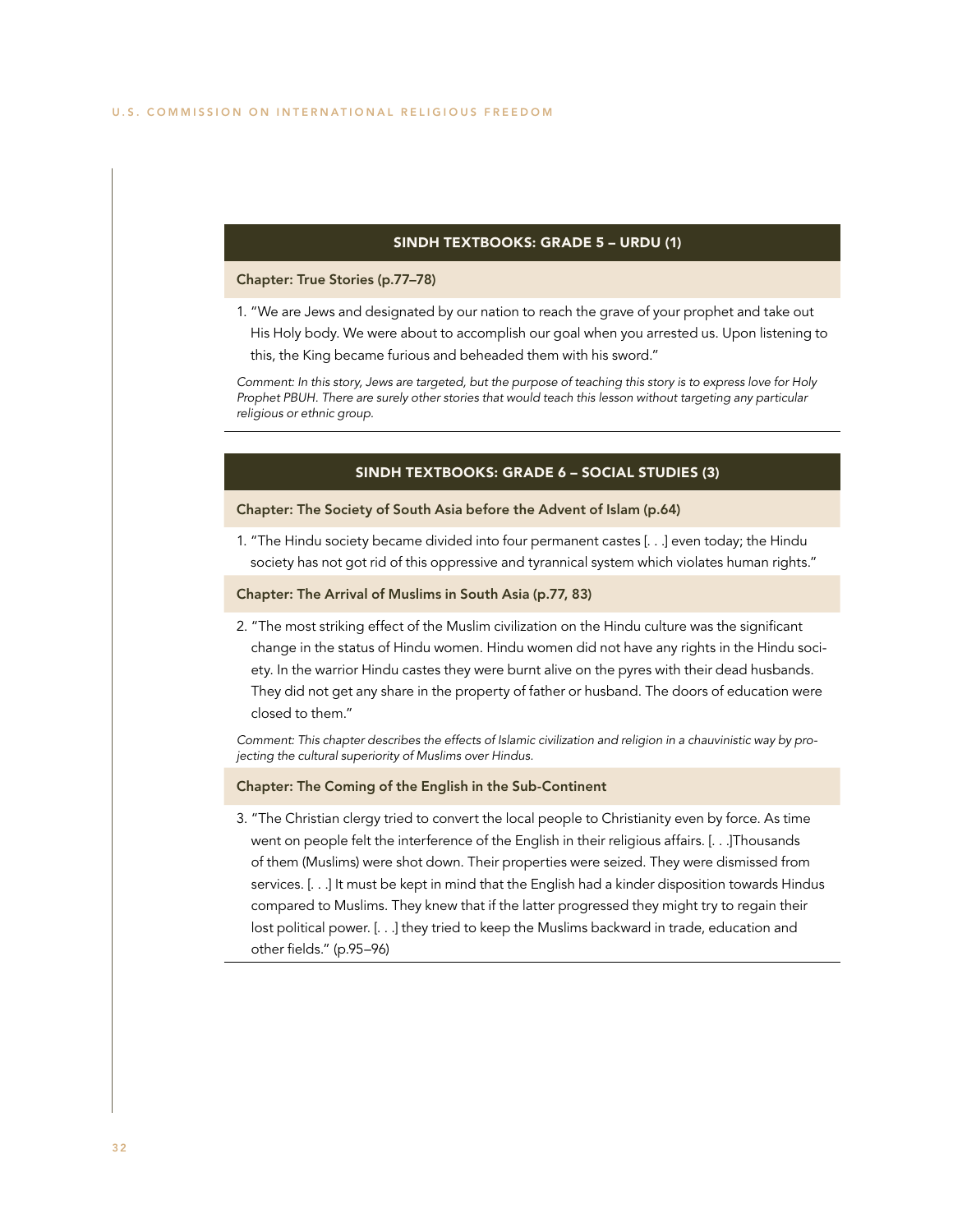### SINDH TEXTBOOKS: GRADE 7 – SOCIAL STUDIES (2)

Chapter: The Contemporary Muslim Society (p.13)

1. "Under the cross, the crusaders invaded Muslim lands, butchered civilians, and tried to capture Al-Aqsa Mosque in Jerusalem."

Chapter: Pakistan Movement – Struggle (1937–1947) (p.45)

2. "Hindus considered Muslims unclean and Muslims treated them as non-believers."

### SINDH TEXTBOOKS: GRADE 7 – URDU (7)

### Chapter: Pakistan Movement (p.14–15)

1. "There were two enemies of Muslims, the Englishmen and Hindus. Both of these were against the formation of Pakistan. On one hand, the Englishmen renounced the division plan of Hindustan, while on the other hand, Hindus were planning to occupy the entire Hindustan and enslave Muslims. [. . .] If the Englishmen had vacated Hindustan without partition, then Hindus would have occupied the entire Hindustan, and Muslims would have faced more atrocities/difficulties. At that time Quaid-e-Azam voiced a slogan directed towards the Englishmen: divide Hindustan and then leave. [. . .] Muslims suffered from atrocities at the hands of Hindus and the number of assaulted/robbed homes is uncountable."

### Chapter: Pakistan Movement and Women (p.40)

2. "Muslims persistently struggled for 25 years for Hindu-Muslim reconciliation, but it all failed and in this failure there is the role of nature. Nature does not want them to cooperate, as there is nothing common between these two, they should not pursue any collaboration. If such cooperation had taken place that would have definitely resulted in destruction [. . .]"

### Chapter: Iqbal's Contribution in Awakening the Muslims (p.48–50)

- 3. "They were aware that Congress is a party of Hindus; it has no concern for Muslims rights."
- 4. "Englishmen and Hindus were pressuring the Muslims through [. . .] non-permissible means."
- 5. "In this era Hindus also deprived Muslims in the economic field. The Englishmen were depriving the Muslims in politics and the economy simultaneously."
- 6. "Hindus anticipated that it is impossible to diverge Muslims from their demands, so they opposed this theory of Islam."
- 7. "Islam is the only religion which is in line with nature."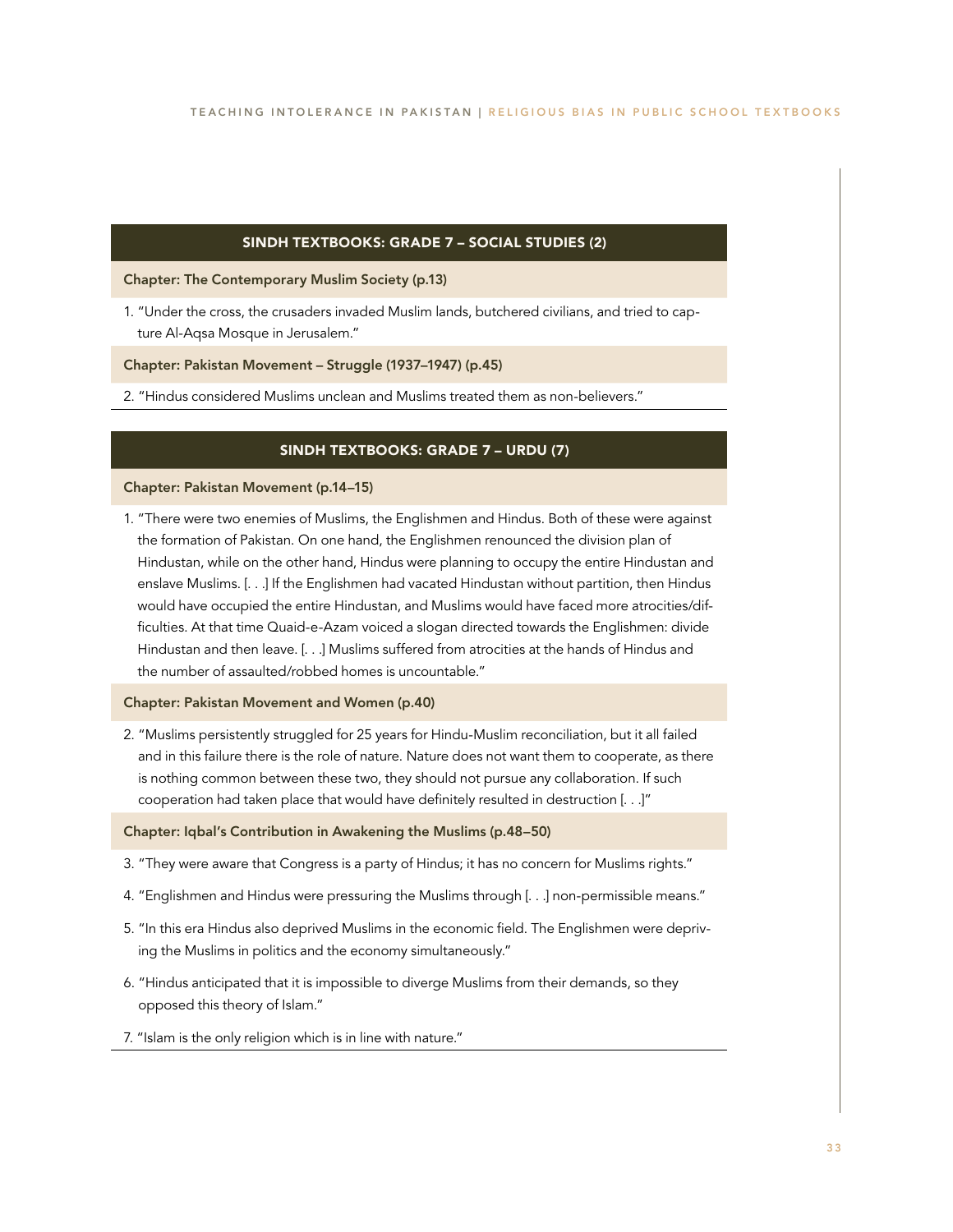### SINDH TEXTBOOKS: GRADE 8 – SOCIAL STUDIES (5)

### Chapter: Pakistan Ideology (p.95–108)

- 1. "In the United India, the Hindu majority poses a serious threat to Muslim religion, culture, and language. To counter it the creation of Pakistan was inevitable." (In English version)
- 2. "Hindus believed that in India only one nation lived and did not care much about the rights of Muslims. The other nations should either become part of Hindu nation or should leave India."
- 3. "Only Hindus benefited from all the reforms, and conditions for Muslims became worse in every field."
- 4. "But due to the conspiracies of the Hindu and the British these promises could not be kept. Injustices to Muslims and violation of their rights continued."
- 5. "Hindus and Sikhs started ethnic cleansing in their part of Punjab and some adjoining districts of Jammu and Kashmir and Rajputana state."

### SINDH TEXTBOOKS: GRADE 8 – ISLAMIC STUDIES (2)

### Chapter: Jihad (p.62–64)

1. Jihad is going on in different parts of the world. Many Mujahidin of Islam are participating in Jihad for sake of Allah for protection of their religion, and to get freedom against tyranny". . . . "As a student though you cannot practically participate in Jihad but you can financially help in preparation of Jihad."

### Chapter: Human Rights (p.52)

2. "In Arab culture, widows like animals become the slaves of their husband's family. In Jewish culture, widows are declared the property of their husband's brothers, but in the Hindu religion widows are deprived of their basic rights to live as they are burned alive with the ashes of their husband's dead body."

### SINDH TEXTBOOKS: GRADE 9/10 – ISLAMIC STUDIES (1)

### Chapter: Jihad (p.124–126)

1. "Jihad in Islam means making efforts for preeminence of truth by all means of sacrificing one's financial, physical and mental capabilities for the sake of Allah, Even one should not hesitate to sacrifice lives of their family, relatives, and friends."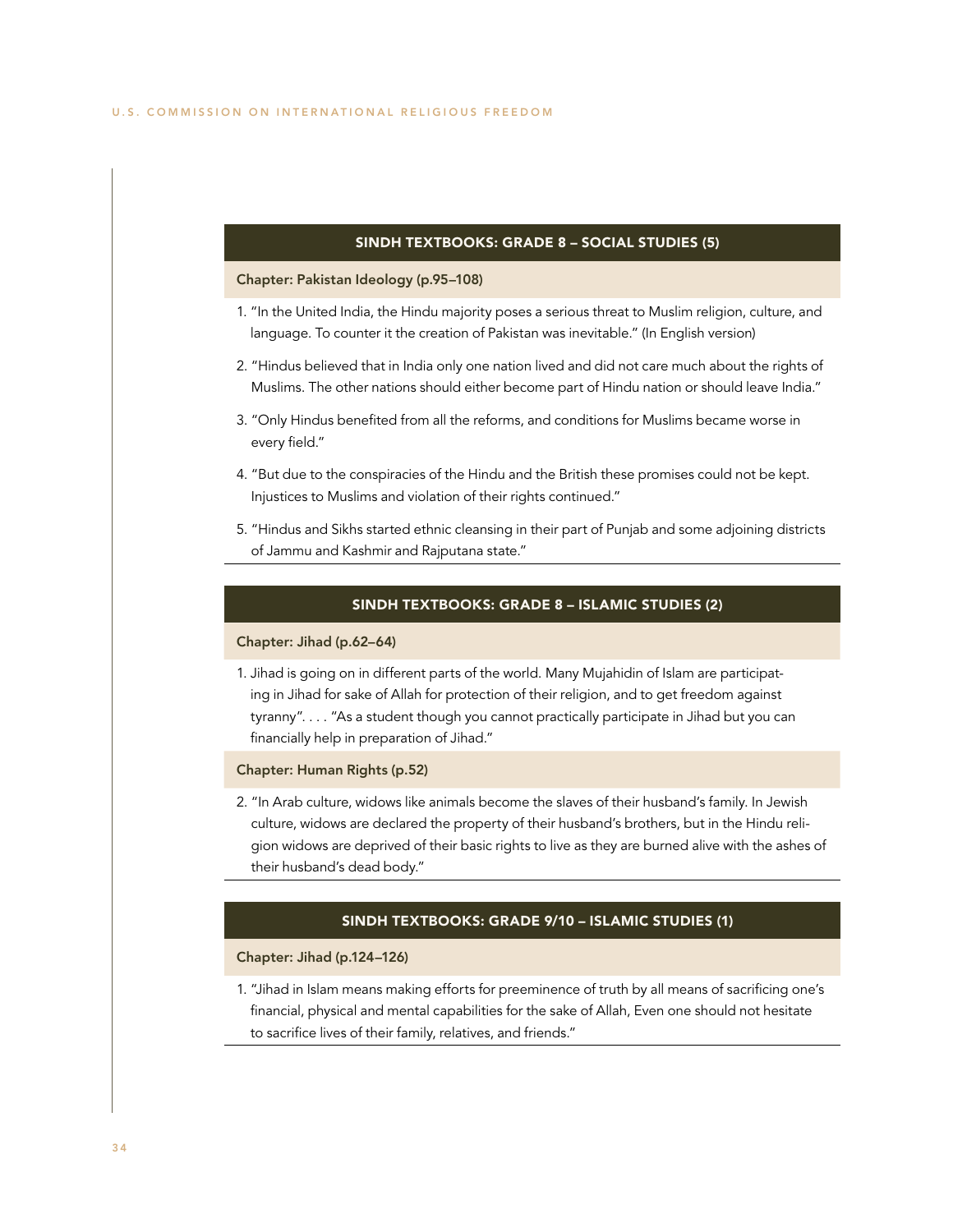### SINDH TEXTBOOKS: GRADE 9/10 – PAKISTAN STUDIES (3)

### Chapter: Making of Pakistan (p.26)

1. "The persecution of the Muslims started at the hands of the Congress Party and their separate identity was intended to be crushed. A ban was put on the religion of the Muslims. Bands played in front of mosques at prayer time. The doors of government jobs were closed on the Muslims. Urdu was replaced by Hindi in schools. The students were forced to salute the portrait of Mahatma Gandhi and to sing Bande Mataram which showed hatred towards the Muslims. They were also forced to put Tilak on their forehead."

### Chapter: Constitutional development in Islamic Republic of Pakistan (p.46)

- 2. "A large number of Hindu teachers were teaching in the educational institutions in East Pakistan. They produced literature which created negative thinking in the minds of Bengalis against the people of West Pakistan."
- 3. "About 10 million Hindus were living in East Pakistan. India stood behind Hindus to protect their interests. India wanted to separate East Pakistan to strengthen the economic position of the Hindus. Many Hindus acted as spies for Hindus.

### SINDH TEXTBOOKS: GRADE 9/10 – URDU (4)

Chapter: Pakistan Ideology (p.39–44)

- 1. "But when infidels and atheists want to dominate, the Muslims firmly stand against it. Due to the involvement of Hindus in national politics, paganism became popular."
- 2. "Few groups of Hindus and Marathas emerged and Englishmen established themselves, which caused anarchy in the country."
- 3. "In 1885, Hindus established the Congress Party and pretended to fight for all peoples' rights, but later on it was revealed that they only wanted to secure their rights. They tried to deprive Muslims of their businesses, control civil jobs, and established Hindi instead of Urdu as the common language."
- 4. "People of different religions, colors and castes lived in South Asia; Muslims did not want to live as a minority under the domination of a nation (Hindus) whose practices are opposite to Islamic teachings, caste system, social discrimination and idol worship, etc."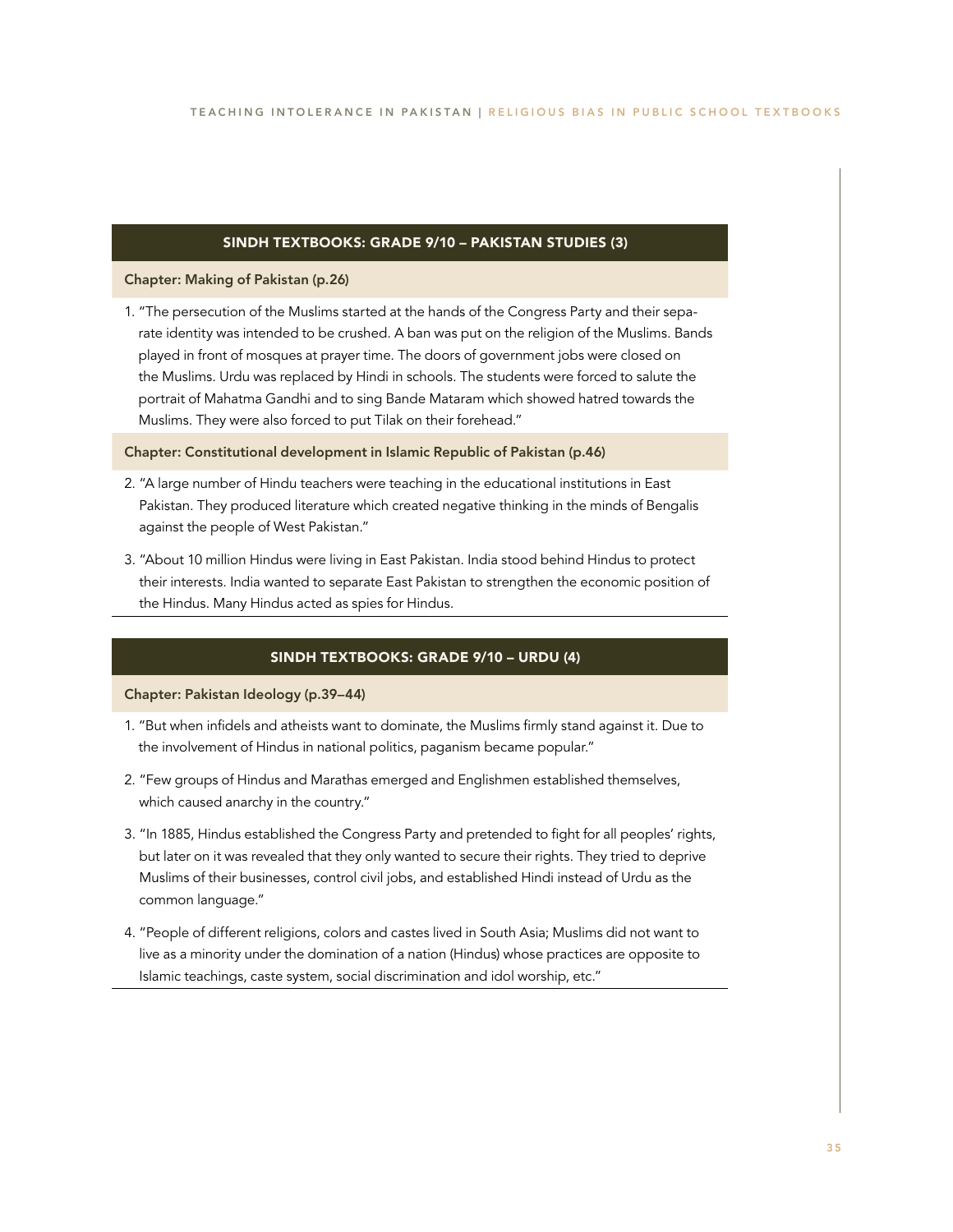## New Intolerant Passages in the Punjab Curriculum

During the research all the textbooks of Punjab curriculum from the fifth to tenth grades were carefully reviewed. Biased or intolerant content was found only in three textbooks in three different grade levels as outlined below. All of these texts were published in 2015 under the authority of the Punjab Textbook Board.

Total books reviewed from Punjab curriculum = 17 7 intolerant passages found in three books

### Textbooks with Intolerant Passages:

| <b>GRADE 6</b>         | <b>GRADE 8</b> | <b>GRADE 10</b> |
|------------------------|----------------|-----------------|
| <b>Islamic Studies</b> | <b>History</b> | Urdu            |

| <b>NEW INTOLERANT CONTENT BREAKDOWN (PUNJAB)</b> |         |         |          |              |
|--------------------------------------------------|---------|---------|----------|--------------|
|                                                  | Grade 6 | Grade 8 | Grade 10 | <b>Total</b> |
| Urdu                                             |         |         | 4        | 4            |
| History                                          | -       | 2       | ۰        | 2            |
| Islamic Studies                                  |         | -       | ۰        |              |
| Total                                            |         |         |          |              |

### PUNJAB TEXTBOOKS: GRADE 6 – ISLAMIC STUDIES (1)

Chapter: Tariq bin Ziyad (p.84)

1. "Christians learned tolerance and kind heartedness from Muslims. The fair treatment and good governance of Muslims improved the living standard of the region. They started to live prosperous and peaceful lives under the patronage of Muslims."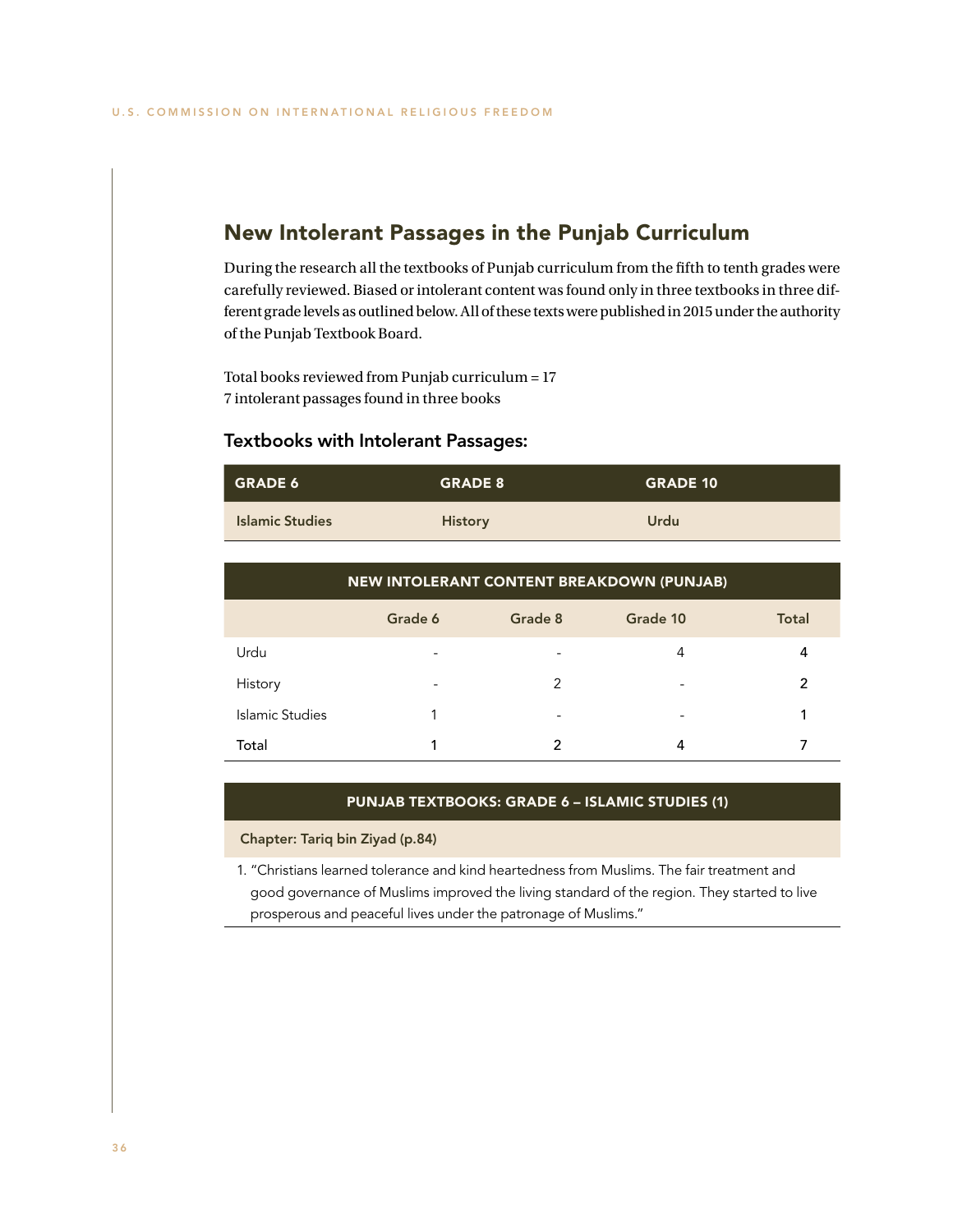### PUNJAB TEXTBOOKS: GRADE 8 – HISTORY (2)

Chapter: Sir Syed Ahmend Khan and Aligarh Movement (p.17)

1. "Whenever Hindu leadership got the chance they tried to suppress the rights of Muslims, and harm/damage the culture, tradition and language of Muslims."

*Comment: Pages 13–15 describe atrocities of Hindus against Muslims under the topic of the post-1857 independence struggle.*

Chapter: Political Awakening in British India (p.25)

2. "Congress had the loud claim that it is the only representative party of the people of the sub-continent. They also made the British government believe that they have all the support from people of the sub-continent but in reality they only work in the interest of the Hindus. With the passage of time it becomes evident that Congress works for the interest of Hindus. When violent extremist Hindus tried to push Muslims out of the sub-continent, Congress backed them. Congress also supported Baal Ganga Dhar Tilak's movement against Muslims to exterminate them from the sub-continent. When the government sought to replace Urdu with Hindi the Congress supported Hindi. In 1905 when government announced the division of Bengal for better governance, then Congress strongly opposed it because the division was greatly beneficial for Muslims."

*Comment: In this section, the division of Bengal is largely described in a biased way against the British government and Hindus.*

### PUNJAB TEXTBOOKS: GRADE 10 – URDU (4)

Chapter: Pakistan Ideology (p.22-23)

- 1. "Hindus established Congress and pretended to fight for all peoples' rights, but later on it was revealed that they only wanted to secure their rights. They tried to deprive Muslims of their businesses [. . .] and they established Hindi instead of Urdu as the common language."
- 2. "Hindus tried to extinguish the Muslim dominated province of East Bengal and Assam in order to squeeze/hurt Muslims through a conspiracy."
- 3. "Which resulted British hostility against Muslims [. . .] [W]hen the British won the war, they deceived the Muslims and became the source of the collapse of the Turkish Empire."
- 4. "Because the Muslim religion, culture and social system are different from non-Muslims, it is impossible to cooperate with Hindus."